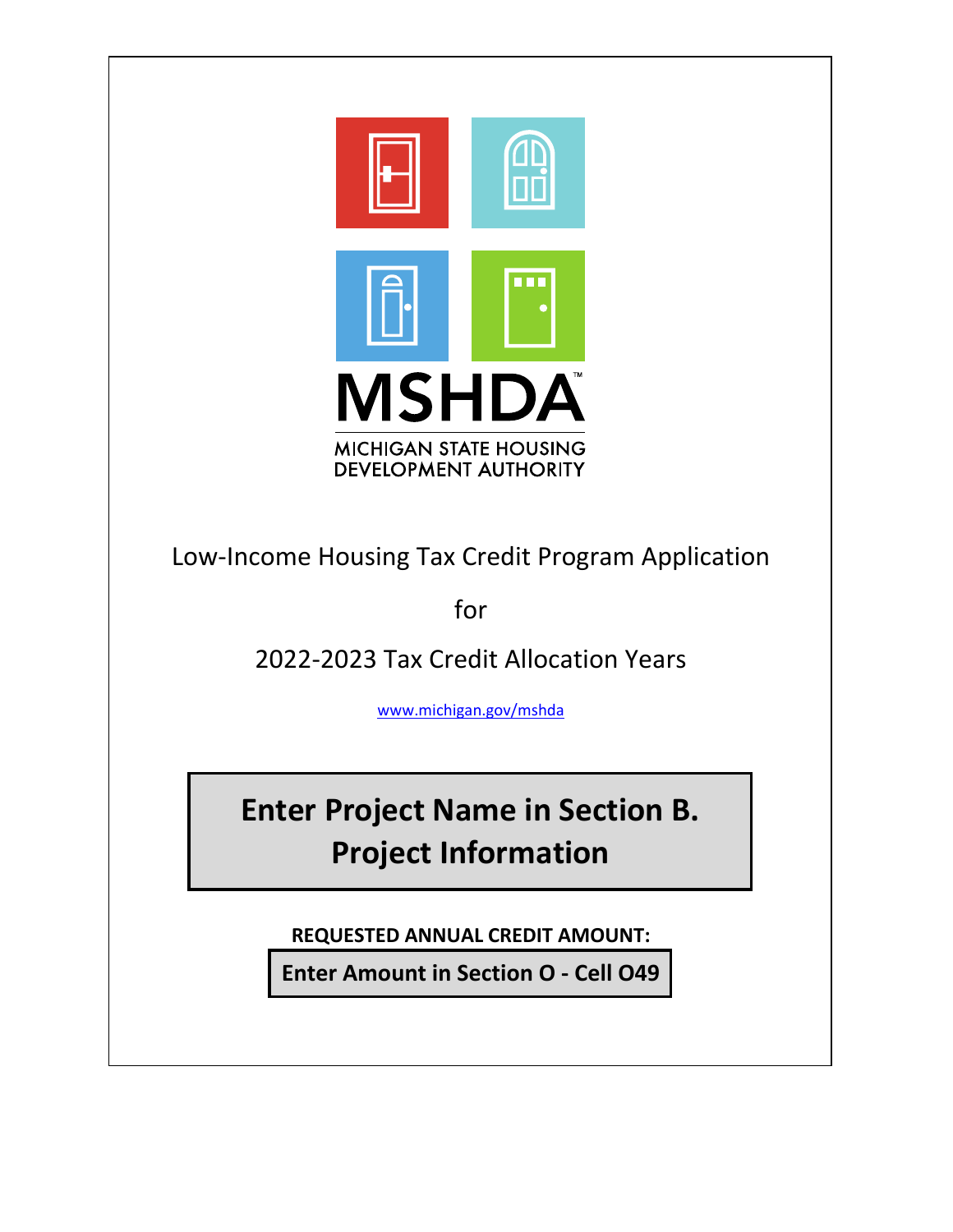#### **APPLICATION FILING REQUIREMENTS**

All applications must be accompanied by a check or money order in an amount equal to \$45 for each proposed low‐income unit, with a \$2,500 maximum. This fee is non‐refundable and must be paid in each funding round in which a project seeks to be scored and evaluated. A fee of \$100 will be assessed each time a check is returned to the Authority for insufficient funds.

This Application, Housing Tax Credit Addendum I, Addendum III (if applicable) and all required exhibits MUST be submitted to the Authority's online portal. All exhibits must be submitted in accordance with the instructions and exhibit checklist included in Addendum I.

Applications must be uploaded to the Authority's online portal no later than 5:00pm Eastern on the application due date. Applications received after the due date or time will be returned to the applicant.

Failure to submit a complete application, addendum and required documentation in accordance with instructions will result in a determination that the proposed project is ineligible for credit, and the application will not be ranked or scored. Faxed or e-mailed applications will not be accepted.

In the event of any conflict or discrepancy between the application filing requirements as stated in this Application, the Exhibit Checklist, or Addendum with the application filing requirements as stated in the Qualified Allocation Plan (QAP), the requirements of the QAP shall control.

| Applicant Input              | Cells in the application that are shaded in light yellow:<br>and<br>checkboxes:<br>indicate areas that require applicant input<br>(if applicable). All other cells in the application are locked.                                                               |  |  |  |  |
|------------------------------|-----------------------------------------------------------------------------------------------------------------------------------------------------------------------------------------------------------------------------------------------------------------|--|--|--|--|
| Automatic<br>Calculations    | This application contains sections that incorporate automatic calculations<br>based on information contained in other sections. These sections include:<br>sections I, J, K, N, O, P, Q, and the Summary section.                                               |  |  |  |  |
| Contact<br>Title/Honorifics  | <b>NEW:</b> Contact blocks have been updated to request the individual's preferred<br>title. A drop down of suggestions is available, but alternate entries may be<br>entered. Please contact LIHTC Staff if you experience difficulties.                       |  |  |  |  |
| <b>Whole Numbers</b>         | Many numerical input locations are locked to use whole numbers only. Please<br>round values to the nearest whole number.                                                                                                                                        |  |  |  |  |
| <b>Application Notes</b>     | throughout the<br>Cell specific notes are included (Example:<br>application for guidance as to completing certain sections.                                                                                                                                     |  |  |  |  |
| <b>Summary Page</b>          | The third tab in this application contains a Summary page. This section<br>requires no input from the applicant and is generated as the application is<br>completed.                                                                                            |  |  |  |  |
| <b>Hyperlinks</b>            | For your convenience, certain cells highlighted blue contain hyperlinks to<br>program related documents or other external websites.                                                                                                                             |  |  |  |  |
| <b>Printing Instructions</b> | When printing out a completed application for submission, please print as<br>"Workbook" in order to ensure that all page numbers are ordered<br>successively. Do NOT change the orientation of any page (e.g. from "Portrait"<br>to "Landscape" or vice-versa). |  |  |  |  |

## **COMPLETING THIS APPLICATION**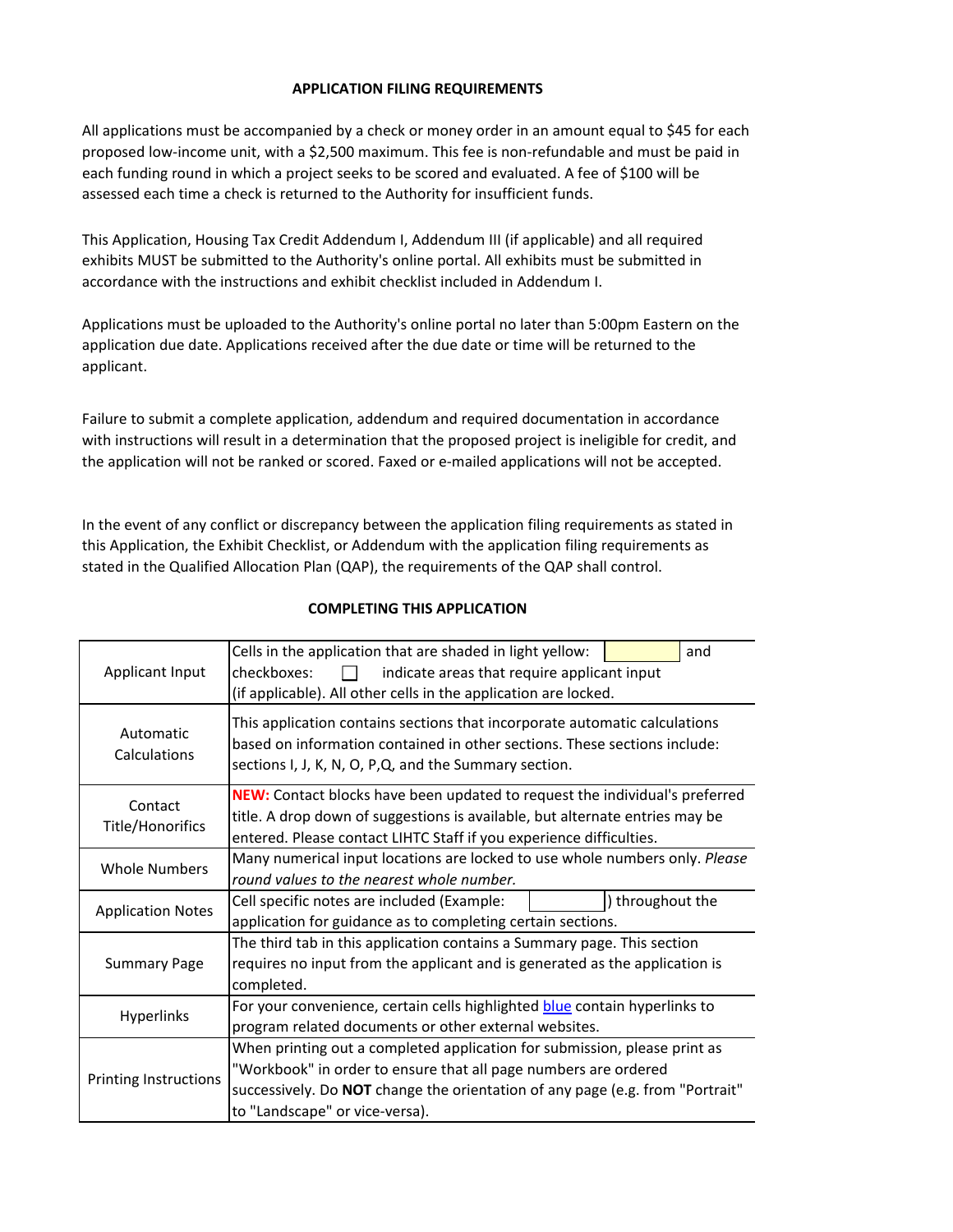

**Low‐Income Housing Tax Credit Application**

**2022‐2023 Qualified Allocation Plan**

#### **PROJECT SUMMARY**

| <b>Sponsor Name</b>         |  |
|-----------------------------|--|
| <b>Project Location</b>     |  |
| <b>Funding Category</b>     |  |
| <b>Funding Round</b>        |  |
| <b>Strategic Investment</b> |  |
| <b>Disaster Credit</b>      |  |
| <b>Construction Type</b>    |  |

| <b>Unit Type</b>          | <b>Total</b> | Percent |
|---------------------------|--------------|---------|
| <b>Undesignated Units</b> |              | #DIV/0! |
| <b>Elderly Units</b>      |              | #DIV/0! |
| <b>Employee Units</b>     |              | #DIV/0! |
| <b>Supportive Housing</b> |              | #DIV/0! |
| <b>Total</b>              |              | #DIV/0! |

| <b>Sources</b>                            | <b>Amount</b> | Percent | <b>Per Unit</b> | 20%                  |
|-------------------------------------------|---------------|---------|-----------------|----------------------|
| $\boldsymbol{0}$                          | \$0           | #DIV/0! | #DIV/0!         | 30%                  |
| $\overline{0}$                            | \$0           | #DIV/0! | #DIV/0!         | 40%                  |
| $\overline{0}$                            | \$0           | #DIV/0! | #DIV/0!         | 50%                  |
| $\overline{0}$                            | \$0           | #DIV/0! | #DIV/0!         | 60%                  |
| $\overline{10}$                           | \$0           | #DIV/0! | #DIV/0!         | 70%                  |
| $\mathsf{I}^0$                            | \$0           | #DIV/0! | #DIV/0!         | 80%                  |
| $\overline{0}$                            | \$0           | #DIV/0! | #DIV/0!         | Market               |
| $\overline{0}$                            | \$0           | #DIV/0! | #DIV/0!         | Total                |
| $\overline{0}$                            | \$0           | #DIV/0! | #DIV/0!         |                      |
| l0                                        | \$0           | #DIV/0! | #DIV/0!         | Average              |
| <b>LIHTC Equity</b>                       | \$0           | #DIV/0! | #DIV/0!         | Lowest D             |
| <b>Federal Historic Tax Credit Equity</b> | \$0           | #DIV/0! | #DIV/0!         | Highest <sup>[</sup> |
| Deferred Developer Fee                    | \$0           | #DIV/0! | #DIV/0!         | Average              |
| <b>Total</b>                              | \$0           |         | #DIV/0!         | General I            |

| <b>Uses</b>       | <b>Amount</b> | Percent | <b>Per Unit</b> | <b>Builder Profit</b>    |
|-------------------|---------------|---------|-----------------|--------------------------|
| Acquisition       | \$0           | #DIV/0! | #DIV/0!         | Developer Fee            |
| New Const./Rehab  | \$0           | #DIV/0! | #DIV/0!         |                          |
| <b>Soft Costs</b> | \$0           | #DIV/0! | #DIV/0!         | Maximum LIHTC A          |
| <b>Reserves</b>   | \$0           | #DIV/0! | #DIV/0!         | <b>LIHTC Equity Rate</b> |
| Developer Fee     | \$0           | #DIV/0! | #DIV/0!         | Units with PBVA/         |
| Total             | \$0           |         | #DIV/0!         |                          |

|        | AMI%   | <b>Total</b> | Percent |
|--------|--------|--------------|---------|
| r Unit | 20%    | 0            | #DIV/0! |
| IV/0!  | 30%    | O            | #DIV/0! |
| IV/0!  | 40%    | O            | #DIV/0! |
| IV/0!  | 50%    |              | #DIV/0! |
| IV/0!  | 60%    |              | #DIV/0! |
| IV/0!  | 70%    |              | #DIV/0! |
| IV/0!  | 80%    |              | #DIV/0! |
| IV/0!  | Market | ŋ            | #DIV/0! |
| IV/0!  | Total  |              | #DIV/0! |

| #DIV/0! | #DIV/0!         | <b>Subsidy Layering Review Metrics</b> |                                      |         |
|---------|-----------------|----------------------------------------|--------------------------------------|---------|
| #DIV/0! | #DIV/0!         |                                        | Average Debt Service Coverage        | 0.00    |
| #DIV/0! | #DIV/0!         |                                        | Lowest Debt Service Coverage         | 0.00    |
| #DIV/0! | #DIV/0!         |                                        | <b>Highest Debt Service Coverage</b> | 0.00    |
| #DIV/0! | #DIV/0!         |                                        | Average CF/Op. Expenses              | #DIV/0! |
|         | #DIV/0!         |                                        | <b>General Requirements</b>          | #DIV/0! |
|         |                 |                                        | <b>Builder Overhead</b>              | #DIV/0! |
| Percent | <b>Per Unit</b> |                                        | <b>Builder Profit</b>                | #DIV/0! |
| #DIV/0! | #DIV/0!         |                                        | Developer Fee                        | #DIV/0! |

| #DIV/0! | #DIV/0!     | <b>Maximum LIHTC Amount</b> | #DIV/0!  |
|---------|-------------|-----------------------------|----------|
| #DIV/0! | #DIV/0!     | LIHTC Equity Rate           | \$0,0000 |
| #DIV/0! | $\#$ DIV/0! | Units with PBVA/RA          |          |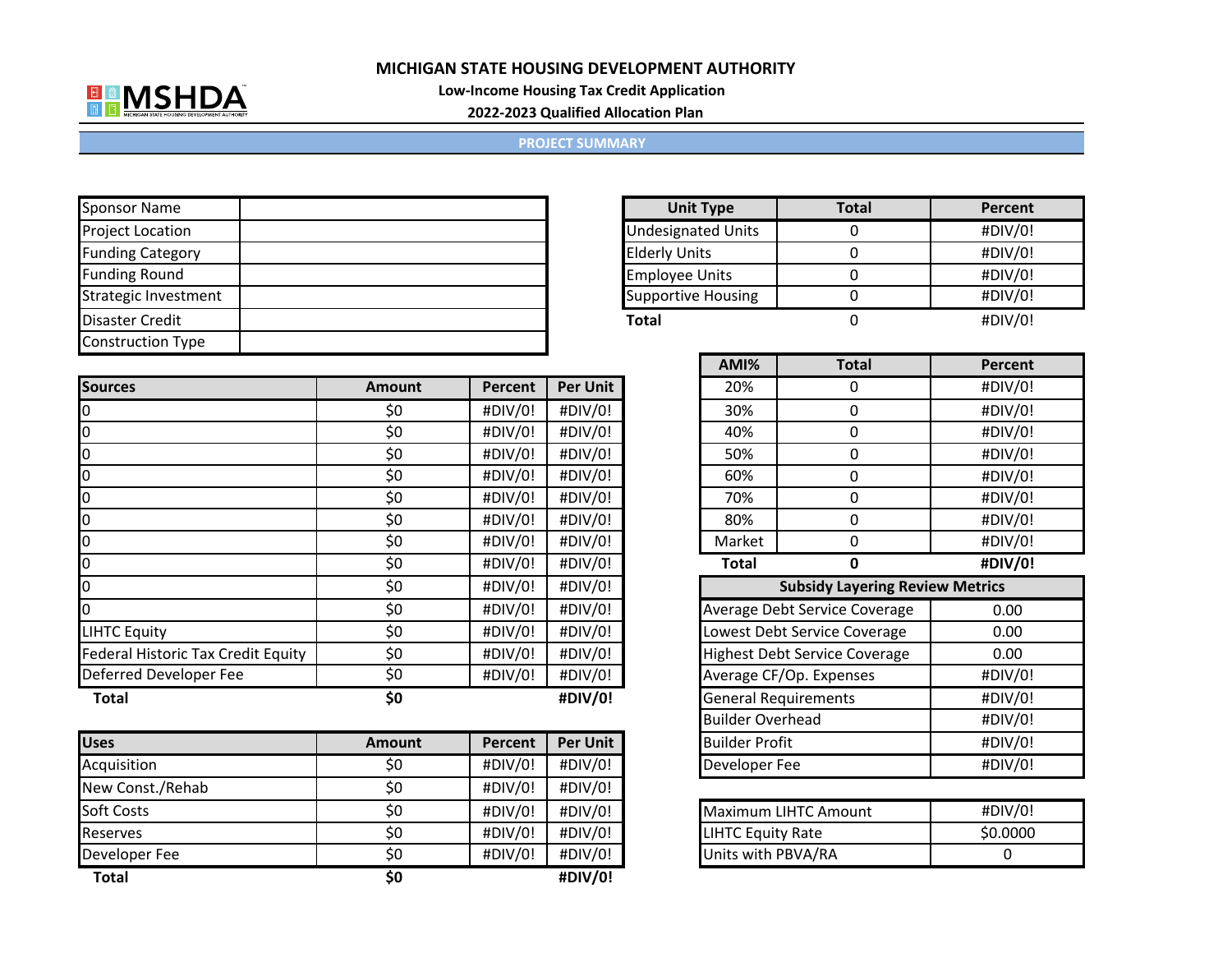

**2022‐2023 Qualified Allocation Plan Low‐Income Housing Tax Credit Application**

**SECTION A. FUNDING ROUND & CATEGORY SELECTION**

#### **I. Funding Round Entry**

Please select only one:

| <b>Funding Round</b>       | <b>Application Due Date</b> | <b>Select One:</b> |
|----------------------------|-----------------------------|--------------------|
| October 2021 Funding Round | October 1, 2021             |                    |
| April 2022 Funding Round   | April 1, 2022               |                    |
| October 2022 Funding Round | October 3, 2022             |                    |
| April 2023 Funding Round   | April 3, 2023               |                    |
| 4% Tax Exempt Bond Program | <b>Rolling Submission</b>   |                    |
| Pass-Though Program        | <b>Rolling Submission</b>   |                    |

#### **II. Competitive Funding Round Categories\***

| Please select (if applicable):               |                       |
|----------------------------------------------|-----------------------|
| <b>Baseline Categories (Choose Only One)</b> | <b>Please Select:</b> |
| <b>Preservation Category</b>                 |                       |
| Open Category - Urban                        |                       |
| Open Category - Balance of State             |                       |
| Permanent Supportive Housing Category -      |                       |
|                                              |                       |
| See Addendum III                             |                       |
| <b>Strategic Investment Category</b>         | <b>Please Select:</b> |
| Strategic Investment Category - See QAP for  |                       |
| specific requirements                        |                       |
| <b>Disaster Credits</b>                      | <b>Please Select:</b> |
| Disaster Credits (per Consolidated           |                       |

\*Not applicable to projects applying under the 4% Tax Exempt Bond or Pass‐Through Programs. Only select a Category for which the project qualifies under. Please refer to the QAP for Category requirements. Applicants may apply for the Strategic Investment Category (if applicable) and/or Disaster Credits in addition to its applicable baseline category. Disaster Credits are available to projects in Arenac, Gladwin, Iosco, Midland and Saginaw counties.

#### **III. Statutory Set‐Asides\***

Select all that apply (if applicable):

| <b>Statutory Set-Aside</b> | <b>Please Select:</b> |
|----------------------------|-----------------------|
| Elderly                    |                       |
| Non-Profit                 |                       |
| Distressed (See Tab H)     |                       |
| Rural (See Tab GG)         |                       |
| <b>Tribal Housing</b>      |                       |

\*Not applicable to projects applying under the 4% Tax Exempt Bond or Pass-Through Programs. Please select all set-asides that the project qualifies for.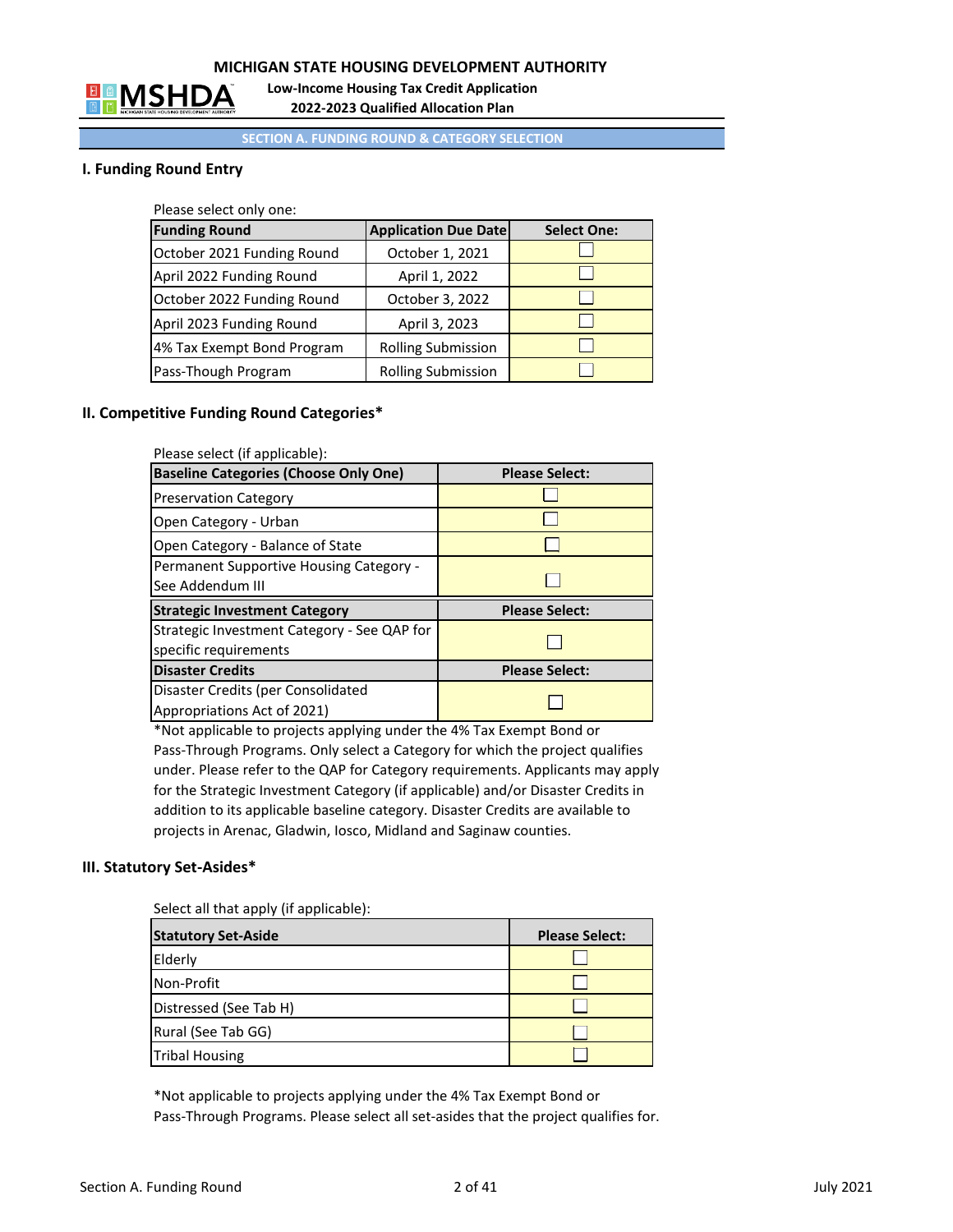

**Low‐Income Housing Tax Credit Application**

**2022‐2023 Qualified Allocation Plan**

#### **IV. General Information**

| 1. Has a LIHTC application been submitted for this project in a previous round?<br>Yes                            | No        |
|-------------------------------------------------------------------------------------------------------------------|-----------|
| Date(s) submitted:                                                                                                |           |
| 2. Is this the second or third phase of a project which received LIHTC for an earlier<br>phase?                   |           |
| Yes                                                                                                               | <b>No</b> |
| Status of earlier phase(s):                                                                                       |           |
| 3. Is this project anticipated to be a 4%/9% hybrid project?                                                      |           |
| Yes                                                                                                               | No        |
| *If yes, is the 4% side anticipated to use (Select):                                                              |           |
| 4. Have any principals involved in this project received a LIHTC reservation in<br>Michigan for the current year? |           |

|--|--|

\*If yes, please list the project names and amount of the LIHTC reservations:

| <b>Project Name</b> | <b>Annual LIHTC</b><br>Amount | % Interest in Cash<br>Paid Dev. Fee | LIHTC (% Interest) |
|---------------------|-------------------------------|-------------------------------------|--------------------|
|                     |                               |                                     |                    |
|                     |                               |                                     |                    |
|                     |                               |                                     |                    |
|                     |                               |                                     |                    |

\*Please see Section V(D) of the Qualified Allocation Plan for Allocation Limits.

5. Have any of the principals submitted other LIHTC applications in Michigan for this funding round?

 $\Box$  Yes  $\Box$  No

 $\Box$  No

If yes, list the project names: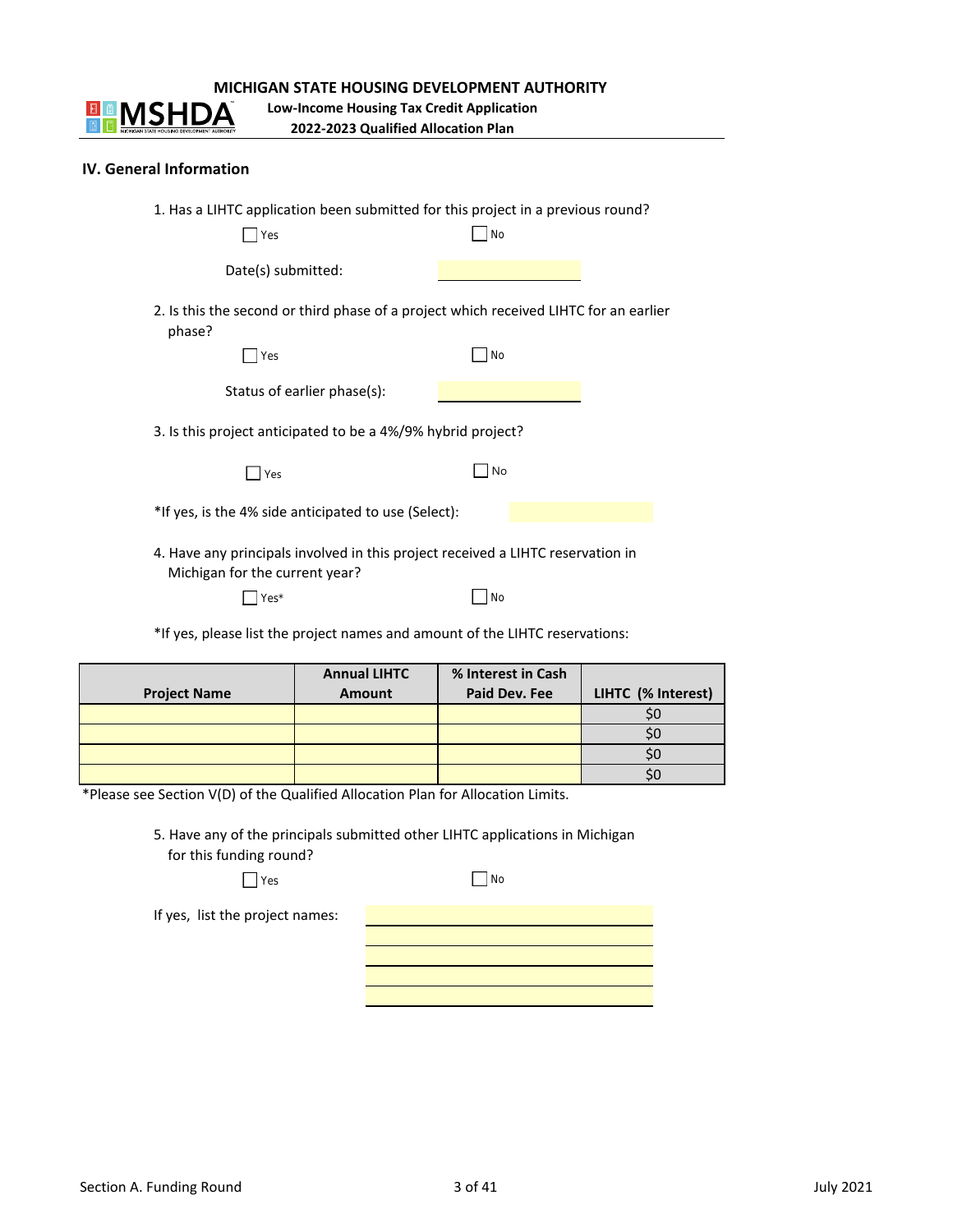

**Low‐Income Housing Tax Credit Application**

**2022‐2023 Qualified Allocation Plan**

|                             | <b>SECTION B.</b>                                    | <b>PROJECT INFORMATION</b> |                                |                                             |
|-----------------------------|------------------------------------------------------|----------------------------|--------------------------------|---------------------------------------------|
| I. Name                     |                                                      |                            |                                |                                             |
| II. Location                |                                                      |                            |                                |                                             |
| <b>Project Address</b>      |                                                      |                            |                                |                                             |
| <b>Street Address</b>       |                                                      |                            |                                |                                             |
| City                        |                                                      | Township                   |                                |                                             |
| County                      |                                                      | State                      | MI                             | Zip Code                                    |
| Political Jurisdiction      |                                                      |                            |                                |                                             |
| City/Twp.                   |                                                      |                            |                                |                                             |
| Name & Title of CEO         |                                                      |                            |                                |                                             |
| <b>Street Address</b>       |                                                      |                            |                                |                                             |
| City                        |                                                      | State                      | MI                             | Zip Code                                    |
| Location Data               |                                                      |                            |                                |                                             |
|                             | Is this project located in a (check all that apply): |                            |                                |                                             |
|                             | Qualified Census Tract (QCT)                         | Opportunity Zone           | <b>Rising Tide Community</b>   |                                             |
| <b>Census Tract #</b>       |                                                      |                            | <b>State Senate District #</b> |                                             |
| Congress'l                  |                                                      |                            |                                |                                             |
| District #                  |                                                      |                            | <b>State House District #</b>  |                                             |
| <b>III. Characteristics</b> |                                                      |                            |                                |                                             |
| <b>Construction Type</b>    |                                                      |                            |                                |                                             |
|                             | New Construction<br>Acquistion/Rehabilitation        |                            | Rehabilitation Only            | Acquisition/Rehabilitation - Adaptive Reuse |
|                             | If Acquisistion/Rehabilitation                       |                            |                                |                                             |
|                             | Occupied Residential                                 |                            | Unoccupied Residential         |                                             |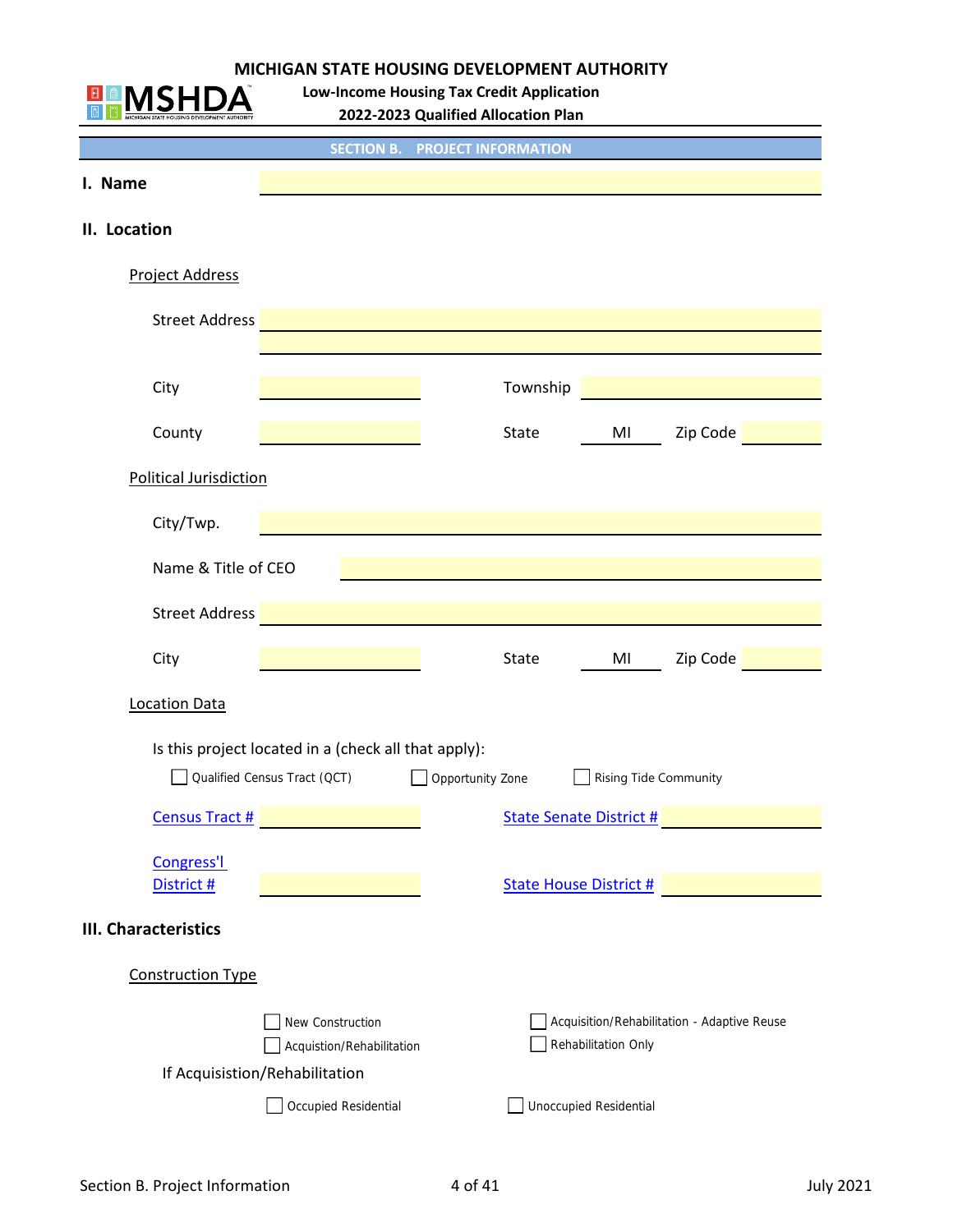

# **MICHIGAN STATE HOUSING DEVELOPMENT AUTHORITY**<br>
Low-Income Housing Tax Credit Application<br>
2022-2023 Qualified Allocation Plan

## **Low‐Income Housing Tax Credit Application** ™

**2022‐2023 Qualified Allocation Plan**

|                                   | Development Type: (Check all applicable)         |                                                                                                      |    |
|-----------------------------------|--------------------------------------------------|------------------------------------------------------------------------------------------------------|----|
|                                   | Multi-family Residential Rental                  | Congregate Care                                                                                      |    |
|                                   | <b>Transitional Housing</b>                      | Cooperative                                                                                          |    |
|                                   | Single Family                                    | Other, Describe:                                                                                     |    |
| Other:                            |                                                  |                                                                                                      |    |
| Unit Type: (Check all applicable) |                                                  |                                                                                                      |    |
|                                   | Apartment                                        | Duplex                                                                                               |    |
|                                   | Single Room Occupancy                            | Townhome                                                                                             |    |
|                                   | Semi-Detached                                    | Detached Single Family                                                                               |    |
|                                   | Manufactured Home/Trailer Park                   | Other, Describe:                                                                                     |    |
| Other:                            |                                                  |                                                                                                      |    |
|                                   |                                                  |                                                                                                      |    |
| Lease/Purchase:                   | family unit? (Attach as exhibit #25)             | Will the tenant have the option of buying the townhome or detached single                            |    |
|                                   | Yes                                              | No                                                                                                   |    |
|                                   | Developments with more than one building:        |                                                                                                      |    |
|                                   | Buildings are/will be on the same tract of land. |                                                                                                      |    |
|                                   |                                                  | Buildings are/will not be on the same tract of land, but will be financed pursuant to a common plan. |    |
| <b>Space Usage</b>                |                                                  |                                                                                                      |    |
| Land Area - Square Ft:            |                                                  | Land Area - Acres:                                                                                   |    |
|                                   | # Floors in Tallest<br>Building:                 | Elevator:<br>Yes                                                                                     | No |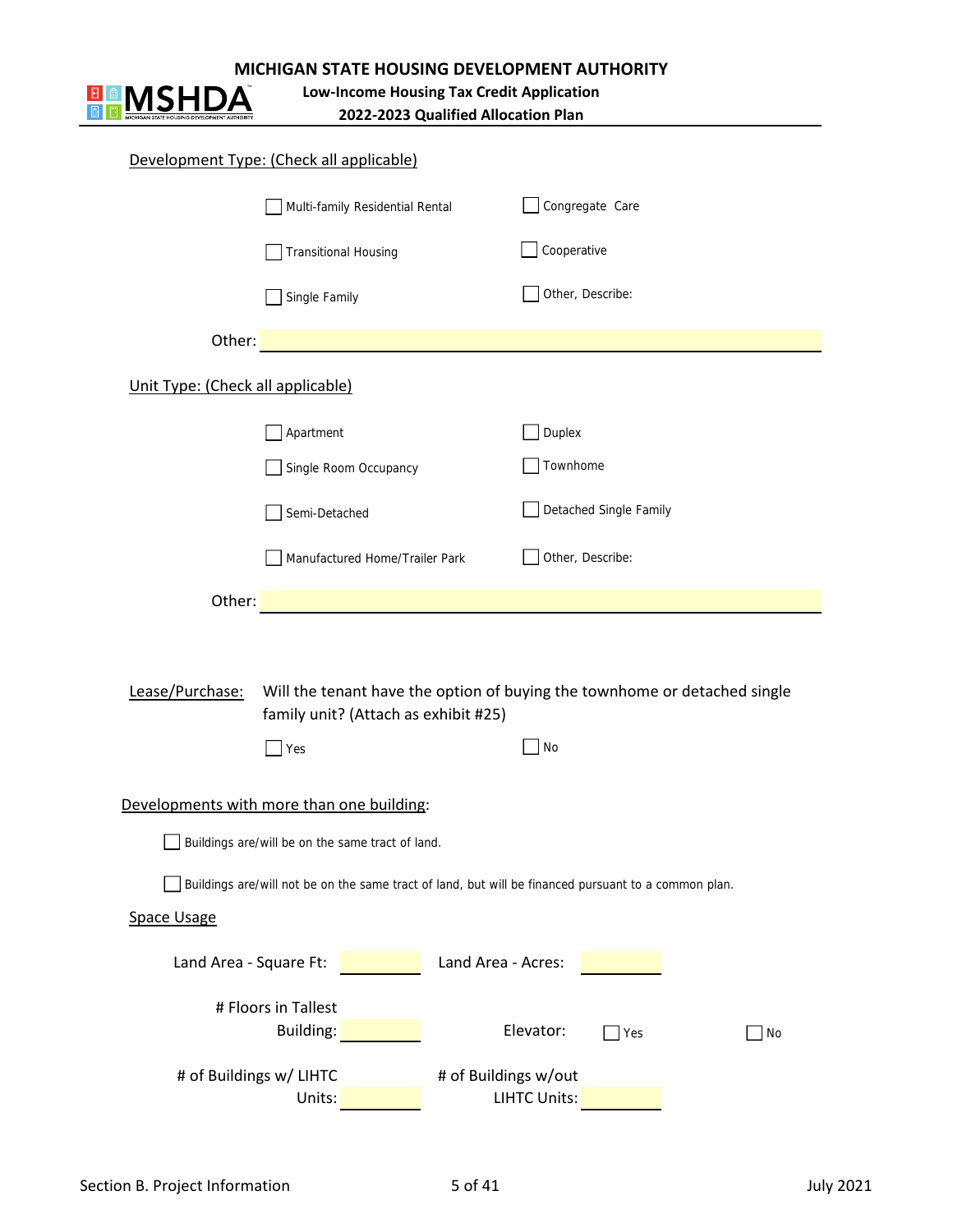**Low‐Income Housing Tax Credit Application**

**2022‐2023 Qualified Allocation Plan**

**SECTION C. DEVELOPMENT TEAM INFORMATION**

## **I. Sponsor Information** (General Partner/Developer/Applicant)

**MSHDA** 

| <b>Contact Title:</b> | Name: |                                                                       |         |           |
|-----------------------|-------|-----------------------------------------------------------------------|---------|-----------|
| Legal Name            |       |                                                                       |         |           |
| <b>Street Address</b> |       |                                                                       |         |           |
| City                  |       | State                                                                 |         | Zip Code  |
| Telephone #           |       | Ext. $#$                                                              | Fax#    |           |
| E-mail                |       |                                                                       | Tax ID# |           |
|                       |       | *If a corporation, is it inactive or newly formed (one year or less)? |         | Yes<br>No |

 Please list all persons or entities (including the amounts) who will be earning a portion of the developer fee:

| Name of Principal | Company | Amount |
|-------------------|---------|--------|
|                   |         |        |
|                   |         |        |
|                   |         |        |
|                   |         |        |
|                   |         |        |
|                   |         |        |
|                   |         |        |
|                   |         |        |

**II. Ownership Entity Information** (Limited Partnership/Limited Liability Company)\*

| Contact Title:        | Name: |          |         |          |
|-----------------------|-------|----------|---------|----------|
| Legal Name            |       |          |         |          |
| <b>Street Address</b> |       |          |         |          |
| City                  |       | State    |         | Zip Code |
| Telephone #           |       | Ext. $#$ | Fax $#$ |          |
| E-mail                |       |          | Tax ID# |          |

**\*Informational letters and documents requiring signatures will be sent to the contact person listed under Ownership Entity Information (from above). Please make sure the name, street address, telephone number, and e‐mail address are correct.**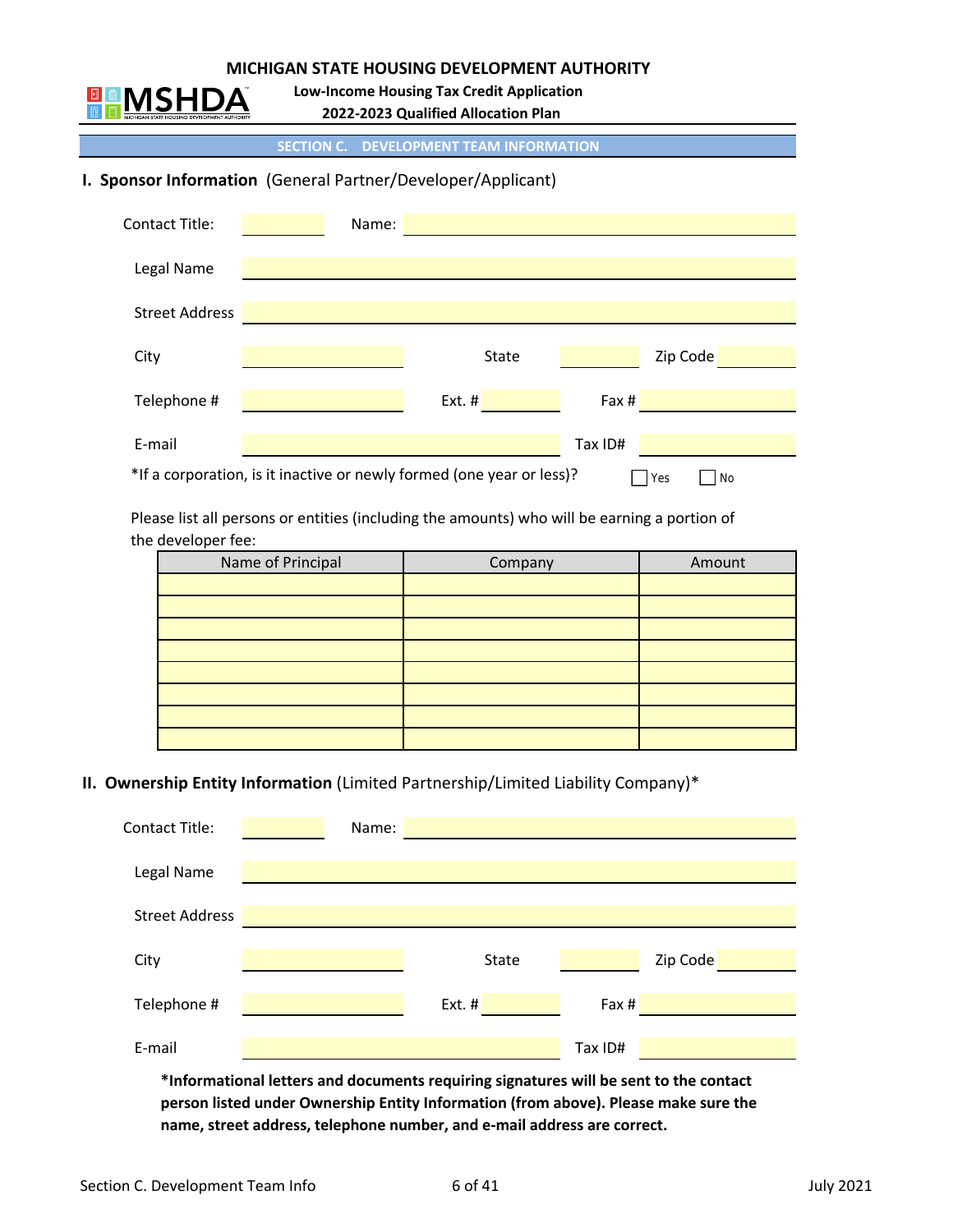

#### Ownership Entity Structure:

| List Individuals/Entities which | $501(c)(3)$ or $(4)$ or | Taxpayer ID#      | $%$ of |
|---------------------------------|-------------------------|-------------------|--------|
| Comprise the Ownership Entity   | Wholly Owned Sub.       | (NO SOC. SEC. #s) | Owner  |
|                                 |                         |                   |        |
|                                 |                         |                   |        |
|                                 |                         |                   |        |
|                                 |                         |                   |        |
|                                 |                         |                   |        |

## **III. Nonprofit Organization (If applicable)**

| <b>Contact Title:</b>                       |                                                                                                                                                                                      | Name:                           |       |         |                                                                                                |
|---------------------------------------------|--------------------------------------------------------------------------------------------------------------------------------------------------------------------------------------|---------------------------------|-------|---------|------------------------------------------------------------------------------------------------|
| Name of Org                                 |                                                                                                                                                                                      |                                 |       | Tax ID# |                                                                                                |
| <b>Street Address</b>                       |                                                                                                                                                                                      |                                 |       |         |                                                                                                |
| City                                        |                                                                                                                                                                                      |                                 | State |         | Zip Code                                                                                       |
| Telephone #                                 |                                                                                                                                                                                      | Ext.#                           |       | Fax #   |                                                                                                |
| E-mail                                      |                                                                                                                                                                                      |                                 |       |         |                                                                                                |
| <b>Nonprofit Participation</b>              |                                                                                                                                                                                      |                                 |       |         |                                                                                                |
| $\blacksquare$ Yes<br>Check all that apply: | 1. Will there be material participation in the project by a nonprofit organization?<br>2. Indicate the capacity in which the nonprofit organization will participate in the project. | No                              |       |         |                                                                                                |
| Developer                                   |                                                                                                                                                                                      | General Partner/Managing Member |       |         | Management Company                                                                             |
|                                             | Sponsoring Organization                                                                                                                                                              | Social Service Provider         |       |         | Other, Describe:                                                                               |
| Other:                                      |                                                                                                                                                                                      |                                 |       |         |                                                                                                |
| $\overline{\phantom{a}}$ Yes <sup>*</sup>   | 3. Will there be participation in the project ownership by a nonprofit organization?<br>*If yes, indicate the percent of ownership:                                                  | No                              |       |         |                                                                                                |
| $\sqrt{1 + 2}$                              |                                                                                                                                                                                      | No                              |       |         | 4. Will the nonprofit form a subsidiary entity that will be a general partner/managing member? |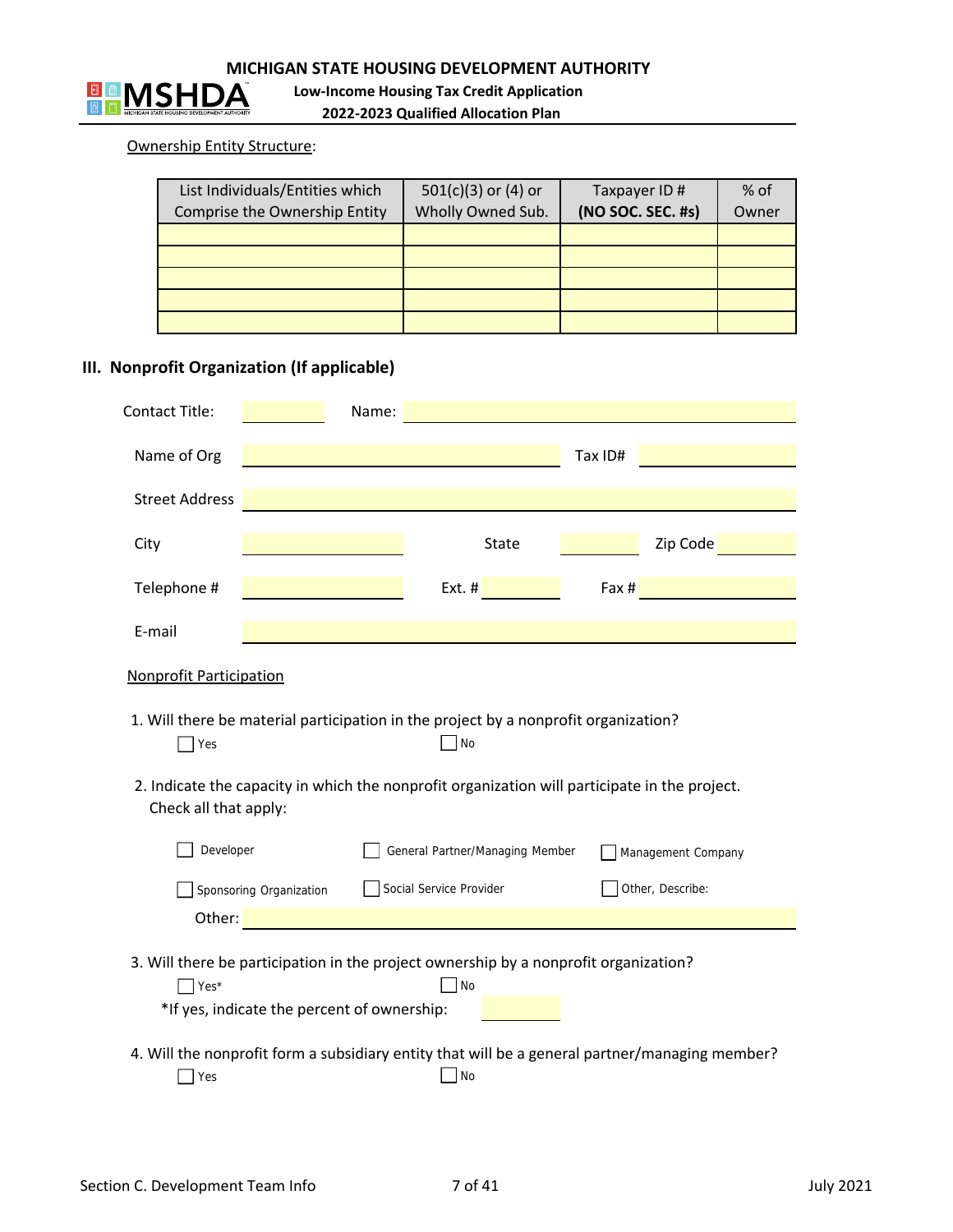

**Low‐Income Housing Tax Credit Application 2022‐2023 Qualified Allocation Plan**

5. Describe the material participation of the nonprofit in this project:

6. Describe the nonprofit's purpose/mission:

7. List the number of employees and volunteers involved with the nonprofit organization:

Employees/Volunteers:

8. Name of the locality and boundaries of the locality served by the organization:

| List:                                                                |       |          |           |           |          |
|----------------------------------------------------------------------|-------|----------|-----------|-----------|----------|
| 9. Indicate the number of years the nonprofit has been in existence: |       |          |           |           |          |
| 10. Is the organization a CHDO?                                      |       | Yes      | <b>No</b> |           |          |
| IV. Development Team Information                                     |       |          |           |           |          |
| <b>Management Entity</b>                                             |       |          |           |           |          |
| <b>Contact Title:</b>                                                | Name: |          |           |           |          |
| Name of Firm*                                                        |       |          |           | Tax ID#   |          |
| <b>Street Address</b>                                                |       |          |           |           |          |
| City                                                                 |       |          | State     |           | Zip Code |
| Telephone #                                                          |       | Ext. $#$ |           | Fax $#$   |          |
| E-mail<br>*Is the Management Firm a Related Entity?                  |       |          | Yes       | <b>No</b> |          |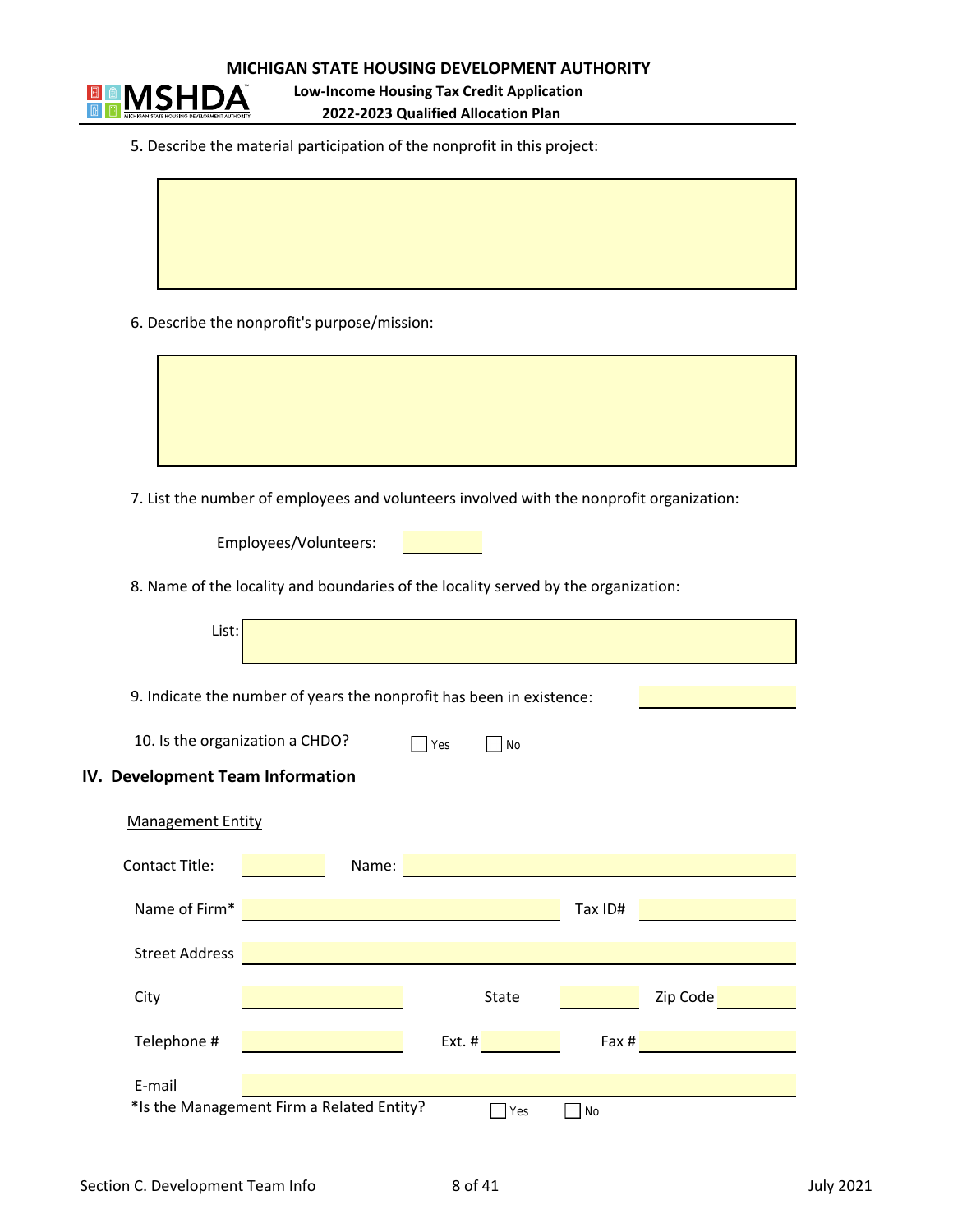|                                                     |       | MICHIGAN STATE HOUSING DEVELOPMENT AUTHORITY      |               |          |
|-----------------------------------------------------|-------|---------------------------------------------------|---------------|----------|
|                                                     |       | <b>Low-Income Housing Tax Credit Application</b>  |               |          |
|                                                     |       | 2022-2023 Qualified Allocation Plan               |               |          |
| Project Attorney                                    |       |                                                   |               |          |
| <b>Contact Title:</b>                               | Name: |                                                   |               |          |
| Name of Firm*                                       |       | <u> 1980 - Johann Barnett, fransk politiker (</u> |               |          |
| <b>Street Address</b>                               |       |                                                   |               |          |
| City                                                |       | State                                             |               | Zip Code |
| Telephone #                                         |       | Ext. #                                            | Fax #         |          |
| E-mail                                              |       |                                                   |               |          |
| *Is the Law Firm a Related Entity?                  |       | Yes                                               | <b>No</b>     |          |
|                                                     |       |                                                   |               |          |
| <b>Project Accountant</b>                           |       |                                                   |               |          |
| <b>Contact Title:</b>                               | Name: |                                                   |               |          |
| Name of Firm*                                       |       |                                                   |               |          |
| <b>Street Address</b>                               |       |                                                   |               |          |
| City                                                |       | State                                             |               | Zip Code |
| Telephone #                                         |       | $Ext.$ #                                          | Fax #         |          |
| E-mail                                              |       |                                                   |               |          |
| *Is the Accounting Firm a Related Entity?           |       | Yes                                               | <b>No</b>     |          |
| Consultant                                          |       |                                                   |               |          |
| <b>Contact Title:</b>                               | Name: |                                                   |               |          |
|                                                     |       |                                                   |               |          |
| Name of Firm*                                       |       |                                                   |               |          |
| <b>Street Address</b>                               |       |                                                   |               |          |
| City                                                |       | State                                             |               | Zip Code |
| Telephone #                                         |       | Ext. #                                            | Fax #         |          |
|                                                     |       |                                                   |               |          |
| E-mail<br>*Is the Consulting Firm a Related Entity? |       | Yes                                               | $\mathsf{No}$ |          |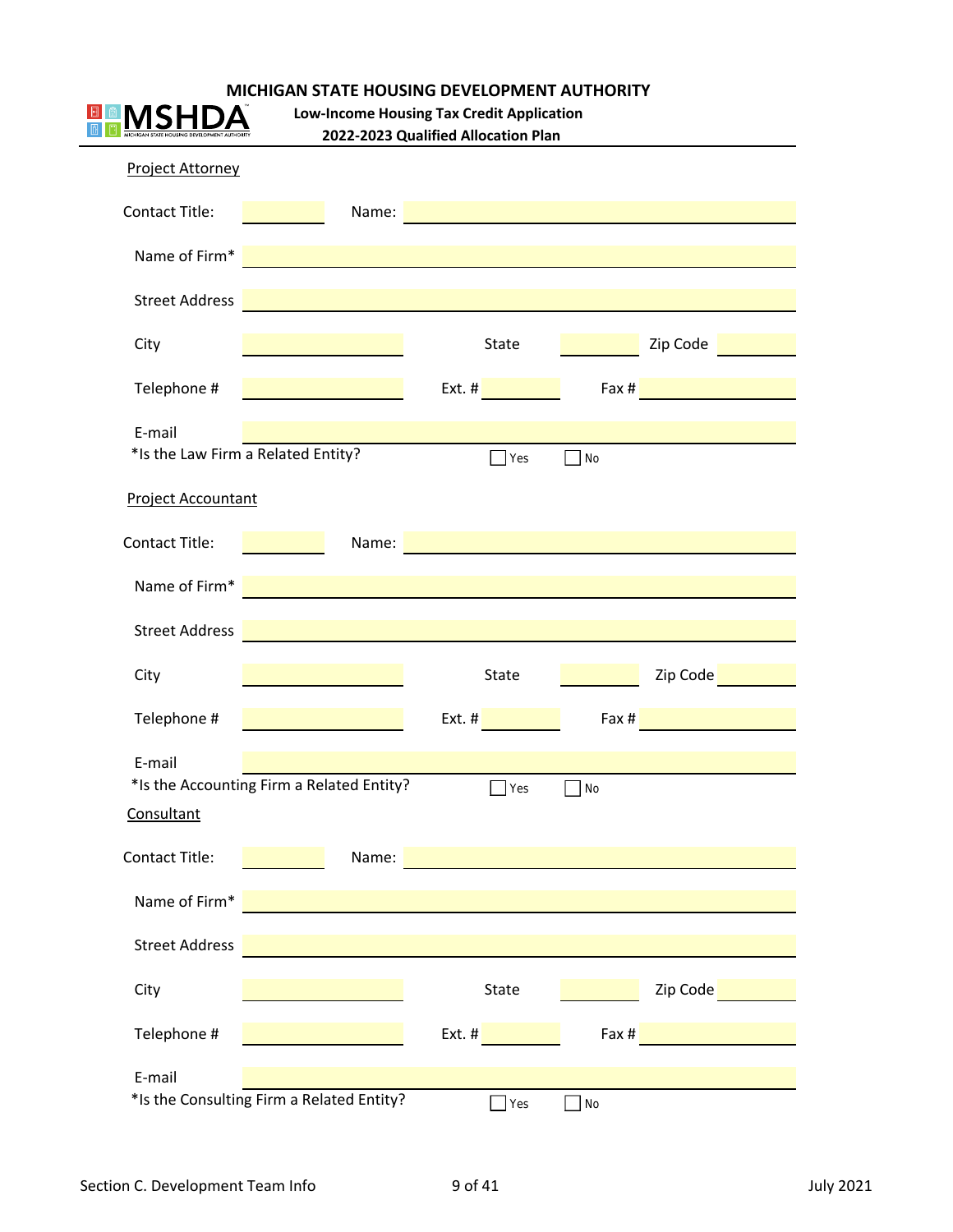

**Low‐Income Housing Tax Credit Application**

**2022‐2023 Qualified Allocation Plan**

| Builder/Contractor              |                                                                                                                     |          |                                |
|---------------------------------|---------------------------------------------------------------------------------------------------------------------|----------|--------------------------------|
| <b>Contact Title:</b>           | Name:                                                                                                               |          |                                |
| Name of Firm*                   |                                                                                                                     |          |                                |
| <b>Street Address</b>           |                                                                                                                     |          |                                |
| City                            |                                                                                                                     | State    | Zip Code                       |
|                                 |                                                                                                                     |          |                                |
| Telephone #                     |                                                                                                                     | Ext#     | Fax $#$                        |
| E-mail                          |                                                                                                                     |          |                                |
| Architect                       | *Is the Contracting Firm a Related Entity?<br>*If a corporation, is it inactive or newly formed (one year or less)? | Yes      | No<br>Yes<br>$\blacksquare$ No |
| <b>Contact Title:</b>           | Name:                                                                                                               |          |                                |
| Name of Firm*                   |                                                                                                                     |          |                                |
| <b>Street Address</b>           |                                                                                                                     |          |                                |
|                                 |                                                                                                                     |          |                                |
| City                            |                                                                                                                     | State    | Zip Code                       |
| Telephone #                     |                                                                                                                     | $Ext.$ # | Fax #                          |
| E-mail                          |                                                                                                                     |          |                                |
|                                 | *Is the Architecture Firm a Related Entity?                                                                         | Yes      | No                             |
| Other (Describe):               |                                                                                                                     |          |                                |
| <b>Contact Title:</b>           | Name:                                                                                                               |          |                                |
| Name of Firm*                   |                                                                                                                     |          |                                |
| <b>Street Address</b>           |                                                                                                                     |          |                                |
| City                            |                                                                                                                     | State    | Zip Code                       |
| Telephone #                     |                                                                                                                     | $Ext.$ # | Fax $#$                        |
|                                 |                                                                                                                     |          |                                |
| E-mail                          |                                                                                                                     |          |                                |
| *Is this Firm a Related Entity? |                                                                                                                     | Yes      | $\Box$ No                      |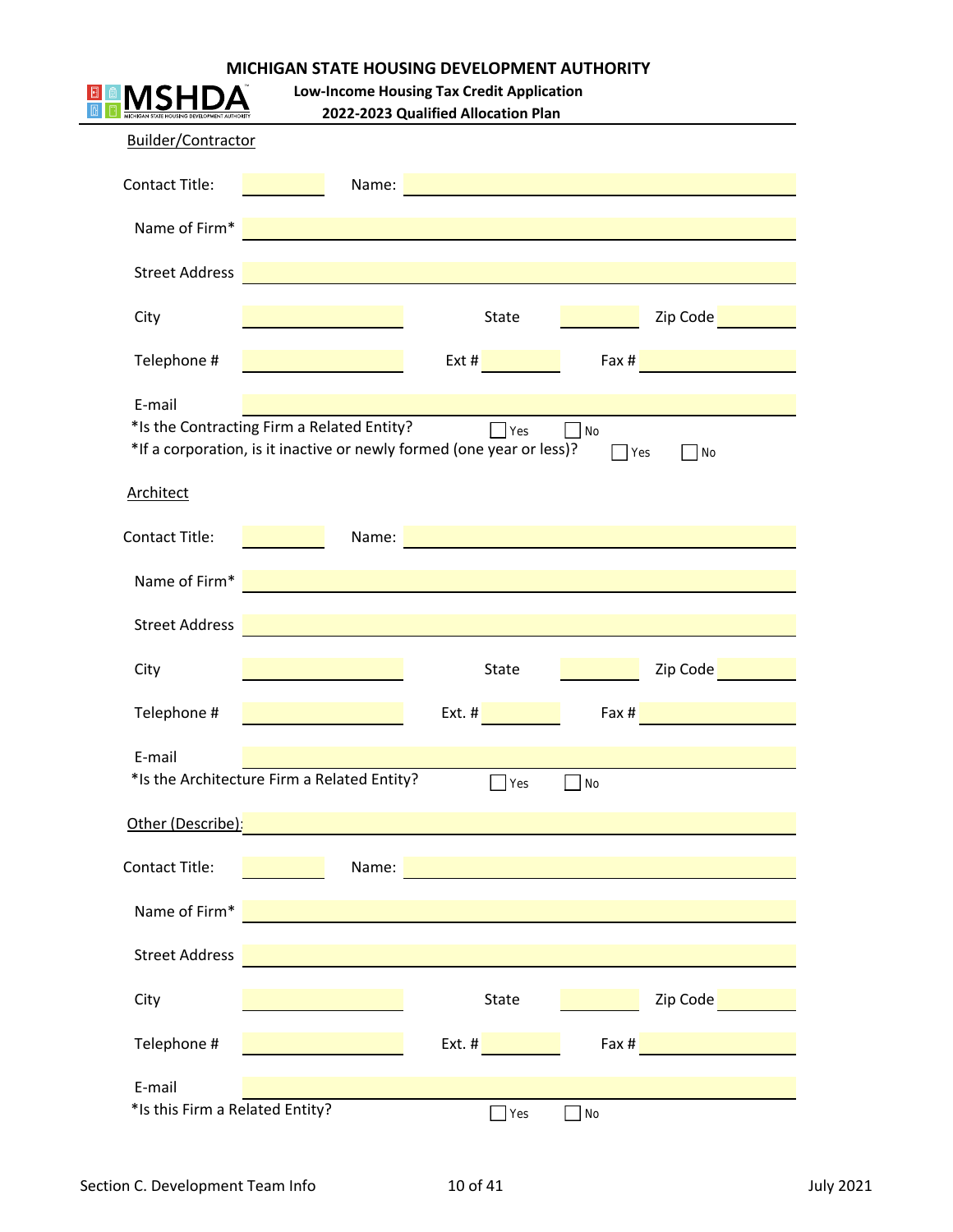

**Low‐Income Housing Tax Credit Application**

**2022‐2023 Qualified Allocation Plan**

| Other (Describe):                                                                                                                                                                                                                    |       |          |                                  |                                                                                                                                                                                                                               |                                                   |
|--------------------------------------------------------------------------------------------------------------------------------------------------------------------------------------------------------------------------------------|-------|----------|----------------------------------|-------------------------------------------------------------------------------------------------------------------------------------------------------------------------------------------------------------------------------|---------------------------------------------------|
| <b>Contact Title:</b>                                                                                                                                                                                                                | Name: |          |                                  |                                                                                                                                                                                                                               | <u> 1980 - Jan Stein, Amerikaansk politiker (</u> |
| Name of Firm*                                                                                                                                                                                                                        |       |          |                                  | <u> 1980 - Jan Stein Stein Stein Stein Stein Stein Stein Stein Stein Stein Stein Stein Stein Stein Stein Stein S</u>                                                                                                          |                                                   |
| <b>Street Address</b>                                                                                                                                                                                                                |       |          |                                  |                                                                                                                                                                                                                               |                                                   |
| City                                                                                                                                                                                                                                 |       |          | State                            |                                                                                                                                                                                                                               | Zip Code <b>Communist Contract Contract</b>       |
| Telephone #                                                                                                                                                                                                                          |       |          |                                  |                                                                                                                                                                                                                               | Fax # 2008 and 2008 and 2008                      |
| E-mail                                                                                                                                                                                                                               |       |          |                                  |                                                                                                                                                                                                                               |                                                   |
| *Is this Firm a Related Entity?                                                                                                                                                                                                      |       |          | Yes                              | $\Box$ No                                                                                                                                                                                                                     |                                                   |
| <u>Other (Describe): Electronic and the contract of the contract of the contract of the contract of the contract of the contract of the contract of the contract of the contract of the contract of the contract of the contract</u> |       |          |                                  |                                                                                                                                                                                                                               |                                                   |
| <b>Contact Title:</b>                                                                                                                                                                                                                |       |          |                                  | Name: Name: Name: Name: Name: Name: Name: Name: Name: Name: Name: Name: Name: Name: Name: Name: Name: Name: Name: Name: Name: Name: Name: Name: Name: Name: Name: Name: Name: Name: Name: Name: Name: Name: Name: Name: Name: |                                                   |
| Name of Firm*                                                                                                                                                                                                                        |       |          |                                  | <u> 1989 - Johann Barbara, martxa a</u>                                                                                                                                                                                       |                                                   |
| <b>Street Address</b>                                                                                                                                                                                                                |       |          |                                  |                                                                                                                                                                                                                               |                                                   |
| City                                                                                                                                                                                                                                 |       |          | State                            |                                                                                                                                                                                                                               | Zip Code                                          |
| Telephone #                                                                                                                                                                                                                          |       | $Ext.$ # |                                  | Fax $#$                                                                                                                                                                                                                       |                                                   |
| E-mail                                                                                                                                                                                                                               |       |          |                                  |                                                                                                                                                                                                                               |                                                   |
| *Is this Firm a Related Entity?                                                                                                                                                                                                      |       |          | Yes                              | <b>No</b>                                                                                                                                                                                                                     |                                                   |
| Other (Describe):                                                                                                                                                                                                                    |       |          |                                  |                                                                                                                                                                                                                               |                                                   |
| Contact Title:                                                                                                                                                                                                                       |       |          |                                  | Name: Name: Name: Name: Name: Name: Name: Name: Name: Name: Name: Name: Name: Name: Name: Name: Name: Name: Name: Name: Name: Name: Name: Name: Name: Name: Name: Name: Name: Name: Name: Name: Name: Name: Name: Name: Name: |                                                   |
| Name of Firm*                                                                                                                                                                                                                        |       |          |                                  |                                                                                                                                                                                                                               |                                                   |
| <b>Street Address</b>                                                                                                                                                                                                                |       |          |                                  |                                                                                                                                                                                                                               |                                                   |
| City                                                                                                                                                                                                                                 |       |          | State                            |                                                                                                                                                                                                                               | Zip Code                                          |
| Telephone #                                                                                                                                                                                                                          |       |          | $\mathsf{Ext.}$ # $\blacksquare$ |                                                                                                                                                                                                                               | Fax # 2008 and 2008 and 2008                      |
| E-mail                                                                                                                                                                                                                               |       |          |                                  |                                                                                                                                                                                                                               |                                                   |
| *Is this Firm a Related Entity?                                                                                                                                                                                                      |       |          | Yes                              | No                                                                                                                                                                                                                            |                                                   |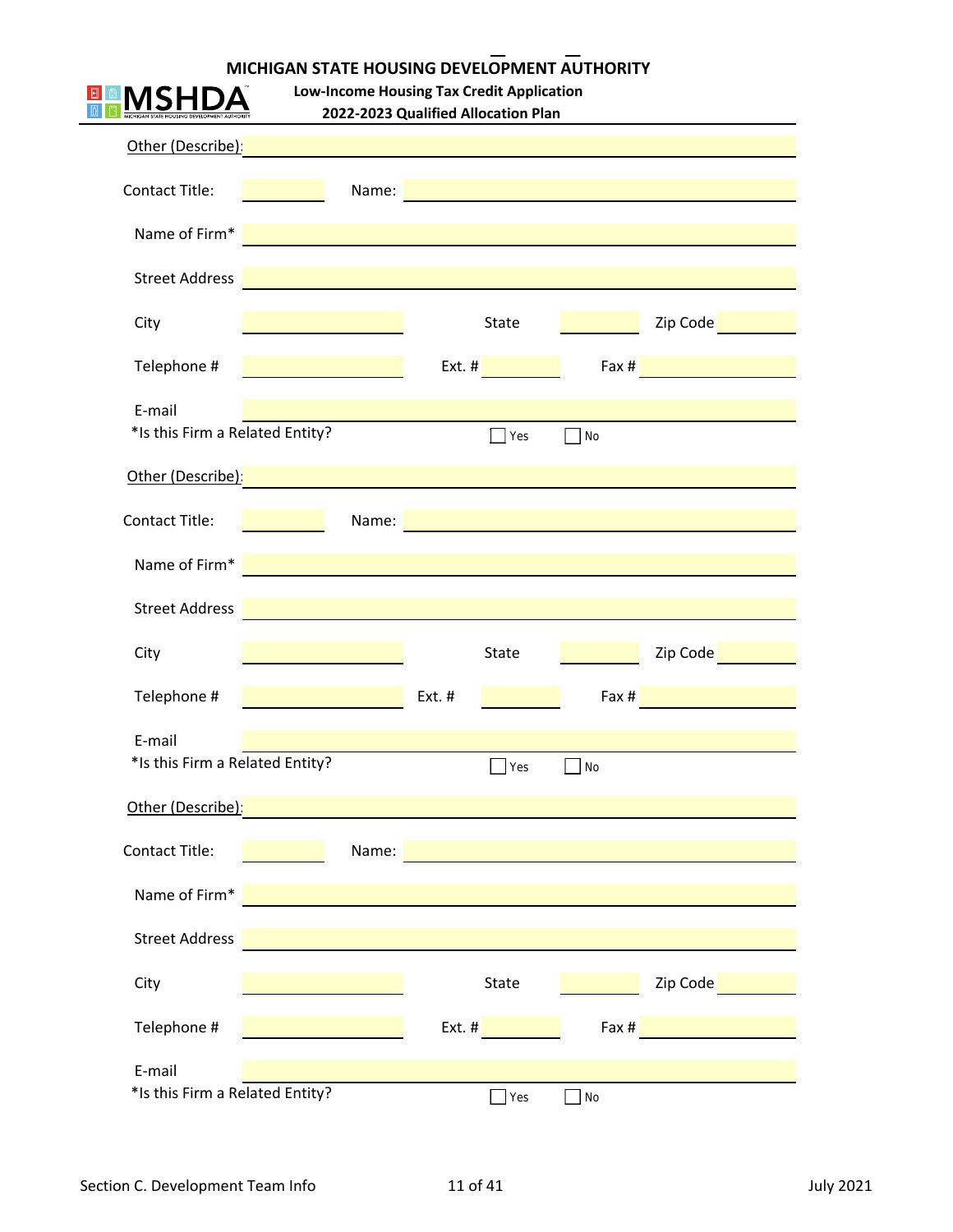

**Low‐Income Housing Tax Credit Application**

**2022‐2023 Qualified Allocation Plan**

| <b>SECTION D. PROJECT SCHEDULE</b>               |                              |  |  |  |
|--------------------------------------------------|------------------------------|--|--|--|
| <b>Project Stage</b>                             | <b>Estimated/Actual Date</b> |  |  |  |
| <b>PRE-DEVELOPMENT</b>                           |                              |  |  |  |
| <b>Ownership Entity Formation</b>                |                              |  |  |  |
| <b>Zoning Approval</b>                           |                              |  |  |  |
| Site Plan Approval                               |                              |  |  |  |
| <b>Site Control Established</b>                  |                              |  |  |  |
| <b>Tax Abatement Approval</b>                    |                              |  |  |  |
| <b>FINANCING COMMITMENT/APPROVALS</b>            |                              |  |  |  |
| <b>Construction Financing</b>                    |                              |  |  |  |
| <b>Permanent Financing</b>                       |                              |  |  |  |
| <b>Secondary Financing</b>                       |                              |  |  |  |
| <b>Grant/Subsidy Financing</b>                   |                              |  |  |  |
| <b>Equity Financing</b>                          |                              |  |  |  |
| <b>CLOSING AND DISBURSEMENTS</b>                 |                              |  |  |  |
| <b>Initial Subsidy Layering Review</b>           |                              |  |  |  |
| Acquisition of Land/Building(s)*                 |                              |  |  |  |
| <b>Construction Financing Disbursement</b>       |                              |  |  |  |
| <b>Permanent Financing Disbursement</b>          |                              |  |  |  |
| <b>Secondary Financing Disbursement</b>          |                              |  |  |  |
| <b>Grant/Subsidy Financing Disbursement</b>      |                              |  |  |  |
| <b>Initial Equity Disbursement</b>               |                              |  |  |  |
| <b>CONSTRUCTION/REHABILITATION</b>               |                              |  |  |  |
| <b>Building Permit Issued</b>                    |                              |  |  |  |
| <b>Final Plans and Specifications</b>            |                              |  |  |  |
| <b>Construction Start</b>                        |                              |  |  |  |
| 50% Completion                                   |                              |  |  |  |
| <b>Construction Completion</b>                   |                              |  |  |  |
| <b>POST-CONSTRUCTION</b>                         |                              |  |  |  |
| Temporary/Final Certificates of Occupancy Issued |                              |  |  |  |
| Placed in Service Date*                          |                              |  |  |  |
| Begin Lease-Up                                   |                              |  |  |  |
| Substantial Rent-Up                              |                              |  |  |  |
| Completion of Cost Certification by CPA          |                              |  |  |  |
| <b>Final Subsidy Layering Review</b>             |                              |  |  |  |
| 8609 Request Submitted                           |                              |  |  |  |

\*For an occupied building, the placed in service date is the date of acquisition. Therefore, acquisition credit cannot be allocated to an occupied building in a year following the year in which the building was purchased. For new construction and rehabilitation, credit cannot be allocated to any building in a year after the building is placed in service.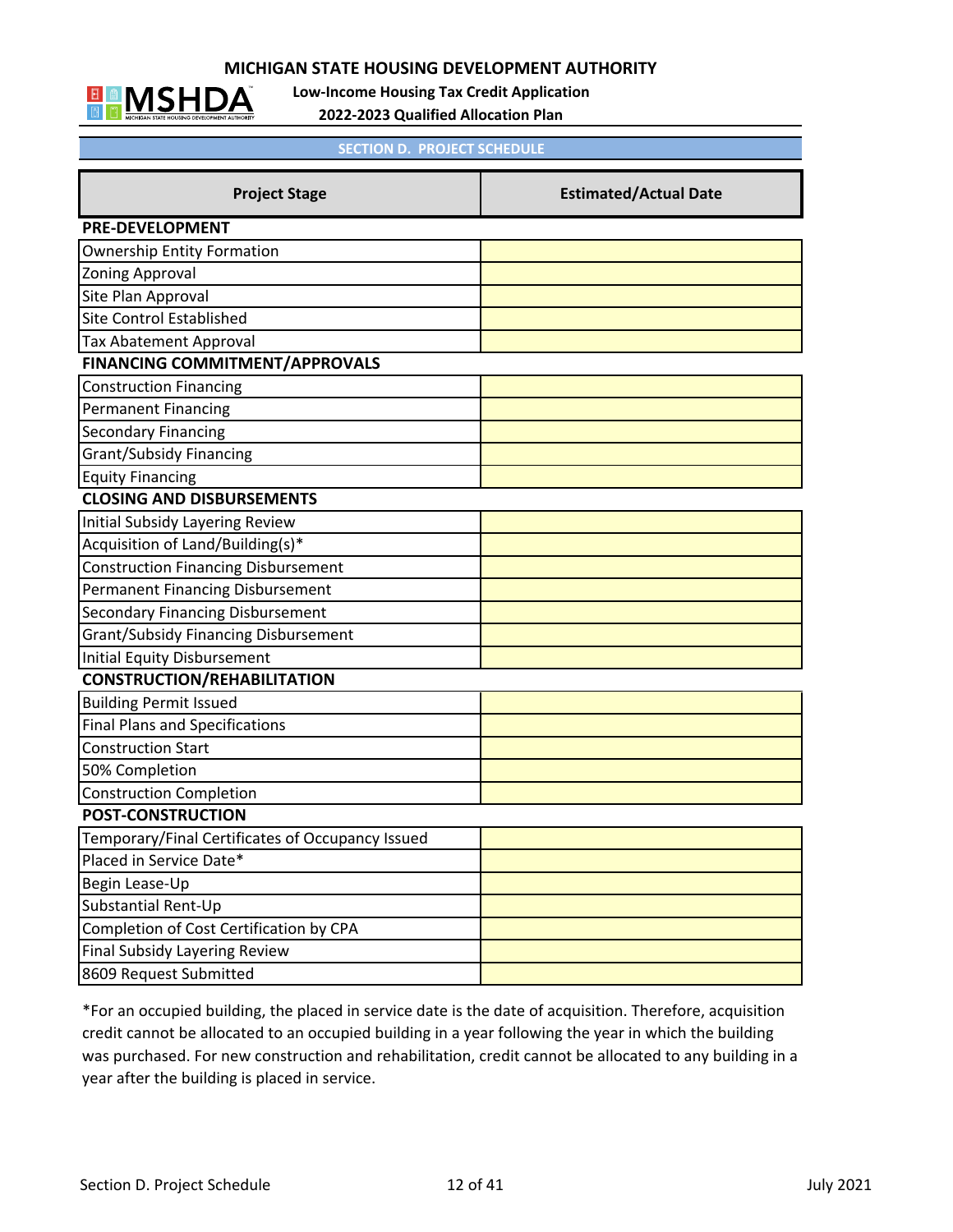

**2022‐2023 Qualified Allocation Plan Low‐Income Housing Tax Credit Application**

## **SECTION E. PROJECT ELECTIONS AND GENERAL INFORMATION**

## **I. Project Elections**

#### Minimum Set‐Aside (Check only one):

| At least 20% of the residential rental units in the project will be income and<br>rent restricted to serve individuals and families whose income is no greater<br>than 50% of area median income, adjusted for family size (20/50). (If this<br>set-aside is elected, ALL tax credit units in the project must be income and rent<br>restricted at no greater than 50% of area median income). |
|------------------------------------------------------------------------------------------------------------------------------------------------------------------------------------------------------------------------------------------------------------------------------------------------------------------------------------------------------------------------------------------------|
| At least 40% of the residential rental units in the project will be income and<br>rent restricted to serve individuals and families whose income is no greater<br>than 60% of area median income, adjusted for family size (40/60).                                                                                                                                                            |
| At least 40% of the residential rental units must be designated as LIHTC units.<br>In 10% increments, these units will have an average income limit at or<br>below 60% of the area median income. (Income Averaging)                                                                                                                                                                           |

#### Affordability Commitment (Complete the following):

 The owner will sign a covenant running with the land agreeing to serve qualified low income tenants in the percentage outlined above for  $\blacksquare$  years in addition to the 15 year compliance period and the IRS required 15 year "Extended Use Period" for a total of 30 years.\*

| Compliance Period                        | 15 Years        |
|------------------------------------------|-----------------|
| plus: IRS Required "Extended Use Period" | 15 Years        |
| plus: Additionally Committed Year        | 0 Years         |
| equals: Total Affordability Commitment   | <b>30 Years</b> |

#### **II. Acquisition/Rehabilitation Information**

| 1. The total number of buildings to be acquired is:                               |  |                  |
|-----------------------------------------------------------------------------------|--|------------------|
| 2. The total number of buildings under control is:                                |  |                  |
| 3. Will the buildings and/or land be acquired from a related party?<br>No.<br>Yes |  |                  |
| 4. Actual or projected acquisition date of the buildings:                         |  |                  |
| 5. Identify when the project was last placed in service:                          |  |                  |
| 6. List the date of the last substantial improvements:                            |  |                  |
| Section E. General Info<br>13 of 41                                               |  | <b>July 2021</b> |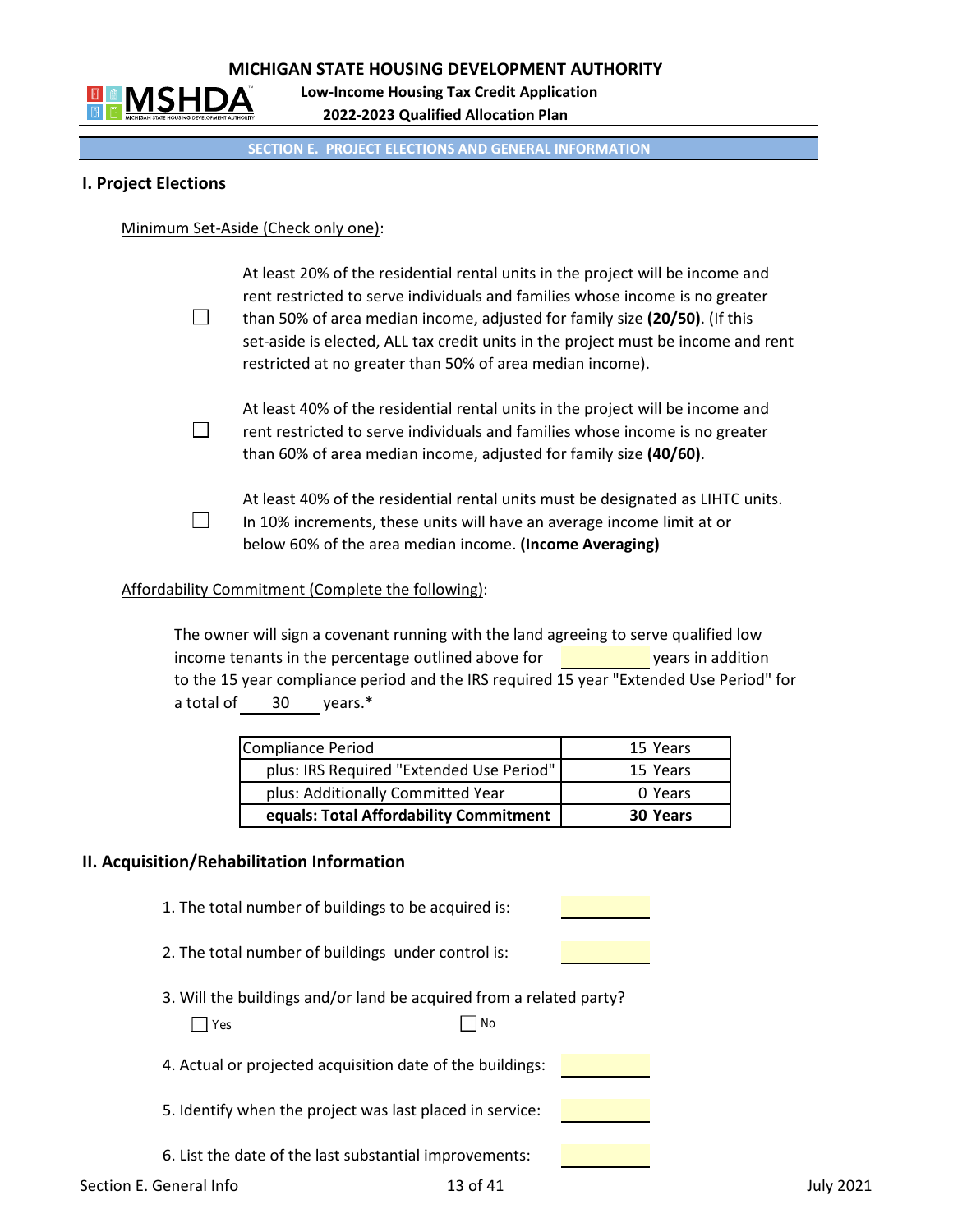

**2022‐2023 Qualified Allocation Plan Low‐Income Housing Tax Credit Application**

| 7. Have substantial improvements greater than 25% of<br>the adjusted projected basis been performed during the                                           |    |                        |
|----------------------------------------------------------------------------------------------------------------------------------------------------------|----|------------------------|
| 10 years prior to its acquisition by the owner?                                                                                                          |    |                        |
| Yes                                                                                                                                                      | No |                        |
| Dates:                                                                                                                                                   |    |                        |
| 8. If less than 10 years since last placed in service, is the<br>project eligible for a waiver from the Secretary of the<br>U.S. Department of Treasury? |    |                        |
| Yes                                                                                                                                                      | No |                        |
| Date waiver request submitted:<br>Actual/projected date of approval:                                                                                     |    |                        |
| 9. Does the buyer's basis equal the seller's basis?                                                                                                      |    |                        |
| Yes                                                                                                                                                      | No |                        |
| 10. Are any of the buildings owner-occupied single family dwellings?<br>$\blacksquare$ Yes                                                               | No |                        |
| 11. Were/are any of the buildings purchased from a decedent's estate?<br>Yes                                                                             | No |                        |
| 12. Purchased from a non-profit or government; or tax-exempt?<br>Yes                                                                                     | No |                        |
| 13. Acquired through gift/non-purchase?<br><b>Yes</b>                                                                                                    | No |                        |
| 14. Preserves low-income housing from market rate?                                                                                                       |    |                        |
| Yes<br>15. Approval of asset transfer required from HUD?                                                                                                 | No | (Attach as Exhibit #9) |
| Yes*                                                                                                                                                     | No |                        |
| *If yes, the appropriate asset transfer documentation as referenced in Exhibit<br>#9 of the checklist must be submitted with the application.            |    |                        |
| 16. Approval of asset transfer required from RHS?<br>Yes*                                                                                                | No | (Attach as Exhibit #9) |
| *If yes, the appropriate asset transfer documentation as referenced in Exhibit                                                                           |    |                        |

#9 of the checklist must be submitted with the application.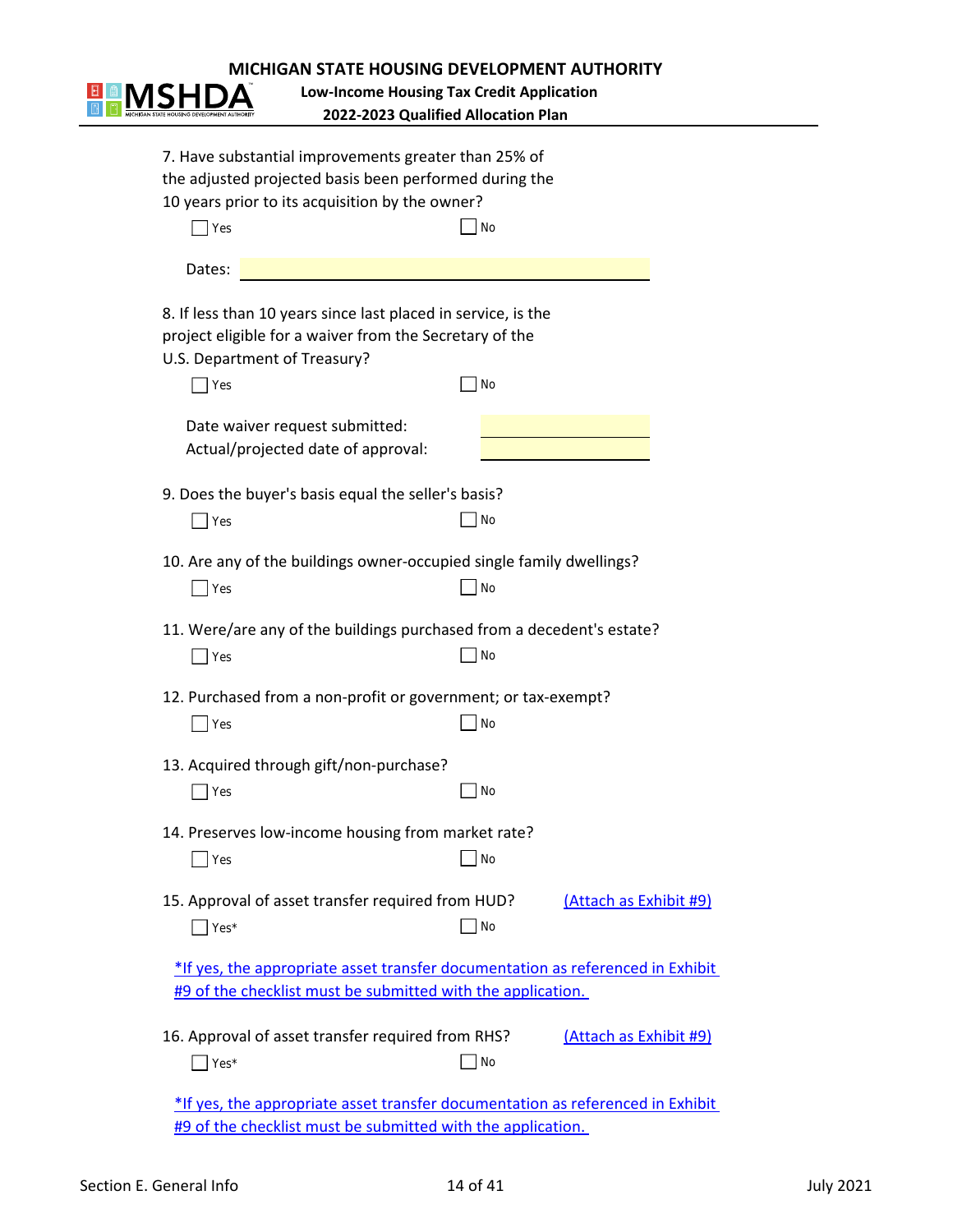



**Low‐Income Housing Tax Credit Application 2022‐2023 Qualified Allocation Plan**

#### **III. Job Creation**

1. Indicate the estimated amount of jobs to be created as a result of this project:

Permanent Jobs: <u>New York: Temporary Jobs: New York: New York: New York: New York: New York: New York: New York: New York: New York: New York: New York: New York: New York: New York: New York: New York: New York: New York:</u>

2. Please include an explanation/analysis for how these numbers were determined: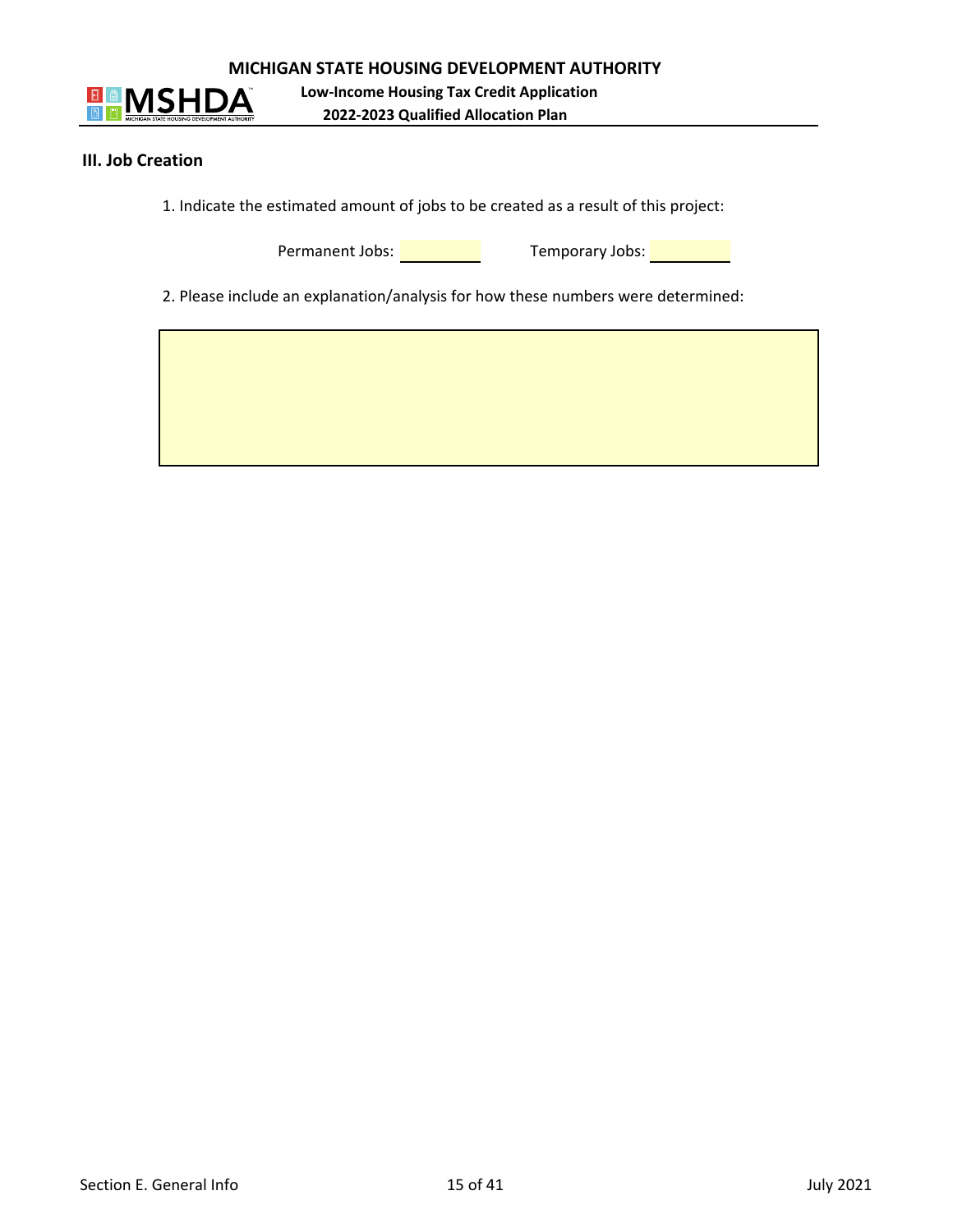

 **Low‐Income Housing Tax Credit Application 2022‐2023 Qualified Allocation Plan**

**SECTION F. PRESERVATION**

## **V. Preservation Category\***

\*Answer the following questions only if applying under the Preservation Category

1. If the project has operated under a different name(s), please list below:

| 2. Specify the number of buildings to be rehabilitated:                   |                                 |  |  |  |
|---------------------------------------------------------------------------|---------------------------------|--|--|--|
| 3. Specify the number of units to be rehabilitated:                       |                                 |  |  |  |
| 4. Indicate how many units are currently occupied:                        |                                 |  |  |  |
| a) Units currently occupied by LIHTC eligible tenants:                    |                                 |  |  |  |
| b) Units currently occupied by market rate tenants:                       |                                 |  |  |  |
| 5. How long have any unoccupied units been vacant?                        |                                 |  |  |  |
| 6. Existing Government Assistance (check all that apply):                 |                                 |  |  |  |
| HUD 221(d)(3) or (4)                                                      | <b>RHS</b>                      |  |  |  |
| Section 236                                                               | Section 202                     |  |  |  |
| Project Based Section 8                                                   | HUD Financed or Insured         |  |  |  |
| Project will retain federal assistance                                    | Other below market federal loan |  |  |  |
| <b>MSHDA</b>                                                              | HOPE VI/RHF                     |  |  |  |
| Other, please describe:                                                   | Year 15 LIHTC property          |  |  |  |
| Describe:                                                                 |                                 |  |  |  |
| 7. Is the project in a compliance period for a previous LIHTC allocation? |                                 |  |  |  |

 $\Box$  Yes  $\Box$  No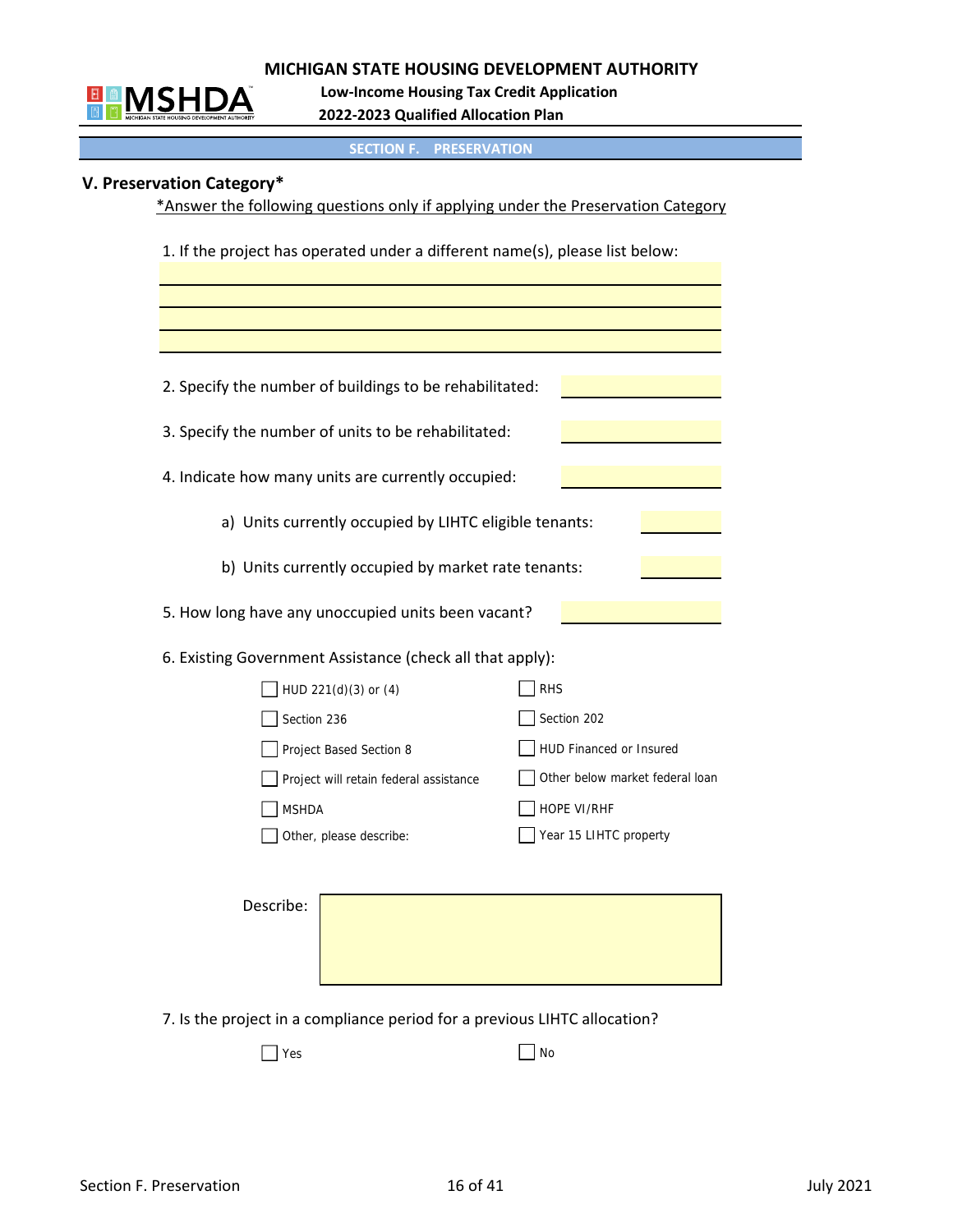**2022‐2023 Qualified Allocation Plan Low‐Income Housing Tax Credit Application**

| 8. Is the project within five years of any permitted prepayment or equivalent loss of<br>low-income use restrictions?                                                                                                                                                                                                                                                                                   |           |  |  |  |
|---------------------------------------------------------------------------------------------------------------------------------------------------------------------------------------------------------------------------------------------------------------------------------------------------------------------------------------------------------------------------------------------------------|-----------|--|--|--|
| Yes                                                                                                                                                                                                                                                                                                                                                                                                     | <b>No</b> |  |  |  |
| 9. Will the project preserve occupied and restricted low-income units provided the<br>rehabilitation will repair or replace components that are:<br>i. In immediate need of repair or replacement; or<br>ii. Either substantially functionally obsolete or being improved to provide<br>modifications or betterments consistent with new building code<br>requirements and MSHDA's Design Requirements. |           |  |  |  |
| Yes                                                                                                                                                                                                                                                                                                                                                                                                     | <b>No</b> |  |  |  |
| 10. Is the development deteriorated to the point of requiring demolition?                                                                                                                                                                                                                                                                                                                               |           |  |  |  |
| Yes                                                                                                                                                                                                                                                                                                                                                                                                     | <b>No</b> |  |  |  |
| 11. Has the development completed a full debt restructuring under the Mark to Market<br>process within the last five (5) years?                                                                                                                                                                                                                                                                         |           |  |  |  |
| Yes                                                                                                                                                                                                                                                                                                                                                                                                     | No        |  |  |  |

**ED METHODS STATE HOUSING DEVELOPMENT AUTHORITY**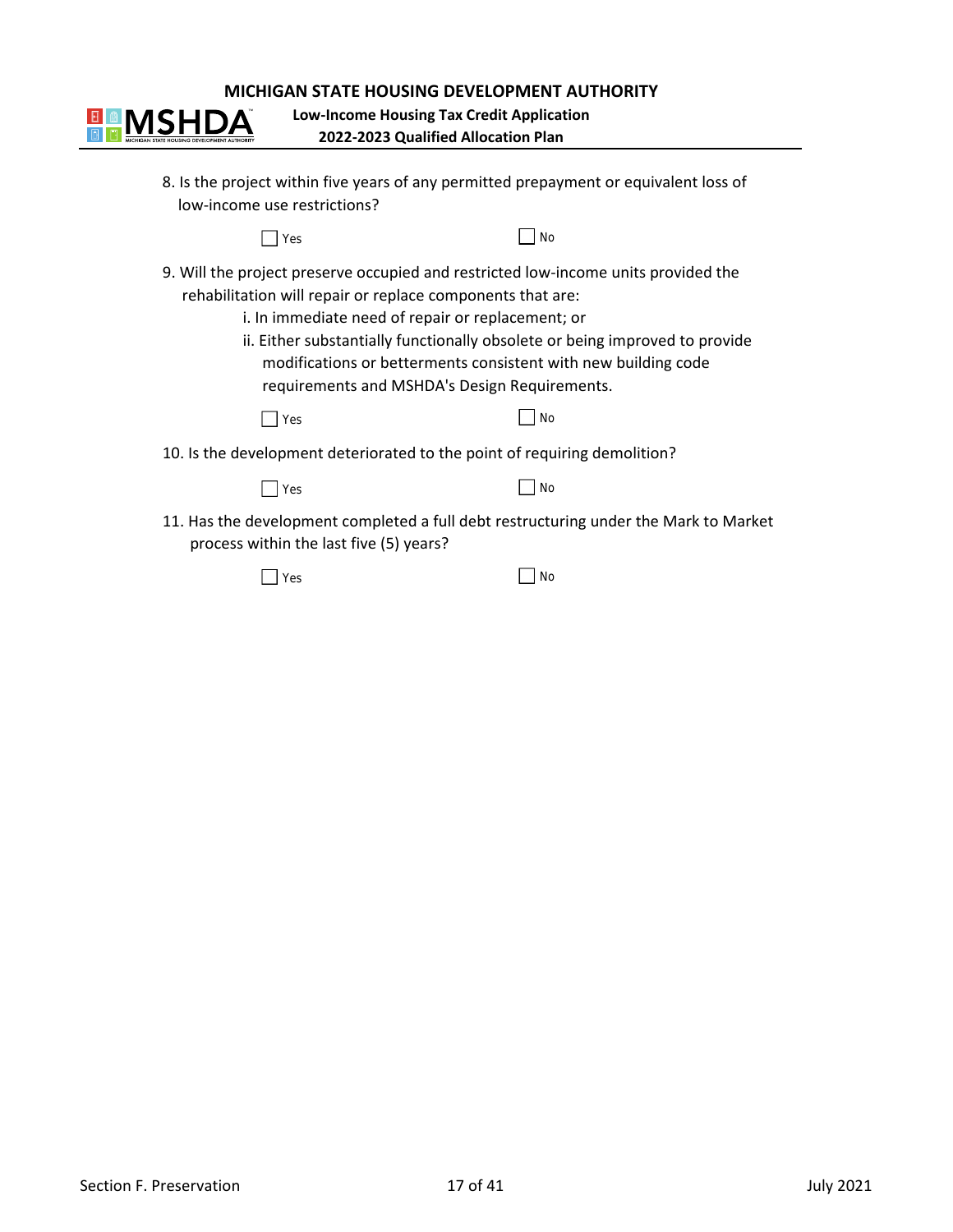#### **MICHIGAN STATE HOUSING DEVELOPMENT AUTHORITY Low‐Income Housing Tax Credit Application**



**PROJECT NAME:**

#### **2022‐2023 Qualified Allocation Plan**

#### **SECTION G. ADDENDUM III FUNDING ANALYSIS**

All projects submitting under the Permanent Supportive Housing Category must complete the Addendum III Funding Analysis in its entirety and submit it with the Addendum III. Projects are required to show documented evidence of service funding to support the projected expenses for <sup>a</sup> minimum of the initial year with renewals available and <sup>a</sup> detailed description of future funding sources through year 15. The sources should be supported by MOUs, letters of support, and other confirmation included in the Addendum III submission and should be included in the Supportive Services Commitment Chart (included in the Addendum III Checklist and Application).

**Year**r1 Year2 Year3 Year4 Year5 Year6 Year7 Year8 Year9 Year10 Year11 Year12 Year13 Year14 Year15 Year 15 **Beginning Balance** ‐ ‐ ‐ ‐ ‐ ‐ ‐ ‐ ‐ ‐ ‐ ‐ ‐ ‐ **Sources:** Developer Fee ‐ ‐ ‐ ‐ ‐ ‐ ‐ ‐ ‐ ‐ ‐ ‐ ‐ ‐ ‐ **SOURCE NAME**  ${\sf ENAME}$  . The set of the set of the set of the set of the set of the set of the set of the set of the set of the set of the set of the set of the set of the set of the set of the set of the set of the set of the set of **SOURCE NAME**  ${\sf ENAME}$  . The set of the set of the set of the set of the set of the set of the set of the set of the set of the set of the set of the set of the set of the set of the set of the set of the set of the set of the set of **SOURCE NAME**  ${\sf ENAME}$  . The set of the set of the set of the set of the set of the set of the set of the set of the set of the set of the set of the set of the set of the set of the set of the set of the set of the set of the set of t **SOURCE NAME**  ${\sf ENAME}$  . The set of the set of the set of the set of the set of the set of the set of the set of the set of the set of the set of the set of the set of the set of the set of the set of the set of the set of the set of t **SOURCE NAME**  ${\sf ENAME}$  . The set of the set of the set of the set of the set of the set of the set of the set of the set of the set of the set of the set of the set of the set of the set of the set of the set of the set of the set of t Interest on Reserve ‐ ‐ ‐ ‐ ‐ ‐ ‐ ‐ ‐ ‐ ‐ ‐ ‐ ‐ ‐ **Total** ‐ ‐ ‐ ‐ ‐ ‐ ‐ ‐ ‐ ‐ ‐ ‐ ‐ ‐ ‐ **Uses:** Support Hours Expense **Office Expenses**  Expenses ‐ ‐ ‐ ‐ ‐ ‐ ‐ ‐ ‐ ‐ ‐ ‐ ‐ ‐ ‐ **EXPLAIN USE**  USE ‐ ‐ ‐ ‐ ‐ ‐ ‐ ‐ ‐ ‐ ‐ ‐ ‐ ‐ ‐ **EXPLAIN USE** NUSE the set of the set of the set of the set of the set of the set of the set of the set of the set of the set of the set of the set of the set of the set of the set of the set of the set of the set of the set of the set **EXPLAIN USE** NUSE the set of the set of the set of the set of the set of the set of the set of the set of the set of the set of the set of the set of the set of the set of the set of the set of the set of the set of the set of the set **EXPLAIN USE**  USE ‐ ‐ ‐ ‐ ‐ ‐ ‐ ‐ ‐ ‐ ‐ ‐ ‐ ‐ ‐ **Total** ‐ ‐ ‐ ‐ ‐ ‐ ‐ ‐ ‐ ‐ ‐ ‐ ‐ ‐ ‐ **Ending Balance** ‐ ‐ ‐ ‐ ‐ ‐ ‐ ‐ ‐ ‐ ‐ ‐ ‐ ‐ ‐ Inflation Rate 3%3% Interest Ratee and  $1\%$ **Notes:**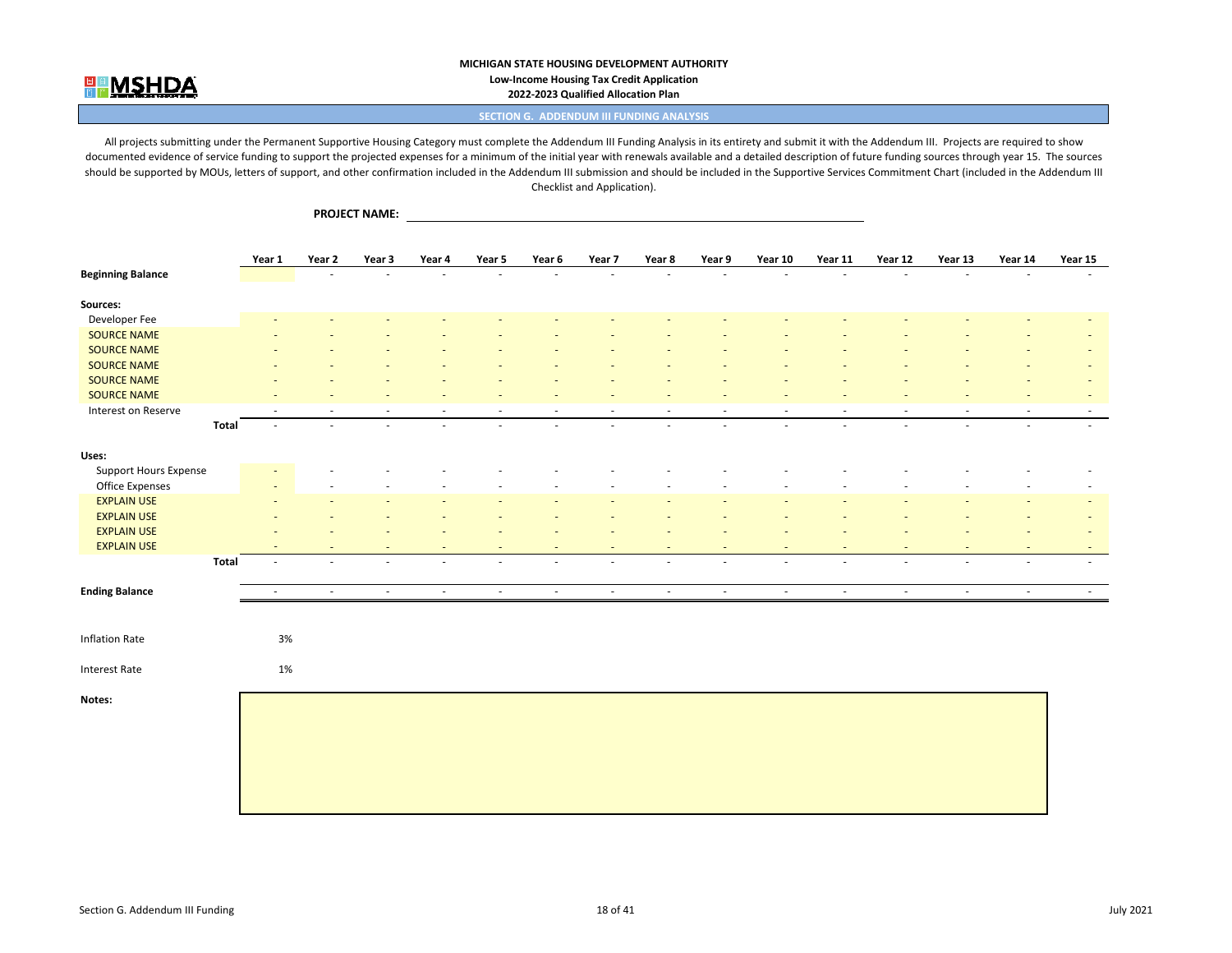**Low‐Income Housing Tax Credit Application**

| 2022-2023 Qualified Allocation Plan                            |       |                                                                  |       |                      |  |
|----------------------------------------------------------------|-------|------------------------------------------------------------------|-------|----------------------|--|
|                                                                |       | <b>SECTION H. SYNDICATION INFORMATION</b>                        |       |                      |  |
| I. Type of Offering                                            |       |                                                                  |       |                      |  |
| Public Placement                                               |       | Private Placement                                                |       | Owner Keeping Credit |  |
|                                                                |       |                                                                  |       |                      |  |
|                                                                |       |                                                                  |       |                      |  |
| <b>Contact Title:</b>                                          | Name: |                                                                  |       |                      |  |
| <b>Equity Firm</b>                                             |       |                                                                  |       |                      |  |
| <b>Street Address</b>                                          |       |                                                                  |       |                      |  |
| City                                                           |       | <b>State</b>                                                     |       | Zip Code             |  |
| Telephone #                                                    |       | Ext.#                                                            | Fax # |                      |  |
| E-mail                                                         |       |                                                                  |       |                      |  |
| II. Type of Investors                                          |       |                                                                  |       |                      |  |
|                                                                |       |                                                                  |       |                      |  |
| Individuals                                                    |       | Corporations                                                     | Other |                      |  |
| <b>III. Syndication Proceeds</b>                               |       |                                                                  |       |                      |  |
|                                                                |       | 1. Estimated amount of annual LIHTC the syndicator will receive: |       |                      |  |
| 2. Indicate the equity rate per dollar of annual LIHTC:        |       |                                                                  |       |                      |  |
| 3. Estimated gross proceeds to the project from sale of LIHTC: |       |                                                                  |       |                      |  |
| 4. Estimated net proceeds to the project from sale of LIHTC:   |       |                                                                  |       |                      |  |
|                                                                |       |                                                                  |       |                      |  |
| 5. Amount of syndication expenses incurred by the sponsor:     |       |                                                                  |       |                      |  |
| 6. Amount of Federal Historic Tax Credit:                      |       |                                                                  |       |                      |  |

- 7. Estimated proceeds to the project from Federal Historic Credit:
- 8. Amount of State Historic Tax Credit:

**EBMCHDA**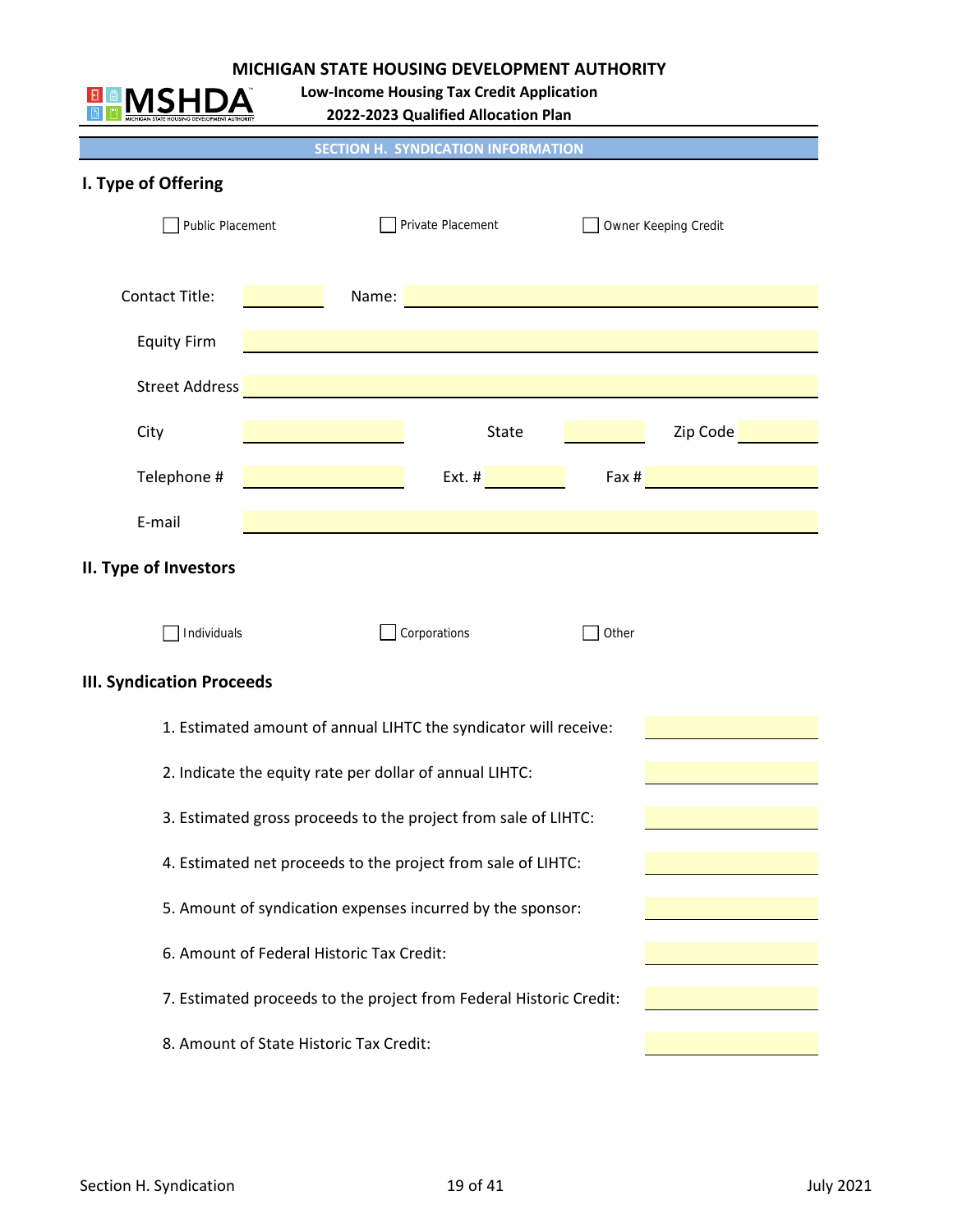

**2022‐2023 Qualified Allocation Plan Low‐Income Housing Tax Credit Application**

- 9. Estimated proceeds to the project from State Historic Credit:
- 10. Amount of Brownfield Credit:
- 11. Estimated proceeds to the project from Brownfield Credit:

#### **IV. Equity Pay‐In Schedule**

| <b>Benchmark</b> | $\%$ | Amount |
|------------------|------|--------|
|                  |      |        |
|                  |      |        |
|                  |      |        |
|                  |      |        |
|                  |      |        |
|                  |      |        |
|                  |      |        |
| <b>Total</b>     |      | \$0    |

## **V. Syndication Commitment**

| 1. Please select one:         |                             |                                   |
|-------------------------------|-----------------------------|-----------------------------------|
| Limited Partnership Agreement | <b>Operating Agreement</b>  | Notarized Letter from Individuals |
| Letter of Intent              | Letter of Interest/Guidance | Letter of Commitment              |
| Other, Please describe:       |                             |                                   |
|                               |                             |                                   |
|                               |                             |                                   |

2. Describe any special conditions, contingencies, etc. affecting syndication: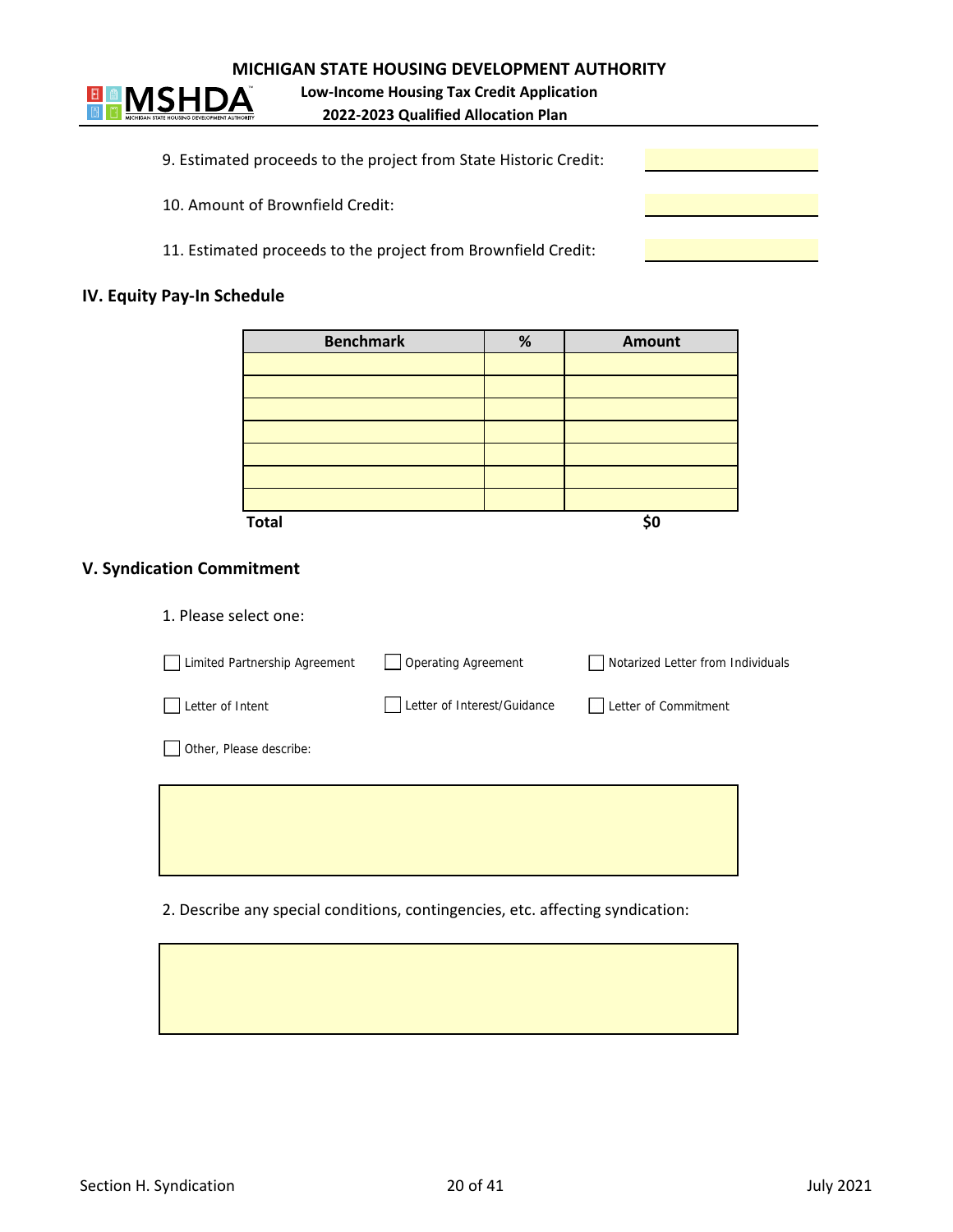

**Low‐Income Housing Tax Credit Application**

**2022‐2023 Qualified Allocation Plan**

**SECTION I. UTILITY ALLOWANCES**

#### **I. Utility Allowances**

1. Utility Allowance Method\* (please select): Other:

2. Complete the Following Chart:

| <b>Utility Type</b>                         |       | Paid By (Select Owner OR Tenant) | 0 <sub>BR</sub> | 1 BR | 2 BR | 3 BR | 4 BR |
|---------------------------------------------|-------|----------------------------------|-----------------|------|------|------|------|
| Heating                                     | Owner | Tenant                           |                 |      |      |      |      |
| Cooking                                     | Owner | Tenant                           |                 |      |      |      |      |
| Lighting                                    | Owner | Tenant                           |                 |      |      |      |      |
| Hot Water                                   | Owner | Tenant                           |                 |      |      |      |      |
| Sewer                                       | Owner | Tenant                           |                 |      |      |      |      |
| Trash                                       | Owner | Tenant                           |                 |      |      |      |      |
| Air Conditioning                            | Owner | Tenant                           |                 |      |      |      |      |
| Service Charge                              | Owner | Tenant                           |                 |      |      |      |      |
| Other:                                      | Owner | Tenant                           |                 |      |      |      |      |
| Total (includes only tenant paid utilities) |       |                                  | \$0             | \$0  | \$0  | \$0  | \$0  |

\*Please see LIHTC Allocation Policy Bulletin #13 in Tab W for further information. (Submit as Exhibit #4(b))

3. Additional Comments\*:

\*If units with the same amount of bedrooms have different utility allowances, then please input the average utility allowances among those respective units above. Please note that the information in this section no longer automatically transfers to Section J.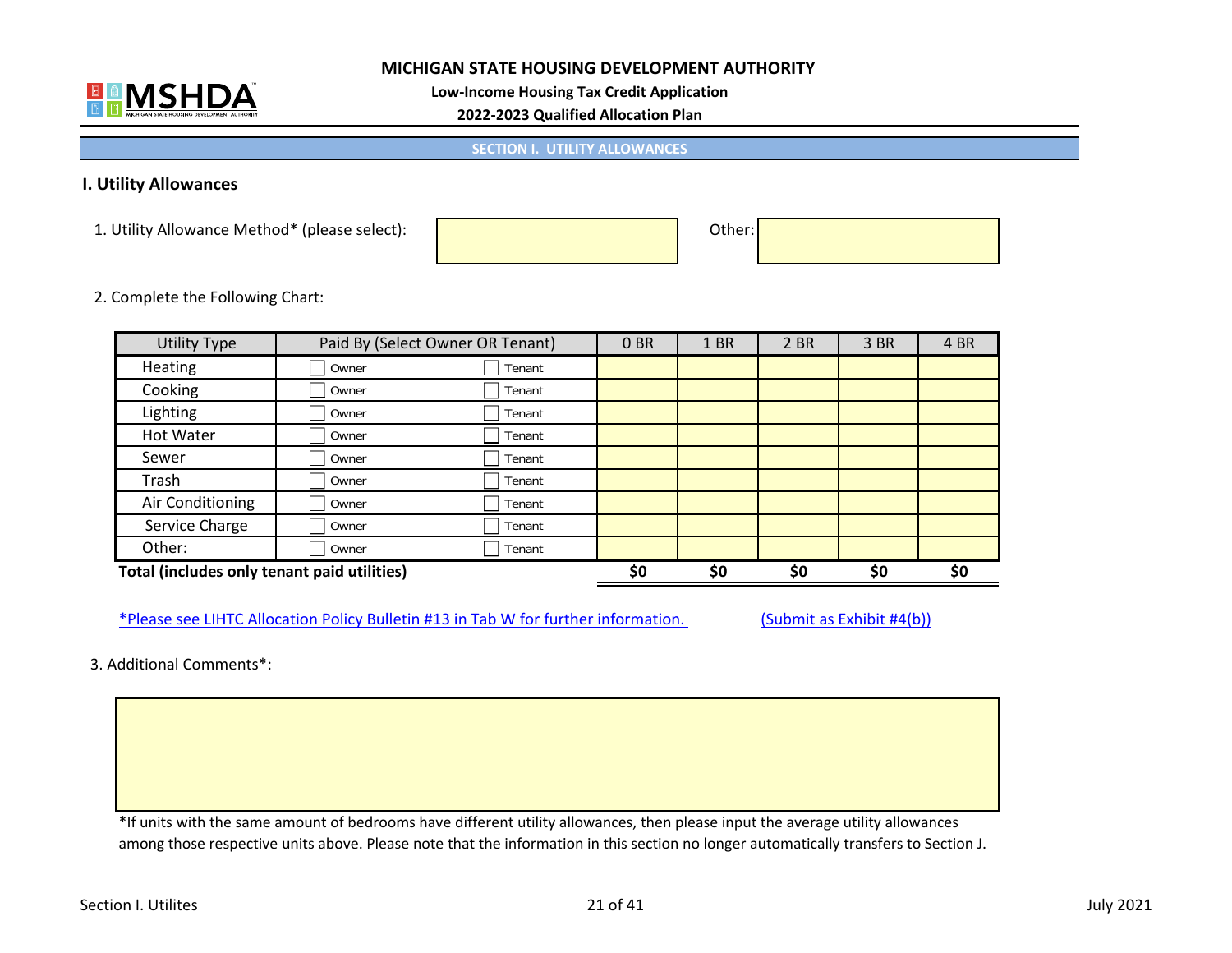

**Low‐Income Housing Tax Credit Application** ™

**2022‐2023 Qualified Allocation Plan**

**SECTION J. RENTAL INCOME AND RENTAL ASSISTANCE**

#### **I. Distribution of Rents**

| Complete the following chart: | (Include and Identify Market Rate and Employee Occupied Units) |
|-------------------------------|----------------------------------------------------------------|
|-------------------------------|----------------------------------------------------------------|

**0**

| No. of Units | Unit Type          | Income<br>Restriction | No. of<br>Bedrooms         | Rental<br>Assistance                                            | <b>Unit Square</b><br>Footage | Monthly<br>Rent | Utility<br>Allowance | <b>Gross Rent</b> | <b>Gross Rent Limit</b> | AMI % | <b>Gross Rent</b><br><b>Compliance Check</b> |
|--------------|--------------------|-----------------------|----------------------------|-----------------------------------------------------------------|-------------------------------|-----------------|----------------------|-------------------|-------------------------|-------|----------------------------------------------|
|              |                    |                       |                            |                                                                 |                               |                 |                      |                   |                         |       |                                              |
|              |                    |                       |                            |                                                                 |                               |                 |                      |                   |                         |       |                                              |
|              |                    |                       |                            |                                                                 |                               |                 |                      |                   |                         |       |                                              |
|              |                    |                       |                            |                                                                 |                               |                 |                      |                   |                         |       |                                              |
|              |                    |                       |                            |                                                                 |                               |                 |                      |                   |                         |       |                                              |
|              |                    |                       |                            |                                                                 |                               |                 |                      |                   |                         |       |                                              |
|              |                    |                       |                            |                                                                 |                               |                 |                      |                   |                         |       |                                              |
|              |                    |                       |                            |                                                                 |                               |                 |                      |                   |                         |       |                                              |
|              |                    |                       |                            |                                                                 |                               |                 |                      |                   |                         |       |                                              |
|              |                    |                       |                            |                                                                 |                               |                 |                      |                   |                         |       |                                              |
|              |                    |                       |                            |                                                                 |                               |                 |                      |                   |                         |       |                                              |
|              |                    |                       |                            |                                                                 |                               |                 |                      |                   |                         |       |                                              |
|              |                    |                       |                            |                                                                 |                               |                 |                      |                   |                         |       |                                              |
|              |                    |                       |                            |                                                                 |                               |                 |                      |                   |                         |       |                                              |
|              |                    |                       |                            |                                                                 |                               |                 |                      |                   |                         |       |                                              |
|              |                    |                       |                            |                                                                 |                               |                 |                      |                   |                         |       |                                              |
|              |                    |                       |                            |                                                                 |                               |                 |                      |                   |                         |       |                                              |
|              |                    |                       |                            |                                                                 |                               |                 |                      |                   |                         |       |                                              |
|              |                    |                       |                            |                                                                 |                               |                 |                      |                   |                         |       |                                              |
|              |                    |                       |                            |                                                                 |                               |                 |                      |                   |                         |       |                                              |
|              |                    |                       |                            |                                                                 |                               |                 |                      |                   |                         |       |                                              |
|              |                    |                       |                            | *Please Note: Section 811 vouchers are limited to 60% AMI rents |                               |                 |                      |                   |                         |       |                                              |
|              | <b>Total Units</b> |                       | <b>Unit Square Footage</b> |                                                                 | <b>LIHTC Units</b>            |                 | <b>Market Units</b>  |                   | <b>Employee Units</b>   |       | <b>Average AMI</b>                           |
|              |                    |                       |                            |                                                                 |                               |                 |                      |                   |                         |       |                                              |

**0**

**0**

**0 0 ######**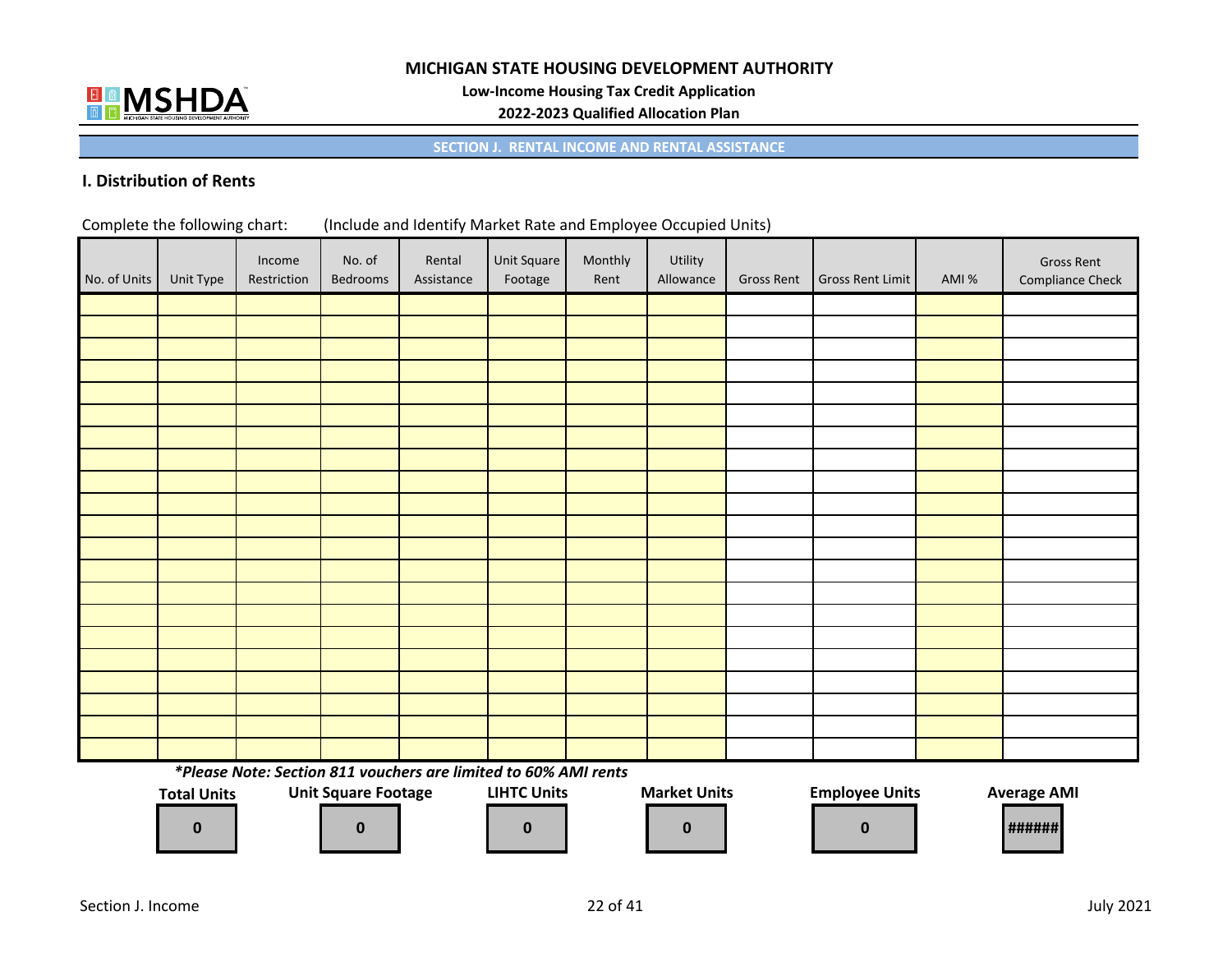

**2022‐2023 Qualified Allocation Plan**

#### **II. Rental Income Summary**

| Total Monthly Income for Low-Income Housing Units (Base Rent from previous page)  | \$0 |
|-----------------------------------------------------------------------------------|-----|
| Total Monthly Income for Market Rate Housing Units (Base Rent from previous page) | S0  |
| <b>Total Monthly Rental Income</b>                                                | \$0 |
|                                                                                   |     |
| Monthly Garage/Carport Income                                                     |     |
| Monthly Non-Rental Income (Tenant generated - Please describe below)              |     |
| Monthly Miscellaneous Income (Non-tenant generated - Please describe below)       |     |
| Monthly Gross Potential Income (GPI)                                              | S0  |

1. Describe the monthly non‐rental income sources and amounts:

2. Describe the monthly miscellaneous income sources and amounts: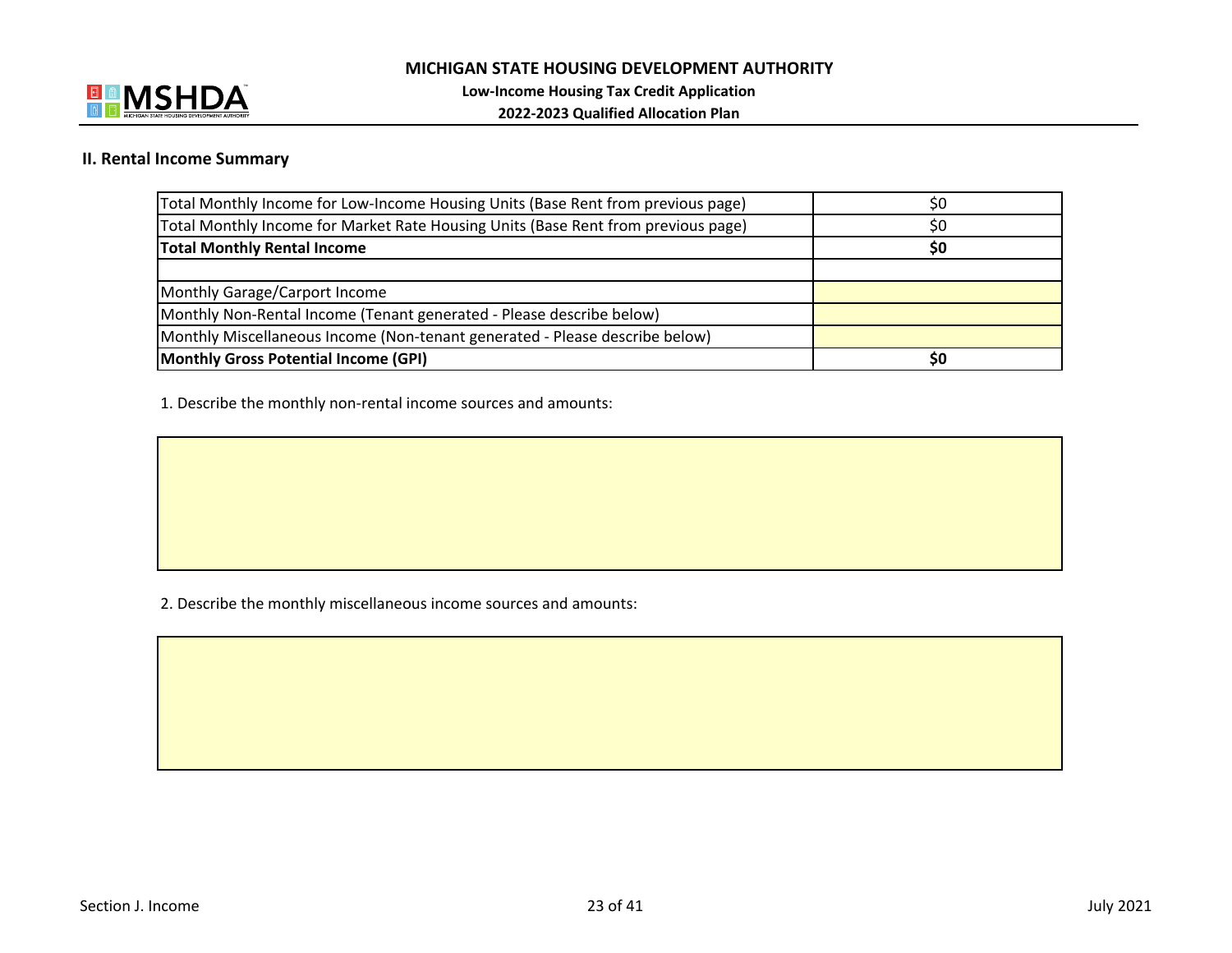

**2022‐2023 Qualified Allocation Plan Low‐Income Housing Tax Credit Application**

#### **III. Rental Assistance**

|  |  |  |  |  |  | 1. Do (or will) any units receive rental assistance (not including tenant-based or MSHDA vouchers)? |
|--|--|--|--|--|--|-----------------------------------------------------------------------------------------------------|
|--|--|--|--|--|--|-----------------------------------------------------------------------------------------------------|

| $\blacksquare$ Yes | N <sub>O</sub>                                                      |                                    |
|--------------------|---------------------------------------------------------------------|------------------------------------|
|                    | 2. If yes, please describe the following:                           |                                    |
|                    | a. Type of Rental Assistance:                                       | b. Total Number of Assisted Units: |
|                    | c. When will the Rental Assistance Contract Expire?                 |                                    |
|                    | d. Contract Administrator Contact:                                  | Phone:                             |
|                    | e. Will the rental assistance "float" or be fixed to certain units? | $\vert$ Float<br>Fixed             |
|                    | 3. Will this project request Project Based Voucher's from MSHDA?    |                                    |
| $\blacksquare$ Yes | No                                                                  |                                    |
|                    | 4. If yes, please indicate how many vouchers will be requested:     |                                    |

5. If answered "yes" to either #1 or #3 above, please complete the following chart:

|                                        |                              | <b>Effective Date of Current</b> |                 | <b>Expected Contract Rent</b> |
|----------------------------------------|------------------------------|----------------------------------|-----------------|-------------------------------|
| No. of Units Type of Rental Assistance | <b>Current Contract Rent</b> | <b>Contract Rent</b>             | Type of Renewal | Post-Rehab                    |
|                                        |                              |                                  |                 |                               |
|                                        |                              |                                  |                 |                               |
|                                        |                              |                                  |                 |                               |
|                                        |                              |                                  |                 |                               |
|                                        |                              |                                  |                 |                               |
|                                        |                              |                                  |                 |                               |
|                                        |                              |                                  |                 |                               |

**\*Please Note: Section 811 voucher are limited to 60% AMI rents**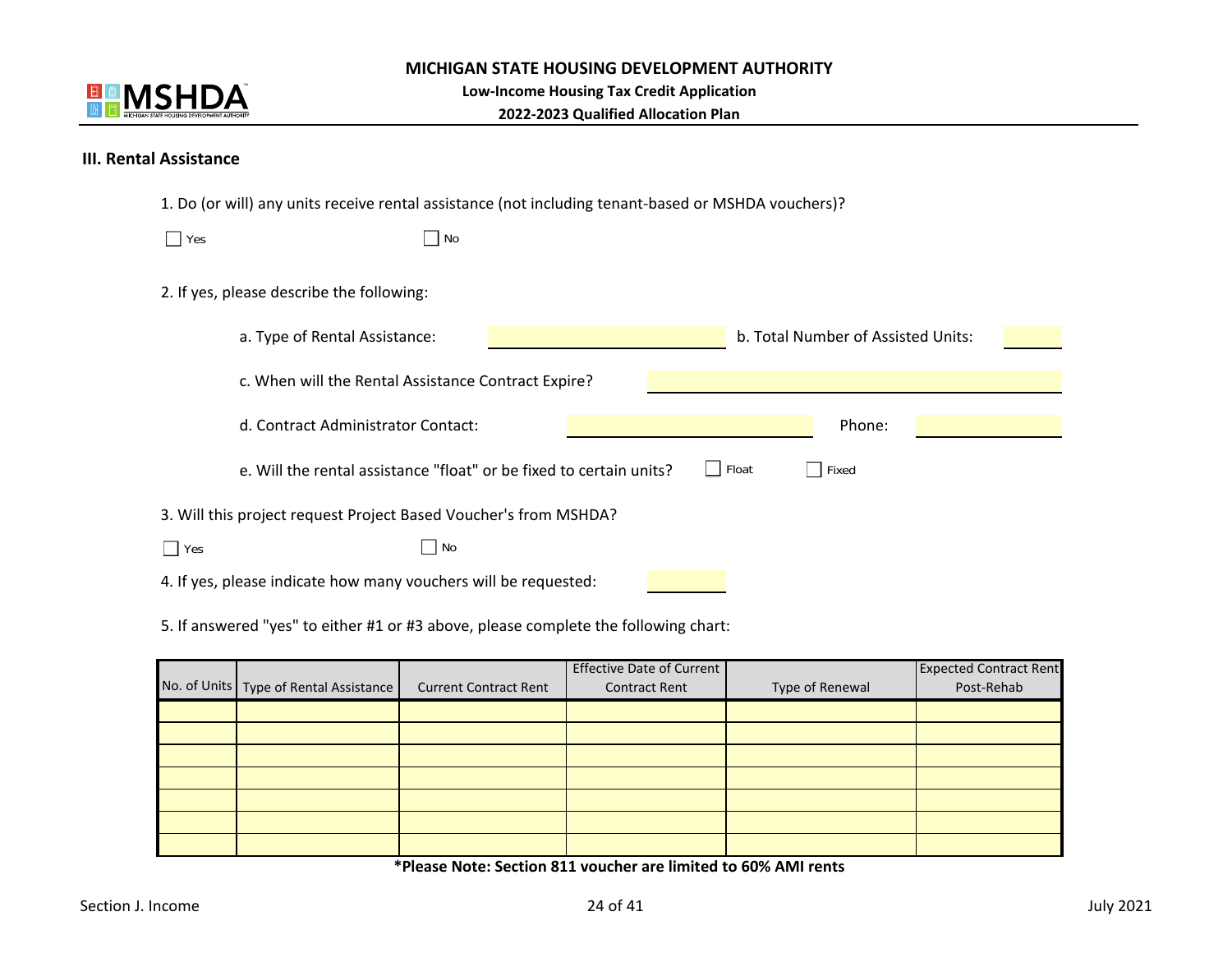

**2022‐2023 Qualified Allocation Plan**

6. Please enter any additional comments: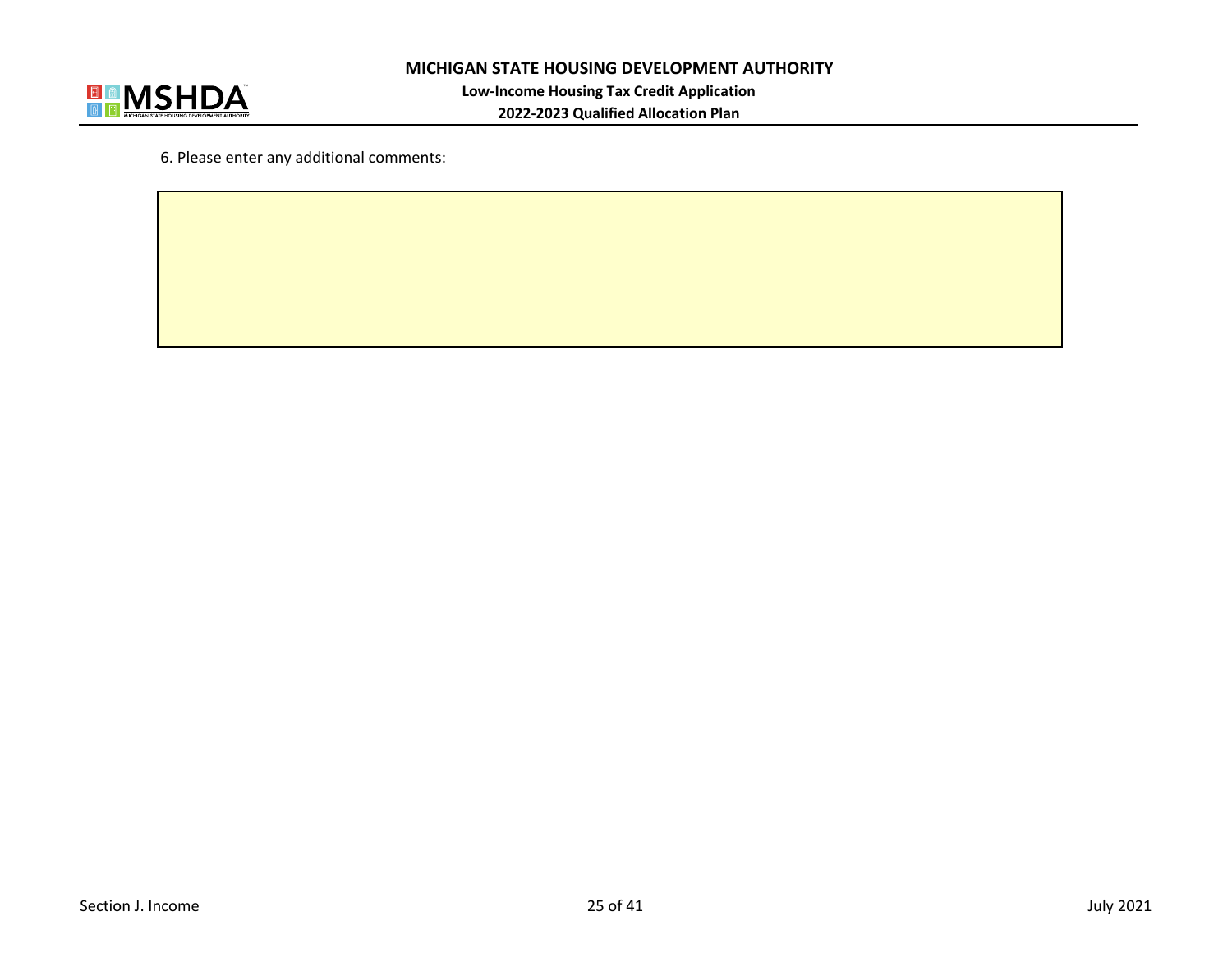

**Low‐Income Housing Tax Credit Application**

**2022‐2023 Qualified Allocation Plan**

#### **SECTION K. UNIT SUMMARY ‐ TENANT INFORMATION ‐ INCOME TARGETING**

## **I. Unit Configuration**

Complete the following (where applicable):

|                                  | <b>Total Units</b> | Square Footage |
|----------------------------------|--------------------|----------------|
| <b>Total Commercial Space*</b>   |                    |                |
| Total Common Space**             |                    |                |
| <b>Total LIHTC Units</b>         |                    |                |
| <b>Total Market Rate Units</b>   |                    |                |
| Total Employee (Full-time) Units |                    |                |
| Total                            |                    |                |

\*Includes store space, restaurants, other businesses, etc.

\*\*Includes clubhouses, leasing office, hallways, lobby, community bldg, etc.

#### **II. Tenant Information**

Complete the following chart:

|                                      | <b>Total Units</b> | % of Total Units |
|--------------------------------------|--------------------|------------------|
| <b>Undesignated Units</b>            |                    | #DIV/0!          |
| <b>Elderly Units</b>                 |                    | #DIV/0!          |
| <b>Employee Units</b>                |                    | #DIV/0!          |
| <b>Supportive Housing (Describe)</b> |                    | #DIV/0!          |
| Total                                |                    | #DIV/0!          |

Please indicate the target population for the supportive housing units:

#### **III. Income Targeting**

| <b>Income Restrictions</b> | <b>Total Units</b> | % of Total Units |
|----------------------------|--------------------|------------------|
| 20% of Area Median Income  |                    | #DIV/0!          |
| 30% of Area Median Income  | O                  | #DIV/0!          |
| 40% of Area Median Income  | O                  | #DIV/0!          |
| 50% of Area Median Income  | O                  | #DIV/0!          |
| 60% of Area Median Income  | O                  | #DIV/0!          |
| 70% of Area Median Income  |                    | #DIV/0!          |
| 80% of Area Median Income  | O                  | #DIV/0!          |
| <b>Market Rate Units</b>   |                    | #DIV/0!          |
| Total                      |                    | #DIV/0!          |

**Low‐Income Unit Percentage**

**Low‐Income Square Foot Percentage #DIV/0! #DIV/0!**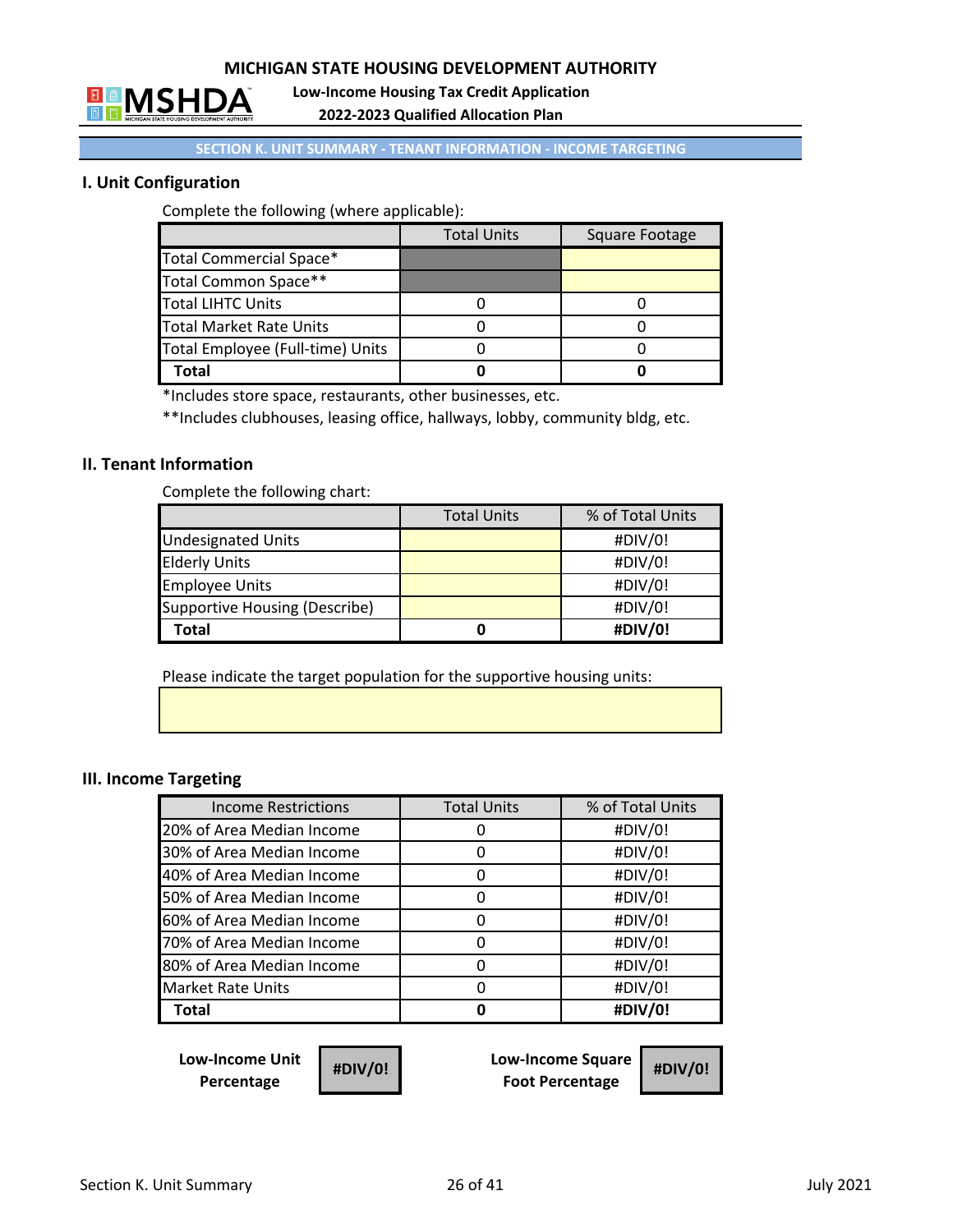

**Low‐Income Housing Tax Credit Application**

#### **2022‐2023 Qualified Allocation Plan**

| <b>SECTION L. EXPENSES AND REPLACEMENT RESERVES</b> |                 |                 |                |                 |                 |  |
|-----------------------------------------------------|-----------------|-----------------|----------------|-----------------|-----------------|--|
|                                                     | <b>Expenses</b> | <b>Per Unit</b> | <b>Audited</b> | <b>Per Unit</b> | <b>Comments</b> |  |
| I. Management                                       |                 |                 |                |                 |                 |  |
| Management Fee                                      |                 | #DIV/0!         |                | #DIV/0!         |                 |  |
| Other                                               |                 | #DIV/0!         |                | #DIV/0!         |                 |  |
| Other                                               |                 | #DIV/0!         |                | #DIV/0!         |                 |  |
| Subtotal                                            | \$0             | #DIV/0!         | \$0            | #DIV/0!         |                 |  |
| II. Administrative                                  |                 |                 |                |                 |                 |  |
| Marketing                                           |                 | #DIV/0!         |                | #DIV/0!         |                 |  |
| Payroll                                             |                 | #DIV/0!         |                | #DIV/0!         |                 |  |
| Office                                              |                 | #DIV/0!         |                | #DIV/0!         |                 |  |
| Telephone                                           |                 | #DIV/0!         |                | #DIV/0!         |                 |  |
| Auditing                                            |                 | #DIV/0!         |                | #DIV/0!         |                 |  |
| Other                                               |                 | #DIV/0!         |                | #DIV/0!         |                 |  |
| Other                                               |                 | #DIV/0!         |                | #DIV/0!         |                 |  |
| Subtotal                                            | \$0             | #DIV/0!         | \$0            | #DIV/0!         |                 |  |
| <b>III. Utilities</b>                               |                 |                 |                |                 |                 |  |
| Project-paid Fuel                                   |                 | #DIV/0!         |                | #DIV/0!         |                 |  |
| <b>Common Electricity</b>                           |                 | #DIV/0!         |                | #DIV/0!         |                 |  |
| Water & Sewer                                       |                 | #DIV/0!         |                | #DIV/0!         |                 |  |
| <b>Other Utility 1</b>                              |                 | #DIV/0!         |                | #DIV/0!         |                 |  |
| <b>Other Utility 2</b>                              |                 | #DIV/0!         |                | #DIV/0!         |                 |  |
| Subtotal                                            | \$0             | #DIV/0!         | \$0            | #DIV/0!         |                 |  |
| IV. Operating & Maintenance                         |                 |                 |                |                 |                 |  |
| Payroll & Benefits                                  |                 | #DIV/0!         |                | #DIV/0!         |                 |  |
| Repairs & Maintenance                               |                 | #DIV/0!         |                | #DIV/0!         |                 |  |
| Supplies                                            |                 | #DIV/0!         |                | #DIV/0!         |                 |  |
| Snow Removal                                        |                 | #DIV/0!         |                | #DIV/0!         |                 |  |
| Extermination                                       |                 | #DIV/0!         |                | #DIV/0!         |                 |  |
| <b>Trash Removal</b>                                |                 | #DIV/0!         |                | #DIV/0!         |                 |  |
| Other                                               |                 | #DIV/0!         |                | #DIV/0!         |                 |  |
| Other                                               |                 | #DIV/0!         |                | #DIV/0!         |                 |  |
| Subtotal                                            | \$0             | #DIV/0!         | \$0            | #DIV/0!         |                 |  |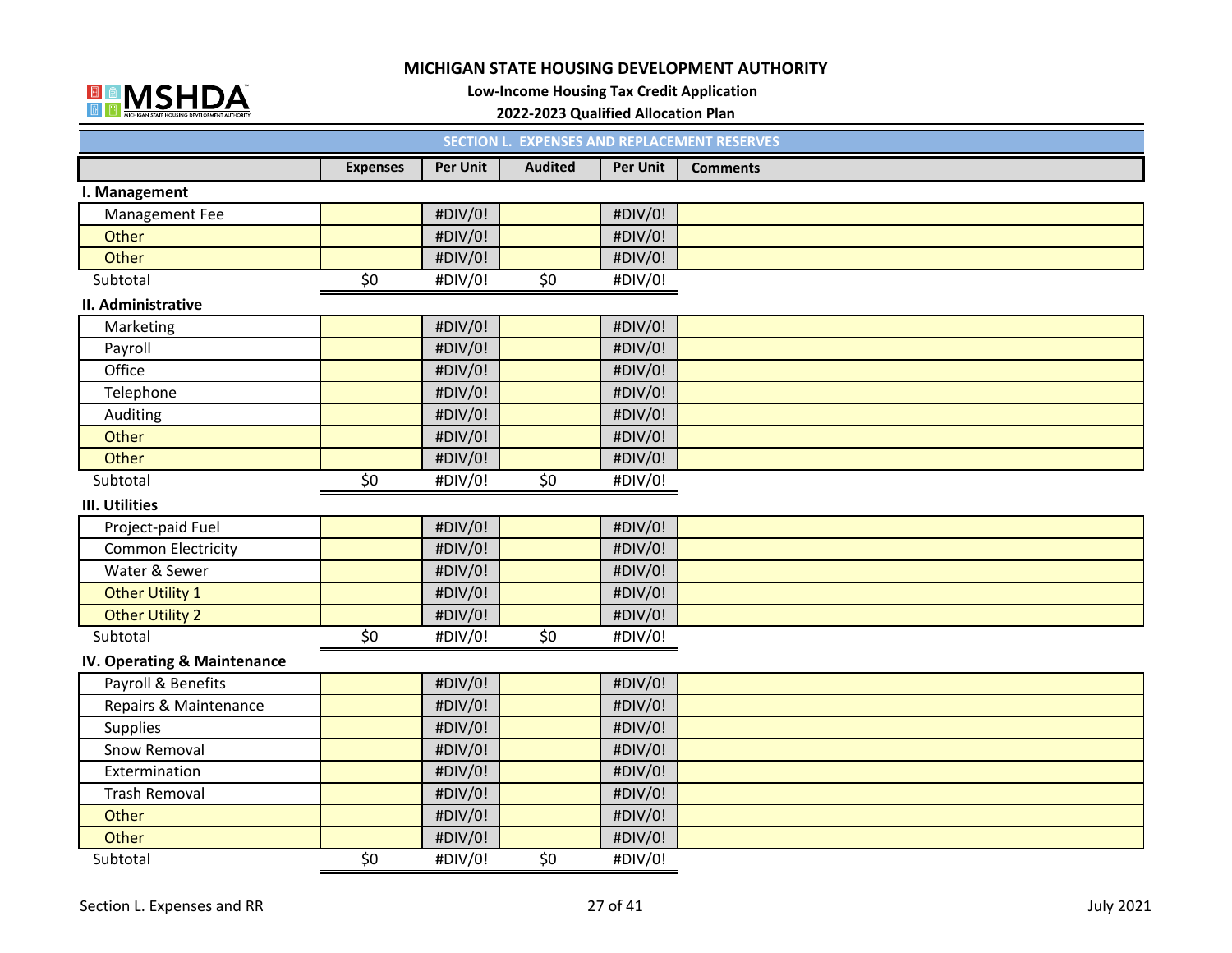| V. Taxes & Insurance           |     |         |     |         |  |
|--------------------------------|-----|---------|-----|---------|--|
| Real Estate Taxes/ Market Rate |     | #DIV/0! |     | #DIV/0! |  |
| Rate:<br>PILOT                 | 0   | #DIV/0! |     | #DIV/0! |  |
| Insurance                      |     | #DIV/0! |     | #DIV/0! |  |
| Other                          |     | #DIV/0! |     | #DIV/0! |  |
| Other                          |     | #DIV/0! |     | #DIV/0! |  |
| Subtotal                       | \$0 | #DIV/0! | \$0 | #DIV/0! |  |
| <b>VI. Miscellaneous</b>       |     |         |     |         |  |
| Other                          |     | #DIV/0! |     | #DIV/0! |  |
| Other                          |     | #DIV/0! |     | #DIV/0! |  |
| Other                          |     | #DIV/0! |     | #DIV/0! |  |
| Other                          |     | #DIV/0! |     | #DIV/0! |  |
| Other                          |     | #DIV/0! |     | #DIV/0! |  |
| Subtotal                       | \$0 | #DIV/0! | \$0 | #DIV/0! |  |
|                                |     |         |     |         |  |
| <b>Total</b>                   | \$0 | #DIV/0! | \$0 | #DIV/0! |  |

| <b>MSHDA Underwriting Verification</b> |         |
|----------------------------------------|---------|
| Per Unit Operating Expenses:           | #DIV/0! |
| Minimum Regional Standard:             | #N/A    |
| Difference:                            | #DIV/0! |
| Percent Difference:                    | #DIV/0! |

| <b>Replacement Reserve Verification</b> |                         |
|-----------------------------------------|-------------------------|
| Enter Annual Replacement Res.:          |                         |
| Select Construction Type:               |                         |
| Minimum Standard Per Unit:              | ^Identify Constr. Type^ |
|                                         |                         |

If projected operating expenses or replacement reserves deviate from MSHDA standards or are significantly different than information shown in the project's latest financial audit, provide an explanation below.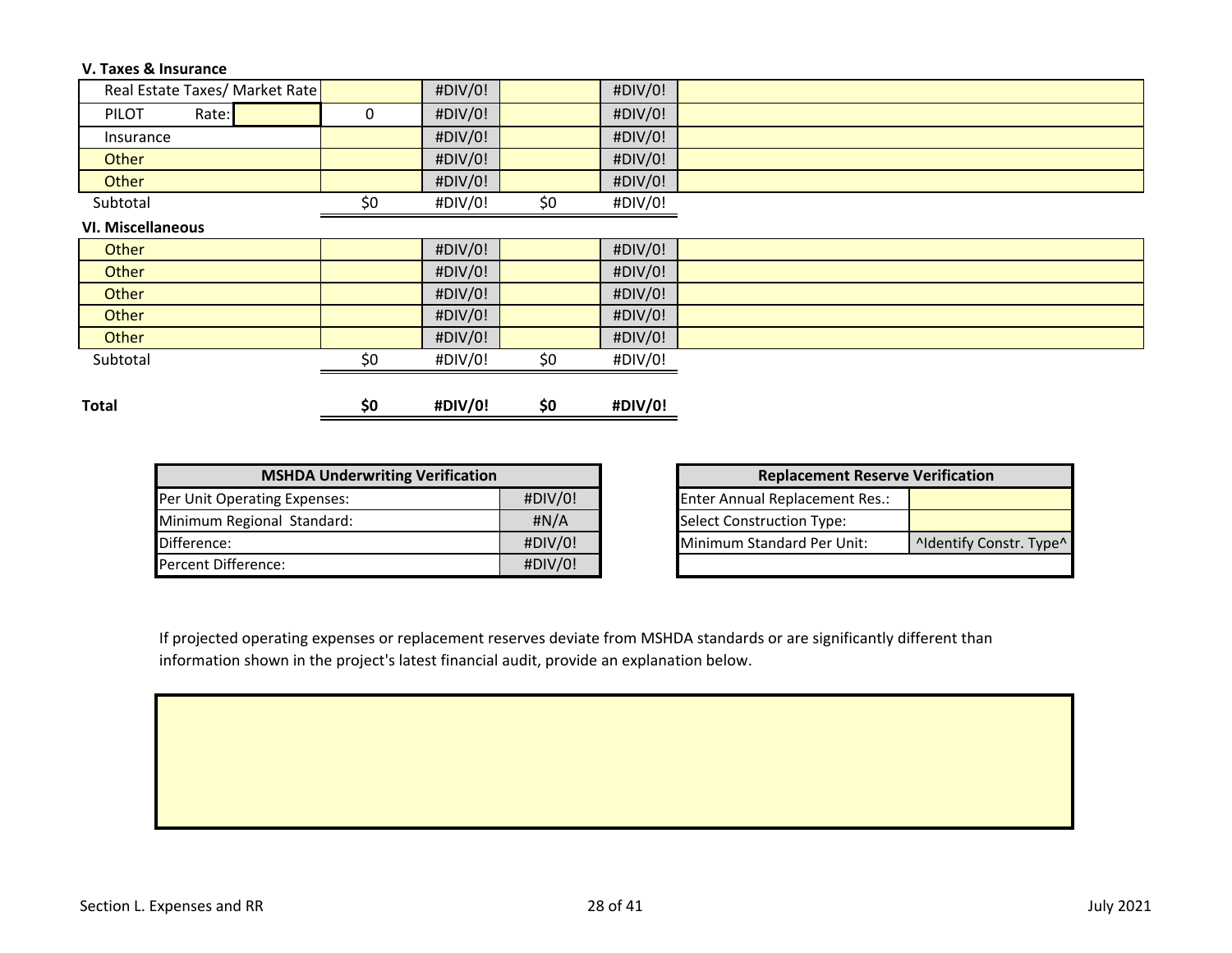

**Low‐Income Housing Tax Credit Application**

#### **2022‐2023 Qualified Allocation Plan**

#### **SECTION M. SOURCES**

#### **1. Construction Sources:**

| <b>Source Name</b> | Amount | <b>Type</b> |  | Rate Term Amort | D/S | <b>Notes</b> |
|--------------------|--------|-------------|--|-----------------|-----|--------------|
|                    |        |             |  |                 |     |              |
|                    |        |             |  |                 |     |              |
|                    |        |             |  |                 |     |              |
|                    |        |             |  |                 |     |              |
|                    |        |             |  |                 |     |              |
| <b>Total</b>       | \$0    |             |  |                 | \$0 |              |

#### **2. Permanent Sources (↓ENTER SPECIFIC NAME OF ALL FUNDING SOURCES UNDER "SOURCE NAME"):**

| <b>Source Name</b>                 | Amount | <b>Type</b> | Rate | Term   Amort | D/S | <b>MIP</b> | <b>Notes</b> |
|------------------------------------|--------|-------------|------|--------------|-----|------------|--------------|
|                                    |        |             |      |              |     |            |              |
|                                    |        |             |      |              |     |            |              |
|                                    |        |             |      |              |     |            |              |
|                                    |        |             |      |              |     |            |              |
|                                    |        |             |      |              |     |            |              |
|                                    |        |             |      |              |     |            |              |
|                                    |        |             |      |              |     |            |              |
|                                    |        |             |      |              |     |            |              |
|                                    |        |             |      |              |     |            |              |
|                                    |        |             |      |              |     |            |              |
| <b>LIHTC Equity</b>                |        |             |      |              |     |            |              |
| Federal Historic Tax Credit Equity |        |             |      |              |     |            |              |
| Deferred Developer Fee             |        |             |      |              |     |            |              |
| <b>Total</b>                       | \$0    |             |      |              | \$0 |            |              |

#### **3. Additional Comments:**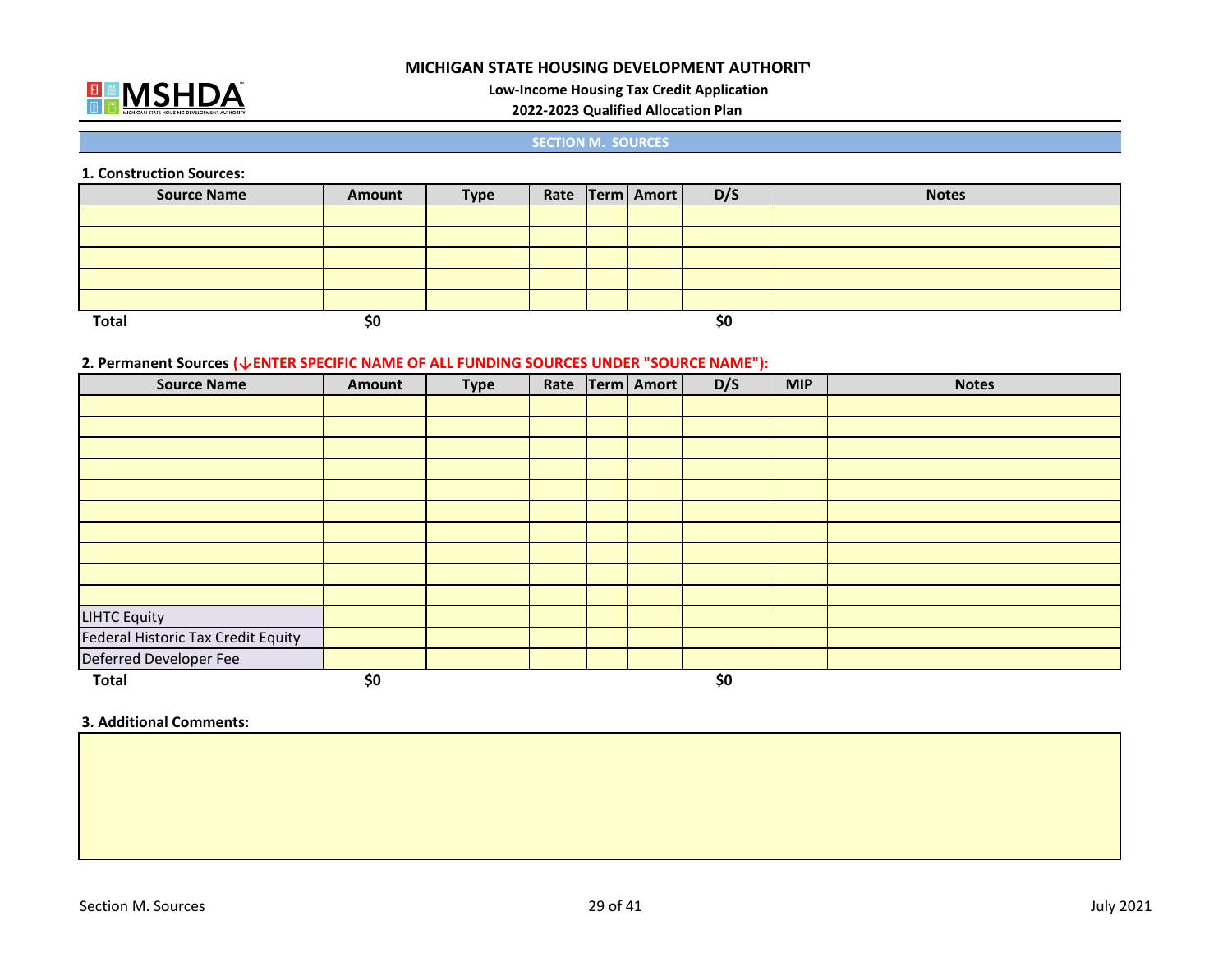

**Low‐Income Housing Tax Credit Application**

**2022‐2023 Qualified Allocation Plan**

|                                                                                                                   |            | <b>SECTION N. PROJECT COSTS</b>                       |                    |                  |
|-------------------------------------------------------------------------------------------------------------------|------------|-------------------------------------------------------|--------------------|------------------|
| Will temporary tenant relocation costs be included in the project?*                                               |            |                                                       |                    |                  |
| Will the project include garages or carports, which are available at an additional cost to tenants?**             |            |                                                       |                    |                  |
| Will the project include laundry facilities that are not leased, which will be available at an additional cost    |            |                                                       |                    |                  |
| to tenants?**                                                                                                     |            |                                                       |                    |                  |
| Will the project include a pool, which is available at an additional cost to tenants?**                           |            |                                                       |                    |                  |
| *If yes, a certification from an attorney or CPA will be required at Placed-In-Service to include costs in basis. |            |                                                       |                    |                  |
|                                                                                                                   |            | ** If yes, costs cannot be included in eligible basis |                    |                  |
|                                                                                                                   |            |                                                       |                    | Rehab/           |
|                                                                                                                   | <b>TDC</b> | <b>TDC/Unit</b>                                       | <b>Acquisition</b> | <b>New Const</b> |
| <b>LAND</b>                                                                                                       |            |                                                       |                    |                  |
| Land Purchase                                                                                                     |            | #DIV/0!                                               |                    |                  |
| Closing/Title & Recording                                                                                         |            | #DIV/0!                                               |                    |                  |
| <b>Real Estate Expenses</b>                                                                                       |            | #DIV/0!                                               |                    |                  |
| Other Land Related Expenses                                                                                       |            | #DIV/0!                                               |                    |                  |
| Other: (Describe)                                                                                                 |            | #DIV/0!                                               |                    |                  |
| <b>SUBTOTAL</b>                                                                                                   | \$         | #DIV/0!                                               |                    |                  |
| <b>BUILDING ACQUISITION</b>                                                                                       |            |                                                       |                    |                  |
| <b>Existing Structures</b>                                                                                        |            | #DIV/0!                                               |                    |                  |
| Demolition (Exterior)                                                                                             |            | #DIV/0!                                               |                    |                  |
| Other: (Describe)                                                                                                 |            | #DIV/0!                                               |                    |                  |
| <b>SUBTOTAL</b>                                                                                                   | ड़         | #DIV/0!                                               | `\$                | \$               |
| <b>SITE WORK</b>                                                                                                  |            |                                                       |                    |                  |
| On Site                                                                                                           |            | #DIV/0!                                               |                    |                  |
| Off Site Improvement                                                                                              |            | #DIV/0!                                               |                    |                  |
| Other: (Describe)                                                                                                 |            | #DIV/0!                                               |                    |                  |
| <b>SUBTOTAL</b>                                                                                                   | \$         | #DIV/0!                                               |                    | \$               |
| <b>CONSTRUCTION COSTS</b>                                                                                         |            |                                                       |                    |                  |
| <b>New Structures</b>                                                                                             |            | #DIV/0!                                               |                    |                  |
| Rehabilitation                                                                                                    |            | #DIV/0!                                               |                    |                  |
| Garages/Carports                                                                                                  |            | #DIV/0!                                               |                    |                  |
| <b>Laundry Facilities</b>                                                                                         |            | #DIV/0!                                               |                    |                  |
| <b>Accessory Building</b>                                                                                         |            | #DIV/0!                                               |                    |                  |
| Pool                                                                                                              |            | #DIV/0!                                               |                    |                  |
| <b>Site Security</b>                                                                                              |            | #DIV/0!                                               |                    |                  |
| <b>Building Permits</b>                                                                                           |            | #DIV/0!                                               |                    |                  |
| <b>Bond Premium</b>                                                                                               |            | #DIV/0!                                               |                    |                  |
| Tap Fees/Soil Borings                                                                                             |            | #DIV/0!                                               |                    |                  |
| <b>Contractor Cost Certification</b>                                                                              |            | #DIV/0!                                               |                    |                  |
| <b>General Requirements</b>                                                                                       |            | #DIV/0!                                               |                    |                  |
| <b>Builder Overhead</b>                                                                                           |            | #DIV/0!                                               |                    |                  |
| <b>Builder Profit</b>                                                                                             |            | #DIV/0!                                               |                    |                  |
| <b>Construction Contingency</b>                                                                                   |            | #DIV/0!                                               |                    |                  |
| Other: (Describe)                                                                                                 |            | #DIV/0!                                               |                    |                  |
| <b>SUBTOTAL</b>                                                                                                   | \$         | #DIV/0!                                               | `\$                | \$               |
| <b>PROFESSIONAL FEES</b>                                                                                          |            |                                                       |                    |                  |
| Design Architect                                                                                                  |            | #DIV/0!                                               |                    |                  |
| <b>Supervisor Architect</b>                                                                                       |            | #DIV/0!                                               |                    |                  |
| Real Estate Attorney                                                                                              |            | #DIV/0!                                               |                    |                  |
| Engineer/Survey                                                                                                   |            | #DIV/0!                                               |                    |                  |
| Other: (Describe)                                                                                                 |            | #DIV/0!                                               |                    |                  |
| <b>SUBTOTAL</b>                                                                                                   | ड़         | #DIV/0!                                               |                    | \$               |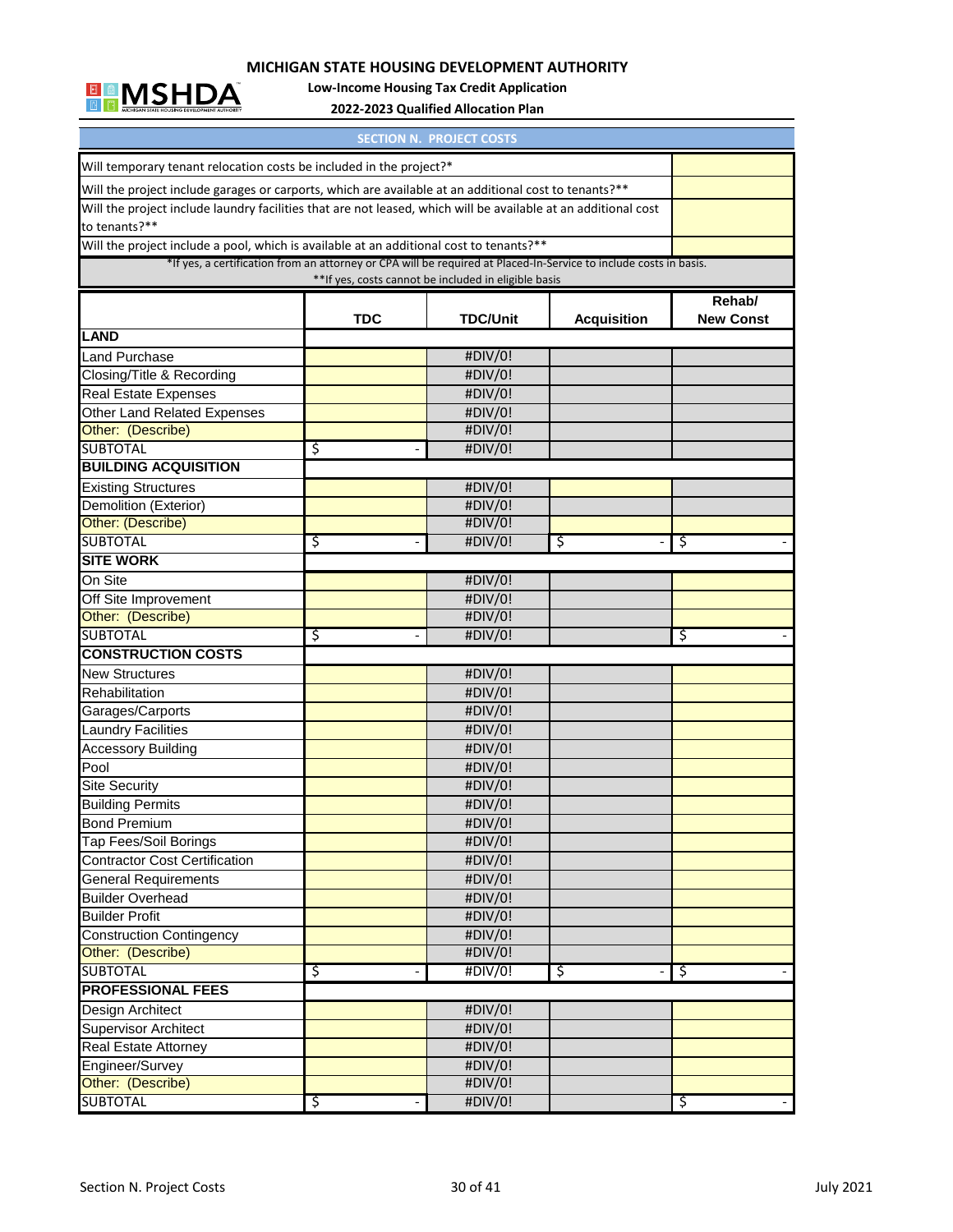|                                             | <b>TDC</b>                     | <b>TDC/Unit</b>    | <b>Acquisition</b> | Rehab/<br><b>New Const</b> |
|---------------------------------------------|--------------------------------|--------------------|--------------------|----------------------------|
| <b>INTERIM CONSTRUCTION COSTS</b>           |                                |                    |                    |                            |
| Hazard Insurance                            |                                | #DIV/0!            |                    |                            |
| Liability Insurance                         |                                | #DIV/0!            |                    |                            |
| Interest                                    |                                | #DIV/0!            |                    |                            |
| Loan Origination Fee                        |                                | #DIV/0!            |                    |                            |
| Loan Enhancement                            |                                | #DIV/0!            |                    |                            |
| Title & Recording                           |                                | #DIV/0!            |                    |                            |
| Legal Fees                                  |                                | #DIV/0!            |                    |                            |
| Taxes                                       |                                | #DIV/0!            |                    |                            |
| Other: (Describe)                           |                                | #DIV/0!            |                    |                            |
| <b>SUBTOTAL</b>                             | ॱऽ                             | #DIV/0!            |                    | \$                         |
| <b>PERMANENT FINANCING</b>                  |                                |                    |                    |                            |
| <b>Bond Premium</b>                         |                                | #DIV/0!            |                    |                            |
| Credit Report                               |                                | #DIV/0!            |                    |                            |
| Loan Origination Fee                        |                                | #DIV/0!            |                    |                            |
| Loan Credit Enhancement                     |                                | #DIV/0!            |                    |                            |
| Title & Recording                           |                                | #DIV/0!            |                    |                            |
| Legal Fees                                  |                                | #DIV/0!            |                    |                            |
| Taxes                                       |                                | #DIV/0!            |                    |                            |
| Other: (Describe)                           |                                | #DIV/0!            |                    |                            |
| <b>SUBTOTAL</b>                             | ड़                             | #DIV/0!            |                    |                            |
| <b>OTHER COSTS</b>                          |                                |                    |                    |                            |
| <b>Feasibility Study</b>                    |                                | #DIV/0!            |                    |                            |
| <b>Market Study</b>                         |                                | #DIV/0!            |                    |                            |
| <b>Environmental Study</b>                  |                                | #DIV/0!            |                    |                            |
| <b>Tax Credit Reservation Fee</b>           |                                | #DIV/0!            |                    |                            |
| <b>Tax Credit Application Fee</b>           |                                | #DIV/0!            |                    |                            |
| <b>Compliance Fees</b>                      |                                | #DIV/0!            |                    |                            |
| Marketing/Rent-up                           |                                | #DIV/0!            |                    |                            |
| <b>Owner Cost Certification</b>             |                                | #DIV/0!            |                    |                            |
| Other: (Describe)                           |                                | #DIV/0!            |                    |                            |
| Other: (Describe)                           |                                | #DIV/0!<br>#DIV/0! |                    |                            |
| <b>SUBTOTAL</b><br><b>SYNDICATION COSTS</b> | \$<br>$\overline{\phantom{0}}$ |                    |                    | \$                         |
|                                             |                                |                    |                    |                            |
| Organizational                              |                                | #DIV/0!            |                    |                            |
| <b>Tax Opinion</b>                          |                                | #DIV/0!<br>#DIV/0! |                    |                            |
| PV Adjustment<br>Other: (Describe)          |                                | #DIV/0!            |                    |                            |
| Other: (Describe)                           |                                | #DIV/0!            |                    |                            |
| <b>SUBTOTAL</b>                             | \$                             | #DIV/0!            |                    |                            |
| <b>DEVELOPER FEES</b>                       |                                |                    |                    |                            |
| Developer Overhead                          |                                | #DIV/0!            |                    |                            |
| Developer Fee                               |                                | #DIV/0!            |                    |                            |
| <b>Consultant Fee</b>                       |                                | #DIV/0!            |                    |                            |
| <b>SUBTOTAL</b>                             | \$                             | #DIV/0!            | \$                 | \$                         |
| <b>PROJECT RESERVES</b>                     |                                |                    |                    |                            |
| Rent Up Reserves                            |                                | #DIV/0!            |                    |                            |
| <b>Operating Reserves</b>                   |                                | #DIV/0!            |                    |                            |
| <b>Replacement Reserves</b>                 |                                | #DIV/0!            |                    |                            |
| Other: (Describe)                           |                                | #DIV/0!            |                    |                            |
| <b>SUBTOTAL</b>                             | ड़                             | #DIV/0!            |                    |                            |
|                                             |                                |                    |                    |                            |
| <b>TOTAL</b>                                | ड़                             | #DIV/0!            | \$                 | \$                         |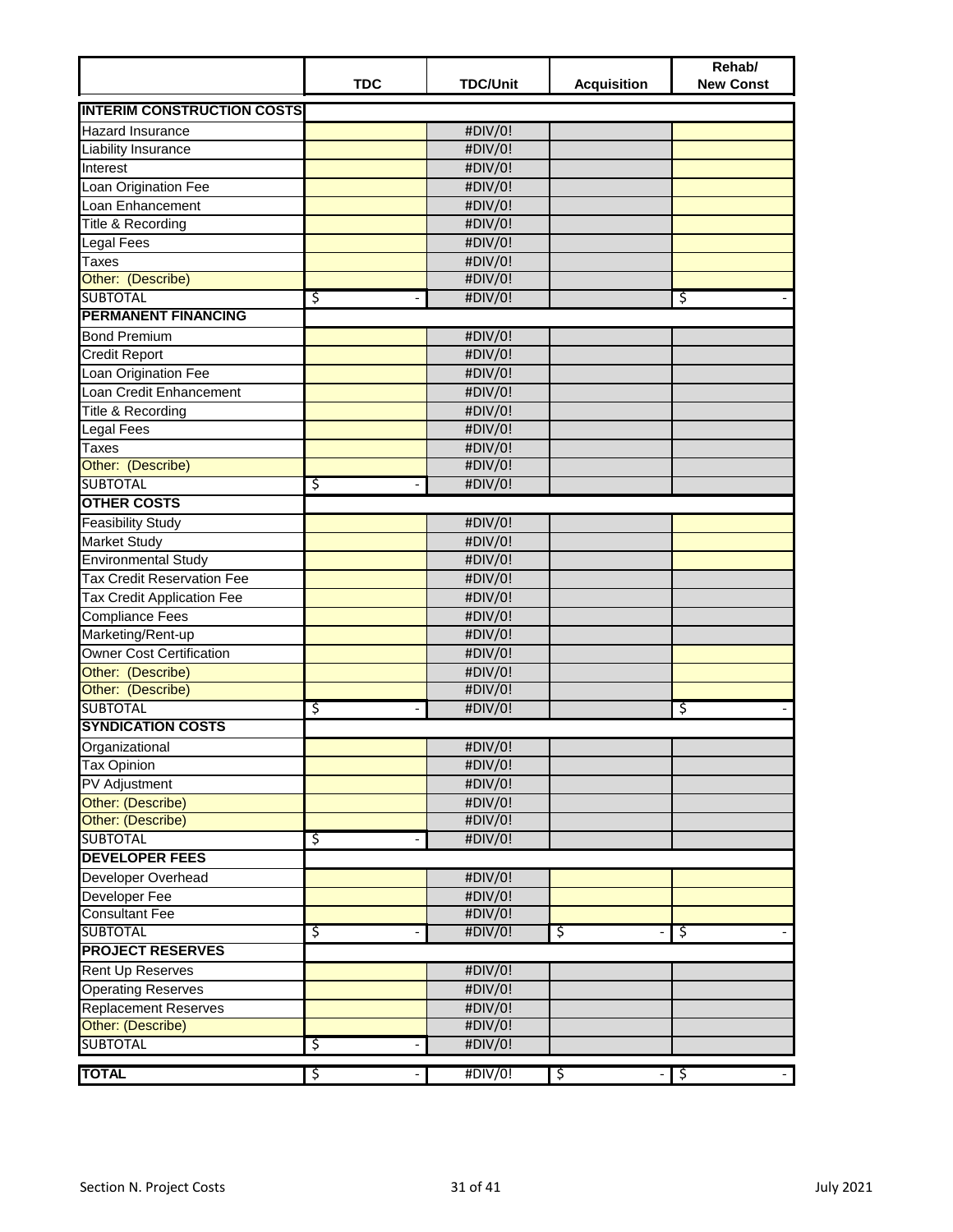

**Low‐Income Housing Tax Credit Application**

**2022‐2023 Qualified Allocation Plan**

**SECTION O. CREDIT CALCULATION**

#### **MSHDA Tax Credit Program Limits**

Is this a Tax‐Exempt bond financed project? Construction costs from app (excluding GR/BP/BO) \$ ‐ Is this a 9% LIHTC project with reduced rents on non‐subsidized units?

|                          | From Application | MSHDA Limit | Diff. | Limit Compliance Check |
|--------------------------|------------------|-------------|-------|------------------------|
| <b>Gen. Requirements</b> |                  |             |       | OК                     |
| Builder Overhead         |                  |             |       | OК                     |
| Builder Profit           |                  |             |       | OΚ                     |

| Developer<br>-ee<br>$-1$ |  | .<br>ш١.<br>IVAI<br>. |  |
|--------------------------|--|-----------------------|--|
|                          |  |                       |  |

|                                     | <b>Total Eligible Credit Calculation</b> |  |                                        |          |  |  |
|-------------------------------------|------------------------------------------|--|----------------------------------------|----------|--|--|
|                                     | Acquisition                              |  | New Const./Rehab                       |          |  |  |
| <b>Eligible Basis</b>               | \$                                       |  | \$                                     |          |  |  |
| Less: Federal Historic Credit Basis |                                          |  |                                        |          |  |  |
| <b>Adjusted Eligible Basis</b>      | \$                                       |  | \$                                     |          |  |  |
| x Low-Income Percentage* See commer | #DIV/0!                                  |  | #DIV/0!                                |          |  |  |
| x Basis Boost(100%/110%/120%/130%)  | 100.00%                                  |  | 100.00%                                |          |  |  |
|                                     | Select Basis Boost Justification         |  | USDA RD 515                            |          |  |  |
| <b>Total Qualified Basis</b>        | #DIV/0!                                  |  | #DIV/0!                                |          |  |  |
| Applicable Credit Percentage        | 4.00%                                    |  | 9.00%                                  |          |  |  |
| Eligible Annual Credit              | #DIV/0!                                  |  | #DIV/0!                                |          |  |  |
| <b>Total Annual Eligible Credit</b> |                                          |  | #DIV/0!                                |          |  |  |
| <b>Funding Gap Calculation</b>      |                                          |  | 50% Test (if applicable)               |          |  |  |
| <b>Total Dev. Cost</b>              | \$                                       |  | Tax Exempt Loan Amt.                   |          |  |  |
| <b>Less: Funding Sources</b>        | \$                                       |  | Aggregate Basis                        |          |  |  |
| <b>Funding Gap</b>                  | \$                                       |  | <b>50% Test</b>                        |          |  |  |
| <b>Equity Price</b>                 |                                          |  |                                        |          |  |  |
| 10-Year Value of Credit             | #DIV/0!                                  |  | <b>Hard Construction Cost Per Unit</b> |          |  |  |
|                                     |                                          |  | <b>Hard Construction Cost</b>          | \$0      |  |  |
| Adj. Maximum Eligible Credit:       | #DIV/0!                                  |  | <b>Total Units</b>                     | $\Omega$ |  |  |
| <b>Remaining Funding Gap</b>        | #DIV/0!                                  |  | <b>Hard Cost Per Unit</b>              | #DIV/0!  |  |  |
| Max Developer Fee to Cover Gap      | #DIV/0!                                  |  |                                        |          |  |  |
| Funding Gap Less Defer. Dev. Fee    | #DIV/0!                                  |  |                                        |          |  |  |
|                                     |                                          |  | <b>Credit Requested</b>                |          |  |  |
|                                     |                                          |  | Adj. Credit Approved                   | #DIV/0!  |  |  |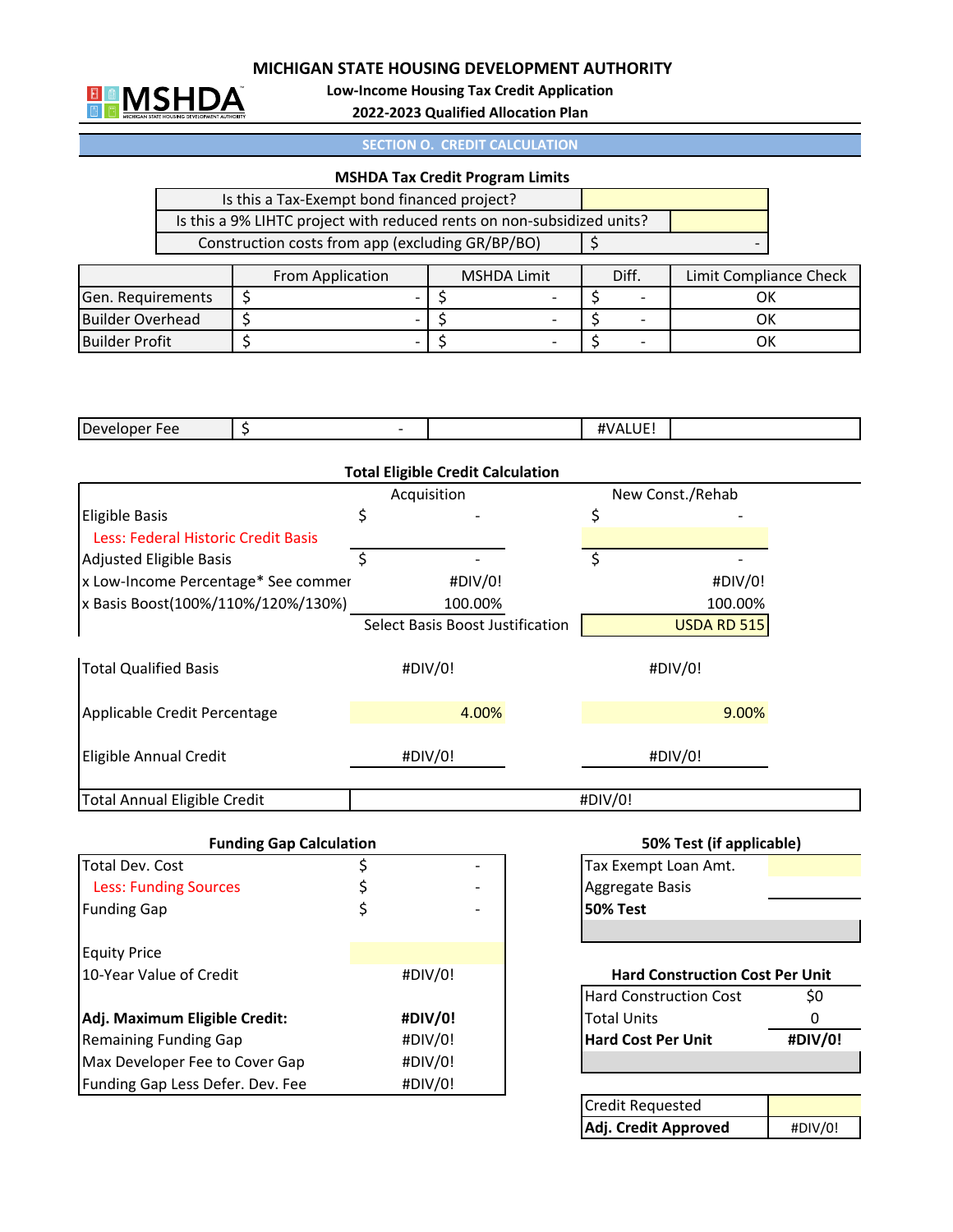## $\begin{array}{c} \hline \textbf{H} \\ \hline \textbf{B} \end{array}$ ™

|                             | <b>SECTION P. PAY-IN SCHEDULE</b> |         |         |              |              |         |             |             |         |         |          |          |
|-----------------------------|-----------------------------------|---------|---------|--------------|--------------|---------|-------------|-------------|---------|---------|----------|----------|
|                             | Date:                             |         |         |              |              |         |             |             |         |         |          |          |
| <b>Total Uses</b>           | Amount                            | Closing | Draw #2 | Draw #3      | Draw #4      | Draw #5 | Draw #6     | Draw #7     | Draw #8 | Draw #9 | Draw #10 | Draw #11 |
| Acquisition                 | 0                                 |         |         |              |              |         |             |             |         |         |          |          |
| Site Work                   | 0                                 |         |         |              |              |         |             |             |         |         |          |          |
| <b>Construction Costs</b>   | 0                                 |         |         |              |              |         |             |             |         |         |          |          |
| <b>Contractor Fees</b>      | 0                                 |         |         |              |              |         |             |             |         |         |          |          |
| Professional Fees           | 0                                 |         |         |              |              |         |             |             |         |         |          |          |
| <b>Interim Construction</b> | 0                                 |         |         |              |              |         |             |             |         |         |          |          |
| Permanent Financing         | 0                                 |         |         |              |              |         |             |             |         |         |          |          |
| Other                       | $\mathbf 0$                       |         |         |              |              |         |             |             |         |         |          |          |
| Syndication                 | 0                                 |         |         |              |              |         |             |             |         |         |          |          |
| Developer Fees              | 0                                 |         |         |              |              |         |             |             |         |         |          |          |
| Reserves                    | 0                                 |         |         |              |              |         |             |             |         |         |          |          |
| Total                       | 0                                 | 0       | 0       | $\mathsf{O}$ | $\mathsf{O}$ | 0       | $\mathbf 0$ | $\mathbf 0$ | 0       | 0       | 0        | 0        |

| <b>Total Sources</b> | Amount    | Closing   | Draw #2          | Draw #3 | Draw #4          | Draw #5          | Draw #6                    | Draw #7          | Draw #8          | Draw #9 | <b>Draw #10</b> | <b>Draw #11</b> |
|----------------------|-----------|-----------|------------------|---------|------------------|------------------|----------------------------|------------------|------------------|---------|-----------------|-----------------|
|                      |           |           |                  |         |                  |                  |                            |                  |                  |         |                 |                 |
|                      |           |           |                  |         |                  |                  |                            |                  |                  |         |                 |                 |
|                      |           |           |                  |         |                  |                  |                            |                  |                  |         |                 |                 |
|                      |           |           |                  |         |                  |                  |                            |                  |                  |         |                 |                 |
|                      |           |           |                  |         |                  |                  |                            |                  |                  |         |                 |                 |
|                      |           |           |                  |         |                  |                  |                            |                  |                  |         |                 |                 |
|                      |           |           |                  |         |                  |                  |                            |                  |                  |         |                 |                 |
|                      |           |           |                  |         |                  |                  |                            |                  |                  |         |                 |                 |
|                      |           |           |                  |         |                  |                  |                            |                  |                  |         |                 |                 |
|                      |           |           |                  |         |                  |                  |                            |                  |                  |         |                 |                 |
|                      |           |           |                  |         |                  |                  |                            |                  |                  |         |                 |                 |
|                      |           |           |                  |         |                  |                  |                            |                  |                  |         |                 |                 |
|                      |           |           |                  |         |                  |                  |                            |                  |                  |         |                 |                 |
|                      |           |           |                  |         |                  |                  |                            |                  |                  |         |                 |                 |
| Total                | $\pmb{0}$ | $\pmb{0}$ |                  |         |                  |                  |                            |                  |                  |         |                 | 0               |
| Surplus/(Deficit):   |           | 0         | $\mathbf 0$<br>0 | 0<br>0  | $\mathbf 0$<br>0 | $\mathbf 0$<br>0 | $\mathbf 0$<br>$\mathbf 0$ | $\mathbf 0$<br>0 | $\mathbf 0$<br>0 | 0<br>0  | $\bf{0}$<br>0   | 0               |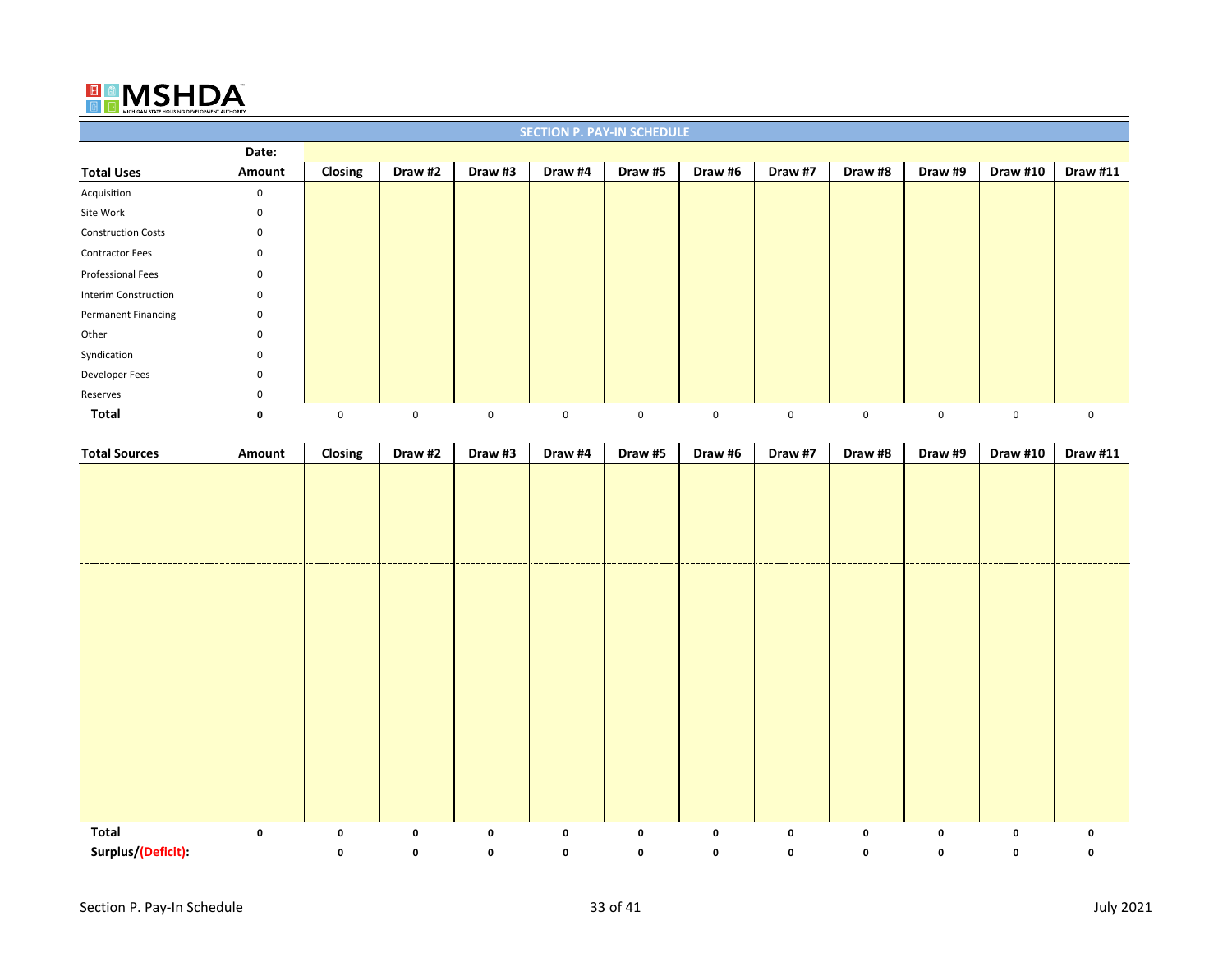## $\frac{E}{E}$ ™

|                             | Date:       |                 |                 |                 |                 |                 |                 |                 |                 |          |              |                 |
|-----------------------------|-------------|-----------------|-----------------|-----------------|-----------------|-----------------|-----------------|-----------------|-----------------|----------|--------------|-----------------|
| <b>Total Uses</b>           | Amount      | <b>Draw #12</b> | <b>Draw #13</b> | <b>Draw #14</b> | <b>Draw #15</b> | <b>Draw #16</b> | <b>Draw #17</b> | <b>Draw #18</b> | <b>Draw #19</b> | Draw #20 | <b>TOTAL</b> | <b>VARIANCE</b> |
| Acquisition                 | $\mathbf 0$ |                 |                 |                 |                 |                 |                 |                 |                 |          | 0            | 0               |
| Site Work                   | 0           |                 |                 |                 |                 |                 |                 |                 |                 |          | 0            | 0               |
| <b>Construction Costs</b>   | 0           |                 |                 |                 |                 |                 |                 |                 |                 |          | 0            | 0               |
| <b>Contractor Fees</b>      | $\mathbf 0$ |                 |                 |                 |                 |                 |                 |                 |                 |          | 0            | 0               |
| Professional Fees           | $\mathbf 0$ |                 |                 |                 |                 |                 |                 |                 |                 |          | 0            | 0               |
| <b>Interim Construction</b> | 0           |                 |                 |                 |                 |                 |                 |                 |                 |          | 0            | 0               |
| <b>Permanent Financing</b>  | 0           |                 |                 |                 |                 |                 |                 |                 |                 |          | 0            | 0               |
| Other                       | $\mathbf 0$ |                 |                 |                 |                 |                 |                 |                 |                 |          | 0            |                 |
| Syndication                 | 0           |                 |                 |                 |                 |                 |                 |                 |                 |          | 0            |                 |
| Developer Fees              | $\mathbf 0$ |                 |                 |                 |                 |                 |                 |                 |                 |          | 0            | 0               |
| Reserves                    | 0           |                 |                 |                 |                 |                 |                 |                 |                 |          | 0            | 0               |
| Total                       | 0           | $\mathbf 0$     | 0               | 0               | 0               | 0               | 0               | 0               | $\mathbf 0$     | 0        | 0            |                 |

| <b>Total Sources</b> | <b>Amount</b> | Draw #12 | Draw #13  | <b>Draw #14</b> | <b>Draw #15</b> | Draw #16 | <b>Draw #17</b> | Draw #18 | <b>Draw #19</b> | Draw #20 | <b>TOTAL</b> | <b>VARIANCE</b> |
|----------------------|---------------|----------|-----------|-----------------|-----------------|----------|-----------------|----------|-----------------|----------|--------------|-----------------|
|                      |               |          |           |                 |                 |          |                 |          |                 |          | 0            | $\Omega$        |
|                      |               |          |           |                 |                 |          |                 |          |                 |          |              |                 |
|                      |               |          |           |                 |                 |          |                 |          |                 |          |              |                 |
|                      |               |          |           |                 |                 |          |                 |          |                 |          |              |                 |
|                      |               |          |           |                 |                 |          |                 |          |                 |          | 0            | $\Omega$        |
|                      |               |          |           |                 |                 |          |                 |          |                 |          | 0            | $\Omega$        |
|                      |               |          |           |                 |                 |          |                 |          |                 |          |              |                 |
|                      |               |          |           |                 |                 |          |                 |          |                 |          |              |                 |
|                      |               |          |           |                 |                 |          |                 |          |                 |          |              |                 |
|                      |               |          |           |                 |                 |          |                 |          |                 |          |              |                 |
|                      |               |          |           |                 |                 |          |                 |          |                 |          |              |                 |
|                      |               |          |           |                 |                 |          |                 |          |                 |          |              |                 |
|                      |               |          |           |                 |                 |          |                 |          |                 |          |              |                 |
|                      |               |          |           |                 |                 |          |                 |          |                 |          |              |                 |
|                      |               |          |           |                 |                 |          |                 |          |                 |          |              |                 |
|                      |               |          |           |                 |                 |          |                 |          |                 |          |              |                 |
|                      |               |          |           |                 |                 |          |                 |          |                 |          |              |                 |
|                      |               |          |           |                 |                 |          |                 |          |                 |          |              |                 |
| <b>Total</b>         | $\pmb{0}$     | $\bf{0}$ | 0         | 0               | 0               | 0        | 0               | 0        | 0               | 0        | 0            | 0               |
| Surplus/(Deficit):   |               | 0        | $\pmb{0}$ | 0               | 0               | 0        | 0               | 0        | 0               | 0        | 0            |                 |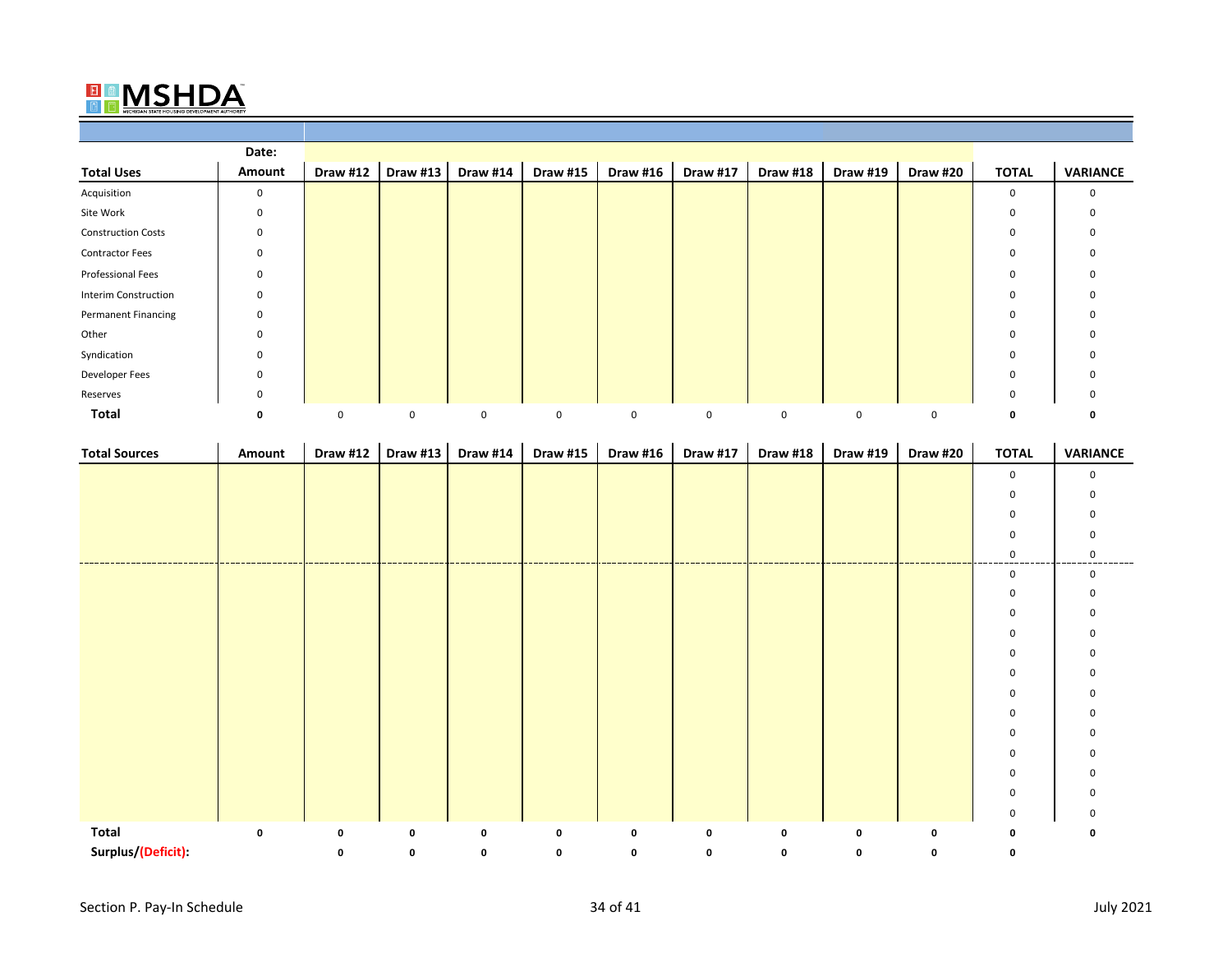# EMSHDA

|                                        |                |                      |                 | <b>SECTION Q. CASH FLOW</b> |              |             |                     |              |             |                     |             |                     |              |
|----------------------------------------|----------------|----------------------|-----------------|-----------------------------|--------------|-------------|---------------------|--------------|-------------|---------------------|-------------|---------------------|--------------|
|                                        | <b>Initial</b> | <b>Future</b>        | <b>Begin</b> in |                             |              |             |                     |              |             |                     |             |                     |              |
| Income (Section J)                     | Inflator       | Inflator             | Year            | Year 1                      | Year 2       | Year 3      | Year 4              | Year 5       | Year 6      | Year 7              | Year 8      | Year 9              | Year 10      |
| Annual Rental Income                   | 1.00%          | 2.00%                | 6               | $\mathsf 0$                 | $\mathbf 0$  | $\mathbf 0$ | $\mathbf 0$         | $\mathbf 0$  | $\mathbf 0$ | $\mathsf 0$         | $\mathbf 0$ | $\mathbf 0$         | $\mathbf 0$  |
| Annual Non-Rental Income               | 1.00%          | 2.00%                | 6               | $\mathbf 0$                 | $\mathbf 0$  | $\Omega$    | $\mathbf 0$         | $\mathbf 0$  | $\Omega$    | $\mathbf 0$         | $\mathbf 0$ | $\mathbf 0$         | $\Omega$     |
| <b>Vacancy Loss</b>                    | 8.00%          |                      |                 | $\mathbf 0$                 | $\mathbf 0$  | $\mathbf 0$ | $\mathsf 0$         | $\mathbf 0$  | $\mathbf 0$ | $\pmb{0}$           | $\mathsf 0$ | $\pmb{0}$           | $\Omega$     |
| <b>Total Project Revenue</b>           |                |                      |                 | $\mathbf 0$                 | $\mathbf 0$  | $\mathbf 0$ | 0                   | $\pmb{0}$    | $\mathbf 0$ | 0                   | $\mathbf 0$ | $\mathbf 0$         | $\mathbf 0$  |
| <b>Expenses (Section L)</b>            |                |                      |                 |                             |              |             |                     |              |             |                     |             |                     |              |
| Management                             | 3.00%          |                      |                 | $\mathsf 0$                 | $\mathsf 0$  | $\mathsf 0$ | 0                   | $\mathbf 0$  | $\mathsf 0$ | $\mathbf 0$         | $\mathsf 0$ | $\mathbf 0$         | $\mathsf 0$  |
| Administration                         | 3.00%          |                      |                 | $\mathbf 0$                 | $\mathsf 0$  | $\mathbf 0$ | $\mathsf 0$         | $\mathbf 0$  | $\mathsf 0$ | $\mathsf 0$         | $\mathsf 0$ | $\pmb{0}$           | 0            |
| Project-paid Fuel                      | 6.00%          | 3.00%                | 6               | $\mathbf 0$                 | $\Omega$     | $\Omega$    | 0                   | $\mathbf 0$  | $\mathbf 0$ | $\mathbf 0$         | $\mathbf 0$ | $\pmb{0}$           | 0            |
| <b>Common Electricity</b>              | 6.00%          | 3.00%                | 6               | $\mathbf 0$                 | 0            | $\mathbf 0$ | 0                   | $\mathbf 0$  | $\mathbf 0$ | $\mathbf 0$         | 0           | $\mathbf 0$         | $\Omega$     |
| Water & Sewer                          | 6.00%          | 3.00%                | $6\overline{6}$ | $\mathbf 0$                 | 0            | $\mathbf 0$ | 0                   | $\mathbf 0$  | 0           | $\mathbf 0$         | 0           | $\pmb{0}$           | U            |
| Other Utility 1                        | 6.00%          | 3.00%                | $6\phantom{1}$  | $\mathbf 0$                 | 0            | 0           | 0                   | $\mathbf 0$  | 0           | $\mathbf 0$         | 0           | $\mathbf 0$         |              |
| Other Utility 2                        | 6.00%          | 3.00%                | $6\overline{6}$ | $\mathbf 0$                 | 0            | 0           | 0                   | $\mathbf 0$  | 0           | 0                   | 0           | $\mathbf 0$         | n            |
| Operating & Maintenance                | 3.00%          |                      |                 | $\mathbf 0$                 | 0            | $\Omega$    | 0                   | $\mathbf 0$  | $\Omega$    | $\mathbf 0$         | 0           | $\mathbf 0$         | n            |
| <b>Real Estate Taxes</b>               | 3.00%          |                      |                 | $\mathbf 0$                 | $\mathbf 0$  | $\mathbf 0$ | 0                   | $\mathbf{0}$ | $\Omega$    | $\mathbf 0$         | $\mathbf 0$ | $\mathbf 0$         | ŋ            |
| Payment in Lieu of Taxes               |                |                      |                 | $\mathbf 0$                 | $\mathbf 0$  | $\Omega$    | $\mathbf 0$         | $\mathbf 0$  | $\Omega$    | 0                   | 0           | $\mathbf 0$         | ŋ            |
| Insurance                              | 3.00%          |                      |                 | $\mathbf 0$                 | $\mathbf 0$  | $\Omega$    | $\mathbf 0$         | $\mathbf 0$  | $\Omega$    | $\mathbf 0$         | $\mathbf 0$ | $\mathbf 0$         | ŋ            |
| Other                                  | 3.00%          |                      |                 | $\mathbf 0$                 | $\mathsf 0$  | $\Omega$    | $\mathsf 0$         | $\mathbf 0$  | $\Omega$    | $\pmb{0}$           | $\mathsf 0$ | $\mathbf 0$         | n            |
| Other                                  | 3.00%          |                      |                 | $\mathbf 0$                 | $\mathbf 0$  | $\Omega$    | 0                   | $\mathbf 0$  | $\Omega$    | $\mathbf 0$         | $\mathbf 0$ | $\mathbf 0$         | 0            |
| Miscellaneous                          | 3.00%          |                      |                 | $\mathbf 0$                 | $\mathbf 0$  | $\Omega$    | 0                   | $\mathbf 0$  | $\Omega$    | $\mathbf 0$         | $\mathbf 0$ | $\mathbf 0$         | $\Omega$     |
| <b>Total Operating Expenses</b>        |                |                      |                 | $\mathbf 0$                 | 0            | $\mathbf 0$ | 0                   | $\pmb{0}$    | $\mathbf 0$ | 0                   | 0           | $\pmb{0}$           | 0            |
| Rep. Reserve. (Section L)              | 3.00%          |                      |                 | $\mathbf 0$                 | $\mathsf 0$  | $\mathsf 0$ | 0                   | $\mathsf 0$  | $\mathsf 0$ | $\mathsf 0$         | 0           | $\mathbf 0$         | $\mathsf 0$  |
| Debt Service (Section M)               |                |                      |                 | $\mathbf 0$                 | 0            | $\mathbf 0$ | 0                   | $\mathbf 0$  | $\mathbf 0$ | 0                   | $\mathsf 0$ | $\mathbf 0$         | 0            |
| Mortgage Insurance Premium (Section M) |                |                      |                 | $\pmb{0}$                   | 0            | $\mathbf 0$ | $\mathsf{O}\xspace$ | $\mathbf 0$  | $\mathbf 0$ | $\pmb{0}$           | $\mathsf 0$ | $\mathbf 0$         | 0            |
| <b>Cash Flow</b>                       |                |                      |                 | $\mathbf 0$                 | $\mathbf{o}$ | $\mathbf 0$ | $\pmb{0}$           | 0            | $\mathbf 0$ | 0                   | $\mathbf 0$ | $\pmb{0}$           | $\pmb{0}$    |
| <b>Debt Coverage Ratio</b>             |                |                      |                 |                             |              |             |                     |              |             |                     |             |                     |              |
| <b>Operating Reserve Analysis</b>      |                |                      |                 |                             |              |             |                     |              |             |                     |             |                     |              |
| <b>Operating Reserve</b>               | $\mathbf{0}$   | (Match to Section N) |                 |                             |              |             |                     |              |             |                     |             |                     |              |
| <b>Interest Rate</b>                   |                |                      |                 |                             |              |             |                     |              |             |                     |             |                     |              |
| Maintained Operating Reserve per       | \$250          |                      |                 | $\mathbf 0$                 | $\mathsf 0$  | $\mathbf 0$ | $\mathsf{O}\xspace$ | $\mathbf 0$  | $\mathbf 0$ | $\pmb{0}$           | $\mathsf 0$ | $\mathbf 0$         | $\Omega$     |
| unit if no hard debt                   |                |                      |                 |                             |              |             |                     |              |             |                     |             |                     |              |
| <b>Operating Reserve Balance</b>       |                |                      |                 | $\mathbf 0$                 | $\mathbf 0$  | $\mathbf 0$ | $\mathbf 0$         | $\mathsf 0$  | $\mathbf 0$ | $\mathbf 0$         | $\mathbf 0$ | $\mathsf 0$         | $\Omega$     |
| Reserve Draw to Achieve DCR or         | 1.25           |                      |                 | $\mathbf 0$                 | $\mathbf 0$  | $\mathbf 0$ | $\mathsf 0$         | $\mathbf 0$  | $\mathbf 0$ | $\mathsf 0$         | $\mathsf 0$ | $\pmb{0}$           | $\Omega$     |
| cash flow per unit                     |                |                      |                 |                             |              |             |                     |              |             |                     |             |                     |              |
| Interest on Operating Reserve          |                |                      |                 | $\mathbf 0$                 | $\mathsf 0$  | $\mathbf 0$ | 0                   | $\mathbf 0$  | $\mathbf 0$ | $\mathsf 0$         | 0           | $\mathbf 0$         | 0            |
| <b>Deferred Developer Fee Analysis</b> |                |                      |                 |                             |              |             |                     |              |             |                     |             |                     |              |
| <b>Initial Balance</b>                 | $\mathbf{0}$   | (Match to Section M) |                 | $\mathsf{O}\xspace$         | $\mathsf 0$  | $\mathsf 0$ | $\mathsf 0$         | $\mathsf 0$  | $\mathbf 0$ | $\mathsf{O}\xspace$ | $\mathsf 0$ | 0                   | $\mathbf 0$  |
| Developer Fee Paid With Interest       |                |                      |                 | $\Omega$                    | $\mathbf 0$  | $\mathbf 0$ | $\mathsf 0$         | $\mathbf 0$  | $\pmb{0}$   | $\mathbf 0$         | $\mathbf 0$ | 0                   | $\Omega$     |
| <b>Ending Balance</b>                  |                |                      |                 | $\mathsf 0$                 | $\mathbf 0$  | $\mathbf 0$ | $\mathsf 0$         | $\mathsf 0$  | $\mathbf 0$ | $\mathbf 0$         | $\mathbf 0$ | $\mathsf{O}\xspace$ | $\mathbf{0}$ |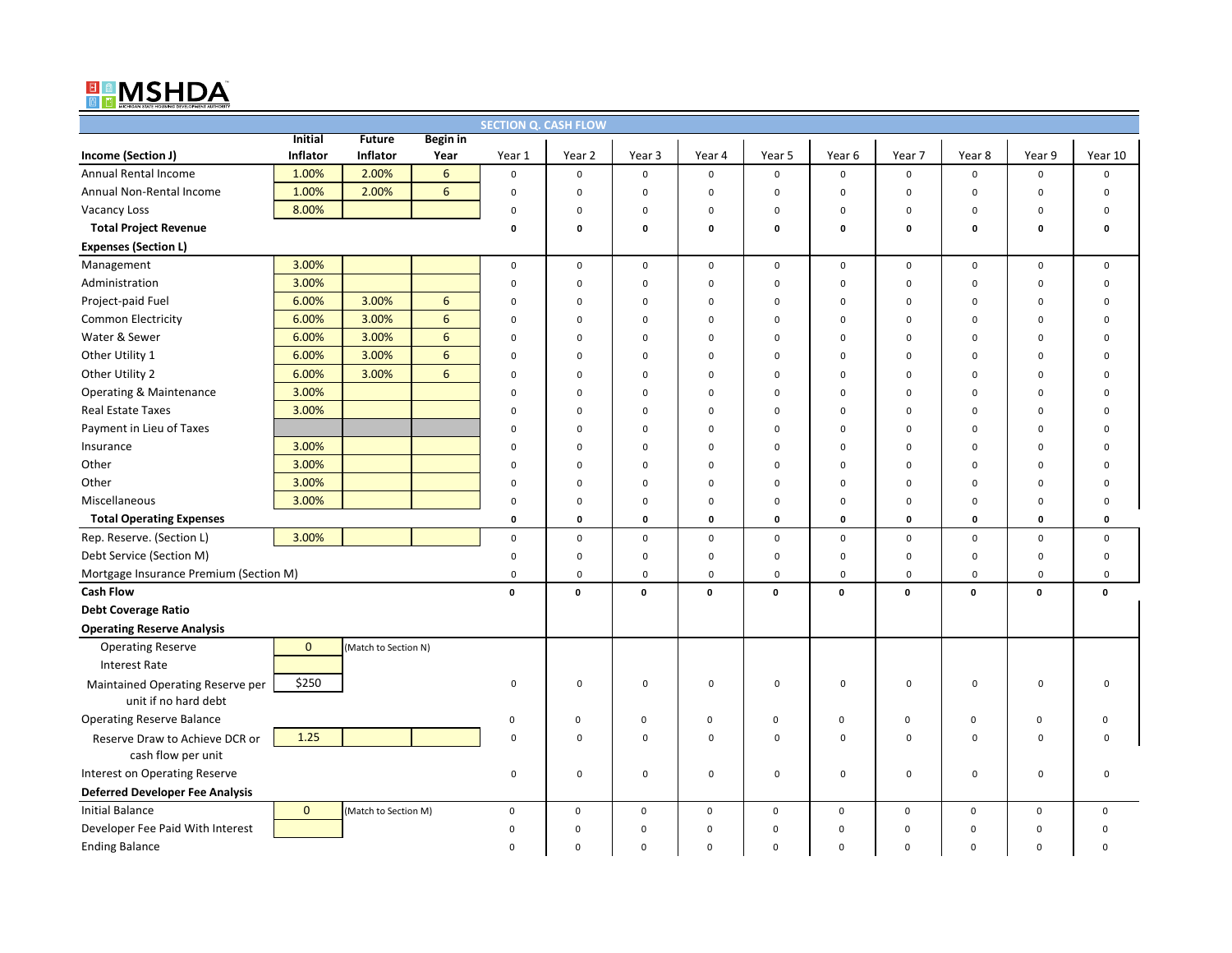## ™

|                                        | <b>Initial</b>  | <b>Future</b>        | <b>Begin</b> in |             |             |             |              |             |
|----------------------------------------|-----------------|----------------------|-----------------|-------------|-------------|-------------|--------------|-------------|
| Income (Section J)                     | <b>Inflator</b> | Inflator             | Year            | Year 11     | Year 12     | Year 13     | Year 14      | Year 15     |
| Annual Rental Income                   | 1.00%           | 2.00%                | 6               | $\mathbf 0$ | 0           | 0           | $\mathbf 0$  | $\mathbf 0$ |
| Annual Non-Rental Income               | 1.00%           | 2.00%                | 6               | $\mathbf 0$ | $\mathbf 0$ | 0           | $\mathbf 0$  | $\mathbf 0$ |
| <b>Vacancy Loss</b>                    | 8.00%           |                      |                 | $\mathbf 0$ | 0           | 0           | $\mathbf 0$  | 0           |
| <b>Total Project Revenue</b>           |                 |                      |                 | 0           | 0           | 0           | 0            | 0           |
| <b>Expenses (Section L)</b>            |                 |                      |                 |             |             |             |              |             |
| Management                             | 3.00%           |                      |                 | $\mathbf 0$ | $\mathbf 0$ | 0           | $\mathbf 0$  | $\mathbf 0$ |
| Administration                         | 3.00%           |                      |                 | $\mathbf 0$ | $\mathbf 0$ | $\mathbf 0$ | $\mathbf 0$  | $\mathbf 0$ |
| Project-paid Fuel                      | 6.00%           | 3.00%                | 6               | $\mathbf 0$ | 0           | 0           | $\mathbf 0$  | $\mathbf 0$ |
| <b>Common Electricity</b>              | 6.00%           | 3.00%                | 6               | $\mathbf 0$ | 0           | 0           | 0            | 0           |
| Water & Sewer                          | 6.00%           | 3.00%                | 6               | $\mathbf 0$ | 0           | 0           | $\mathbf 0$  | 0           |
| Other Utility 1                        | 6.00%           | 3.00%                | 6               | 0           | 0           | 0           | $\mathbf 0$  | $\mathbf 0$ |
| Other Utility 2                        | 6.00%           | 3.00%                | 6               | 0           | 0           | 0           | 0            | $\Omega$    |
| Operating & Maintenance                | 3.00%           |                      |                 | $\mathbf 0$ | 0           | 0           | $\mathbf 0$  | $\Omega$    |
| <b>Real Estate Taxes</b>               | 3.00%           |                      |                 | $\Omega$    | 0           | $\Omega$    | $\mathbf 0$  | $\Omega$    |
| Payment in Lieu of Taxes               |                 |                      |                 | $\mathbf 0$ | $\mathbf 0$ | 0           | $\mathbf 0$  | $\Omega$    |
| Insurance                              | 3.00%           |                      |                 | $\mathbf 0$ | 0           | 0           | 0            | 0           |
| Other                                  | 3.00%           |                      |                 | $\mathbf 0$ | 0           | 0           | $\mathbf 0$  | 0           |
| Other                                  | 3.00%           |                      |                 | 0           | 0           | 0           | $\mathbf 0$  | $\mathbf 0$ |
| Miscellaneous                          | 3.00%           |                      |                 | 0           | 0           | 0           | 0            | 0           |
| <b>Total Operating Expenses</b>        |                 |                      |                 | 0           | 0           | 0           | $\mathbf 0$  | 0           |
| Rep. Reserve. (Section L)              | 3.00%           |                      |                 | $\mathbf 0$ | $\mathbf 0$ | 0           | $\mathbf{0}$ | $\mathbf 0$ |
| Debt Service (Section M)               |                 |                      |                 | $\mathbf 0$ | $\mathbf 0$ | 0           | $\mathbf 0$  | $\mathbf 0$ |
| Mortgage Insurance Premium (Section M) |                 |                      |                 | $\mathbf 0$ | $\mathbf 0$ | 0           | $\mathbf 0$  | $\mathbf 0$ |
| <b>Cash Flow</b>                       |                 |                      |                 | $\mathbf 0$ | 0           | 0           | 0            | $\mathbf 0$ |
| <b>Debt Coverage Ratio</b>             |                 |                      |                 |             |             |             |              |             |
| <b>Operating Reserve Analysis</b>      |                 |                      |                 |             |             |             |              |             |
| <b>Operating Reserve</b>               | $\overline{0}$  | (Match to Section N) |                 |             |             |             |              |             |
| <b>Interest Rate</b>                   |                 |                      |                 |             |             |             |              |             |
| Maintained Operating Reserve per       | \$250           |                      |                 | $\mathbf 0$ | 0           | $\Omega$    | $\Omega$     | $\Omega$    |
| unit if no hard debt                   |                 |                      |                 |             |             |             |              |             |
| <b>Operating Reserve Balance</b>       |                 |                      |                 | 0           | 0           | 0           | $\mathbf 0$  | $\mathbf 0$ |
| Reserve Draw to Achieve DCR or         | 1.25            |                      |                 | $\mathbf 0$ | $\mathbf 0$ | 0           | $\mathbf 0$  | $\Omega$    |
| cash flow per unit                     |                 |                      |                 |             |             |             |              |             |
| Interest on Operating Reserve          |                 |                      |                 | $\mathbf 0$ | $\mathbf 0$ | 0           | $\mathbf 0$  | $\mathbf 0$ |
| <b>Deferred Developer Fee Analysis</b> |                 |                      |                 |             |             |             |              |             |
| <b>Initial Balance</b>                 | $\mathbf 0$     | (Match to Section M) |                 | $\pmb{0}$   | 0           | 0           | $\pmb{0}$    | $\mathbf 0$ |
| Developer Fee Paid With Interest       |                 |                      |                 | 0           | 0           | 0           | 0            | 0           |
| <b>Ending Balance</b>                  |                 |                      |                 | $\Omega$    | 0           | $\Omega$    | 0            | $\Omega$    |
|                                        |                 |                      |                 |             |             |             |              |             |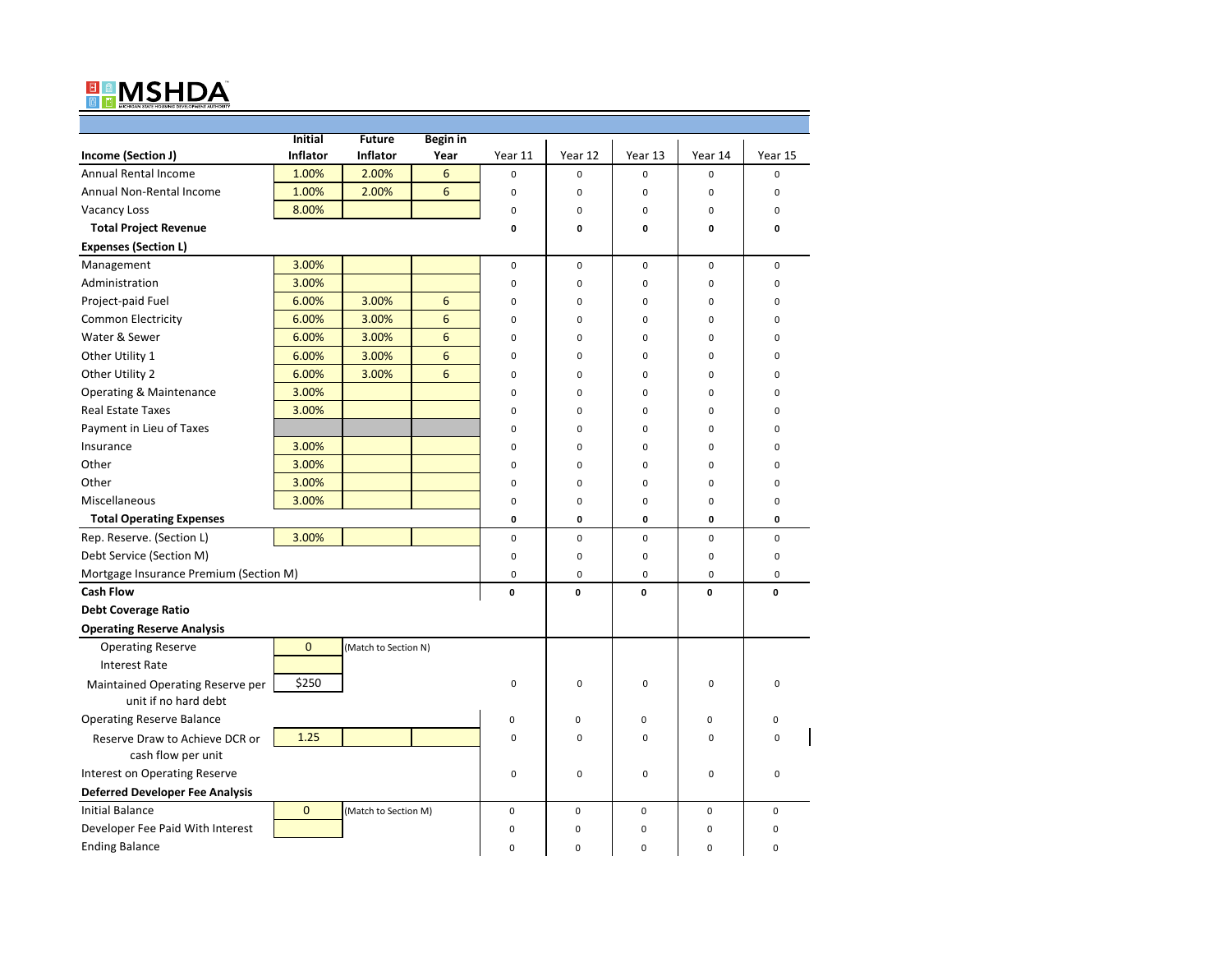

**Low‐Income Housing Tax Credit Application**

**2022‐2023 Qualified Allocation Plan**

#### **SECTION R. DETERMINING QUALIFIED BASIS ON A BUILDING‐BY‐BUILDING BASIS**

Determine qualified basis on a building-by-building basis. List clubhouse(s) or community building(s) last, and distribute the eligible and qualified basis of the clubhouse(s) or community building(s) evenly among all residential buildings only. Market rate units must be evenly distributed among bedroom types and buildings.

|             |                  |                                                                                                         |                            |                                       | <b>UNITS PER BUILDING</b>                                         |                                           |                                        | <b>SQUARE FEET PER BUILDING</b>                                    |                                                                            |                                                                |                                                |                                                             |
|-------------|------------------|---------------------------------------------------------------------------------------------------------|----------------------------|---------------------------------------|-------------------------------------------------------------------|-------------------------------------------|----------------------------------------|--------------------------------------------------------------------|----------------------------------------------------------------------------|----------------------------------------------------------------|------------------------------------------------|-------------------------------------------------------------|
| <b>Bldg</b> | <b>Addresses</b> | Eligible<br><b>Basis</b><br>(Prior to<br>Applicable<br><b>Fraction and</b><br><b>Basis</b><br>Boost)*** | # of LIHTC<br><b>Units</b> | # of<br><b>Market</b><br><b>Units</b> | # of<br>Manager/<br>Employee<br><b>Units</b><br>(Common<br>Space) | Total # of<br>Units in<br><b>Building</b> | Square<br><b>LIHTC</b><br><b>Units</b> | Square<br>Footage of   Footage of<br><b>Market</b><br><b>Units</b> | Square<br>Footage of<br>Manager/<br>Employee<br>Units<br>(Common<br>Space) | <b>Total</b><br><b>Square</b><br>Footage in<br><b>Building</b> | <b>Acquisition</b><br>PIS** Date<br>mm/dd/yyyy | <b>New</b><br>Constr./<br>Rehab<br>PIS** Date<br>mm/dd/yyyy |
|             |                  |                                                                                                         |                            |                                       |                                                                   | $\mathbf 0$                               |                                        |                                                                    |                                                                            | $\mathbf 0$                                                    |                                                |                                                             |
|             |                  |                                                                                                         |                            |                                       |                                                                   | $\mathbf 0$                               |                                        |                                                                    |                                                                            | $\mathbf 0$                                                    |                                                |                                                             |
|             |                  |                                                                                                         |                            |                                       |                                                                   | $\mathbf 0$                               |                                        |                                                                    |                                                                            | $\mathsf{O}\xspace$                                            |                                                |                                                             |
|             |                  |                                                                                                         |                            |                                       |                                                                   | $\pmb{0}$                                 |                                        |                                                                    |                                                                            | $\mathsf{O}\xspace$                                            |                                                |                                                             |
|             |                  |                                                                                                         |                            |                                       |                                                                   | $\pmb{0}$                                 |                                        |                                                                    |                                                                            | $\mathsf{O}\xspace$                                            |                                                |                                                             |
|             |                  |                                                                                                         |                            |                                       |                                                                   | $\pmb{0}$                                 |                                        |                                                                    |                                                                            | $\mathsf{O}\xspace$                                            |                                                |                                                             |
|             |                  |                                                                                                         |                            |                                       |                                                                   | $\mathbf 0$                               |                                        |                                                                    |                                                                            | $\mathsf{O}\xspace$                                            |                                                |                                                             |
|             |                  |                                                                                                         |                            |                                       |                                                                   | $\mathbf 0$                               |                                        |                                                                    |                                                                            | $\mathbf 0$                                                    |                                                |                                                             |
|             |                  |                                                                                                         |                            |                                       |                                                                   | $\mathbf 0$                               |                                        |                                                                    |                                                                            | $\mathbf 0$                                                    |                                                |                                                             |
|             |                  |                                                                                                         |                            |                                       |                                                                   | $\mathbf 0$                               |                                        |                                                                    |                                                                            | $\mathbf 0$                                                    |                                                |                                                             |
|             |                  |                                                                                                         |                            |                                       |                                                                   | $\mathbf 0$                               |                                        |                                                                    |                                                                            | $\mathbf 0$                                                    |                                                |                                                             |
|             |                  |                                                                                                         |                            |                                       |                                                                   | $\pmb{0}$                                 |                                        |                                                                    |                                                                            | $\pmb{0}$                                                      |                                                |                                                             |
|             |                  |                                                                                                         |                            |                                       |                                                                   | $\mathbf 0$                               |                                        |                                                                    |                                                                            | $\mathsf{O}\xspace$                                            |                                                |                                                             |
|             |                  |                                                                                                         |                            |                                       |                                                                   | $\pmb{0}$                                 |                                        |                                                                    |                                                                            | $\mathbf 0$                                                    |                                                |                                                             |
|             |                  |                                                                                                         |                            |                                       |                                                                   | $\mathbf 0$                               |                                        |                                                                    |                                                                            | $\mathbf 0$                                                    |                                                |                                                             |
|             |                  |                                                                                                         |                            |                                       |                                                                   | $\mathbf 0$                               |                                        |                                                                    |                                                                            | $\mathbf 0$                                                    |                                                |                                                             |
|             |                  |                                                                                                         |                            |                                       |                                                                   | $\mathbf 0$                               |                                        |                                                                    |                                                                            | $\mathbf 0$                                                    |                                                |                                                             |
|             |                  |                                                                                                         |                            |                                       |                                                                   | $\mathbf 0$                               |                                        |                                                                    |                                                                            | $\mathbf 0$                                                    |                                                |                                                             |
|             |                  |                                                                                                         |                            |                                       |                                                                   | $\pmb{0}$                                 |                                        |                                                                    |                                                                            | $\mathbf 0$                                                    |                                                |                                                             |
|             |                  |                                                                                                         |                            |                                       |                                                                   | $\pmb{0}$                                 |                                        |                                                                    |                                                                            | $\mathbf 0$                                                    |                                                |                                                             |
|             |                  |                                                                                                         |                            |                                       |                                                                   | $\pmb{0}$                                 |                                        |                                                                    |                                                                            | $\mathbf 0$                                                    |                                                |                                                             |
|             |                  |                                                                                                         |                            |                                       |                                                                   | $\mathbf 0$                               |                                        |                                                                    |                                                                            | $\mathbf 0$                                                    |                                                |                                                             |
|             |                  |                                                                                                         |                            |                                       |                                                                   | $\mathbf 0$                               |                                        |                                                                    |                                                                            | $\mathbf 0$                                                    |                                                |                                                             |
|             |                  |                                                                                                         |                            |                                       |                                                                   | $\mathbf 0$                               |                                        |                                                                    |                                                                            | $\mathbf 0$                                                    |                                                |                                                             |
|             |                  |                                                                                                         |                            |                                       |                                                                   | $\mathbf 0$                               |                                        |                                                                    |                                                                            | $\mathbf 0$                                                    |                                                |                                                             |
|             |                  |                                                                                                         |                            |                                       |                                                                   | $\mathbf 0$                               |                                        |                                                                    |                                                                            | $\mathbf 0$                                                    |                                                |                                                             |
|             |                  |                                                                                                         |                            |                                       |                                                                   | $\pmb{0}$                                 |                                        |                                                                    |                                                                            | $\mathbf 0$                                                    |                                                |                                                             |
|             |                  |                                                                                                         |                            |                                       |                                                                   | $\mathbf 0$                               |                                        |                                                                    |                                                                            | $\mathbf 0$                                                    |                                                |                                                             |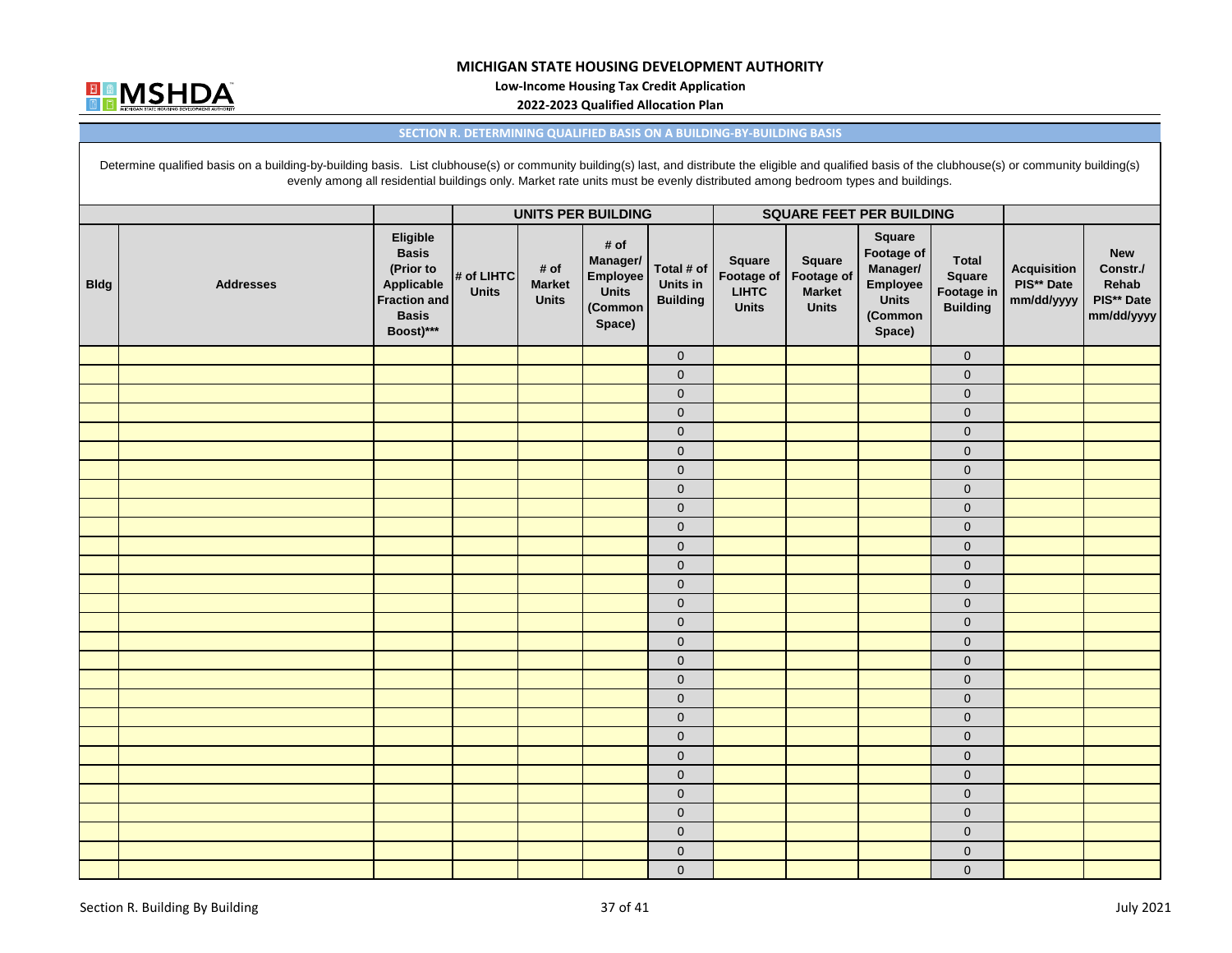|              |                  |                                                                                                         |                            |                                       | <b>UNITS PER BUILDING</b>                                                |                                           |                                                      | <b>SQUARE FEET PER BUILDING</b>                       |                                                                                          |                                                                |                                                |                                                             |
|--------------|------------------|---------------------------------------------------------------------------------------------------------|----------------------------|---------------------------------------|--------------------------------------------------------------------------|-------------------------------------------|------------------------------------------------------|-------------------------------------------------------|------------------------------------------------------------------------------------------|----------------------------------------------------------------|------------------------------------------------|-------------------------------------------------------------|
| <b>Bldg</b>  | <b>Addresses</b> | Eligible<br><b>Basis</b><br>(Prior to<br>Applicable<br><b>Fraction and</b><br><b>Basis</b><br>Boost)*** | # of LIHTC<br><b>Units</b> | # of<br><b>Market</b><br><b>Units</b> | # of<br>Manager/<br><b>Employee</b><br><b>Units</b><br>(Common<br>Space) | Total # of<br>Units in<br><b>Building</b> | Square<br>Footage of<br><b>LIHTC</b><br><b>Units</b> | Square<br>Footage of<br><b>Market</b><br><b>Units</b> | Square<br>Footage of<br>Manager/<br><b>Employee</b><br><b>Units</b><br>(Common<br>Space) | <b>Total</b><br><b>Square</b><br>Footage in<br><b>Building</b> | <b>Acquisition</b><br>PIS** Date<br>mm/dd/yyyy | <b>New</b><br>Constr./<br>Rehab<br>PIS** Date<br>mm/dd/yyyy |
|              |                  |                                                                                                         |                            |                                       |                                                                          | $\mathbf 0$                               |                                                      |                                                       |                                                                                          | $\mathbf 0$                                                    |                                                |                                                             |
|              |                  |                                                                                                         |                            |                                       |                                                                          | $\mathbf 0$                               |                                                      |                                                       |                                                                                          | $\mathbf 0$                                                    |                                                |                                                             |
|              |                  |                                                                                                         |                            |                                       |                                                                          | $\mathbf 0$                               |                                                      |                                                       |                                                                                          | $\mathbf{0}$                                                   |                                                |                                                             |
|              |                  |                                                                                                         |                            |                                       |                                                                          | $\mathbf 0$                               |                                                      |                                                       |                                                                                          | $\mathbf{0}$                                                   |                                                |                                                             |
|              |                  |                                                                                                         |                            |                                       |                                                                          | $\mathbf 0$                               |                                                      |                                                       |                                                                                          | $\mathbf 0$                                                    |                                                |                                                             |
|              |                  |                                                                                                         |                            |                                       |                                                                          | $\mathbf 0$                               |                                                      |                                                       |                                                                                          | $\mathbf 0$                                                    |                                                |                                                             |
|              |                  |                                                                                                         |                            |                                       |                                                                          | $\mathbf 0$                               |                                                      |                                                       |                                                                                          | $\mathbf 0$                                                    |                                                |                                                             |
|              |                  |                                                                                                         |                            |                                       |                                                                          | $\mathbf 0$                               |                                                      |                                                       |                                                                                          | $\mathbf 0$                                                    |                                                |                                                             |
|              |                  |                                                                                                         |                            |                                       |                                                                          | $\mathbf 0$                               |                                                      |                                                       |                                                                                          | $\mathbf 0$                                                    |                                                |                                                             |
|              |                  |                                                                                                         |                            |                                       |                                                                          | $\mathbf 0$                               |                                                      |                                                       |                                                                                          | $\mathbf 0$                                                    |                                                |                                                             |
|              |                  |                                                                                                         |                            |                                       |                                                                          | $\mathbf 0$                               |                                                      |                                                       |                                                                                          | $\mathbf{0}$                                                   |                                                |                                                             |
|              |                  |                                                                                                         |                            |                                       |                                                                          | $\mathbf 0$                               |                                                      |                                                       |                                                                                          | $\mathbf 0$                                                    |                                                |                                                             |
|              |                  |                                                                                                         |                            |                                       |                                                                          | $\mathbf 0$                               |                                                      |                                                       |                                                                                          | $\mathbf 0$                                                    |                                                |                                                             |
|              |                  |                                                                                                         |                            |                                       |                                                                          | $\mathbf 0$                               |                                                      |                                                       |                                                                                          | $\mathbf 0$                                                    |                                                |                                                             |
|              |                  |                                                                                                         |                            |                                       |                                                                          | $\mathbf 0$                               |                                                      |                                                       |                                                                                          | $\mathbf 0$                                                    |                                                |                                                             |
|              |                  |                                                                                                         |                            |                                       |                                                                          | $\mathbf 0$                               |                                                      |                                                       |                                                                                          | $\mathbf 0$                                                    |                                                |                                                             |
| <b>Total</b> |                  | $\mathbf 0$                                                                                             | $\mathbf 0$                | $\mathbf 0$                           | $\mathbf 0$                                                              | $\mathbf 0$                               | $\mathbf 0$                                          | $\mathbf 0$                                           | $\mathbf 0$                                                                              | $\mathbf 0$                                                    | $\mathbf 0$                                    |                                                             |

**NOTE: TOTALS SHOULD MATCH THE CHART IN SECTION J (IF TOTAL IS RED, REVIEW SECTION J FOR DISCREPENCIES)**

\*\*New Construction: The PIS date must include mm/dd/yyyy. The PIS date entered above must be no earlier than the date stated on the temporary or permanent Certificate of Occupancy for the building.

\*\*Rehabilitation: Occupied units require a statement from the local government, a CPA, or an architect identifying the mm/dd/yyyy of Placed in Service for each building OR vacant units require the final Certificates of Occupancy issued by the municipality. The PIS date must be no earlier than the date stated on the temporary or permanent Certificate of Occupancy for the building.

\*\*\* Projects with market rate units may or may not have the same applicable fraction on each building. The applicable fraction is calculated on a per building basis based on the lower of 1) LIHTC units per building, or 2) LIHTC square footage per building. This may effect the total credit the project is eligible for and will be determined at the time the building is placed in service. Please contact LIHTC staff with questions.

Note: if the date used for PIS is the date of the temporary Certificate of Occupancy, include the temporary Certificate of Occupancy in the appropriate exhibit.

**The PIS date shown on this page will be used as the PIS date on the 8609.**